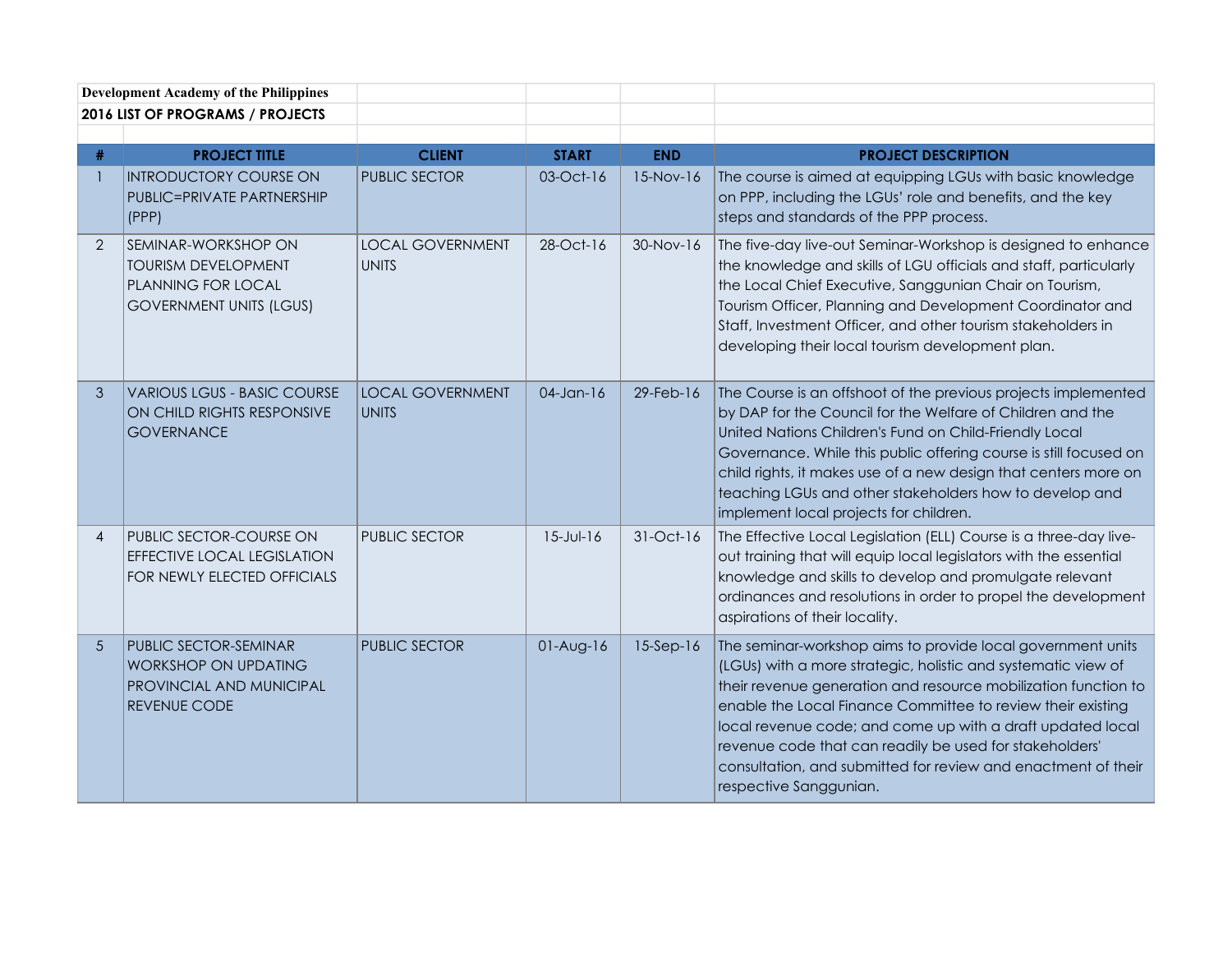| 6               | <b>BASIC COURSE ON PROJECT</b><br>MANAGEMENT AND TRAINING<br>MANAGEMENT FOR THE BUREAU<br>OF LOCAL GOVERNMENT<br><b>FINANCE</b> | <b>DEPARTMENT OF</b><br><b>FINANCE-BUREAU OF</b><br><b>LOCAL GOVERNMENT</b><br><b>FINANCE</b> | $12$ -Jan- $16$ | $30-Apr-16$ | The Basic Course on Training Management is a two-day course<br>that will develop or enhance participants' knowledge,<br>attitudes, and skills towards becoming effective BLGF Training<br>Managers.                                                                                                                                                                                                                                                                                                                                                                                                                                            |
|-----------------|---------------------------------------------------------------------------------------------------------------------------------|-----------------------------------------------------------------------------------------------|-----------------|-------------|------------------------------------------------------------------------------------------------------------------------------------------------------------------------------------------------------------------------------------------------------------------------------------------------------------------------------------------------------------------------------------------------------------------------------------------------------------------------------------------------------------------------------------------------------------------------------------------------------------------------------------------------|
| $\overline{7}$  | <b>STAKEHOLDER SATISFACTION</b><br>SURVEY FOR THE PHILIPPINE CROP INSURANCE<br><b>INSURANCE CORPORATION</b>                     | <b>PHILIPPINE CROP</b><br><b>CORPORATION</b>                                                  | $26-Sep-16$     | 31-Mar-17   | This project aims to generate feedback and measure the level<br>of satisfaction of the following stakeholders of the Philippine<br>Crop Insurance Corporation (PCIC) in terms of delivering its<br>services and fulfilling its mandates and functions.                                                                                                                                                                                                                                                                                                                                                                                         |
| 8               | <b>TECHNICAL ASSISTANCE ON THE</b><br><b>IMPLEMENTATION OF BUB FOR</b><br><b>BARANGAYS</b>                                      | <b>DEPARTMENT OF</b><br><b>INTERIOR AND LOCAL</b><br><b>GOVERNMENT</b>                        | $04$ -Jan-16    | 30-Jun-17   | The program aims to assist in establishing a system for selecting<br>priority barangays and implementing the "BUB for Barangays"<br>nationwide                                                                                                                                                                                                                                                                                                                                                                                                                                                                                                 |
| 9               | <b>BASIC PROJECT MANAGEMENT</b><br>AND DEVELOPMENT COURSE                                                                       | <b>PUBLIC SECTOR</b>                                                                          | $01-Aug-16$     | $30-Sep-16$ | The Basic Project Management and Development Course<br>(BPMDC) is a five-day non-residential training course designed<br>to provide a comprehensive understanding of the concepts<br>and approaches on planning and management of<br>development programs and projects.                                                                                                                                                                                                                                                                                                                                                                        |
| 10 <sup>°</sup> | FORMULATING THE STRATEGIC<br>PLAN OF THE BUREAU OF ANIMAL<br><b>INDUSTRY</b>                                                    | <b>DEPARTMENT OF</b><br>AGRICULTURE-BUREAU<br>OF ANIMAL INDUSTRY                              | 15-Oct-15       | $15-Mar-16$ | DAP proposes a technical assistance in formulating the<br>strategic plan of BAI which aims to enhance its strategic<br>management and planning process. This will help prepare BAI<br>embark on a journey towards quality and performance<br>excellence, as it pursues its mandate on the development and<br>expansion of the livestock and poultry industries; prevention,<br>control and eradication of animal diseases; governance of<br>livestock product flow; and, standards prescription for quality in<br>the manufacturing, importation, labeling, advertising,<br>distribution and sale of livestock, poultry and allied industries. |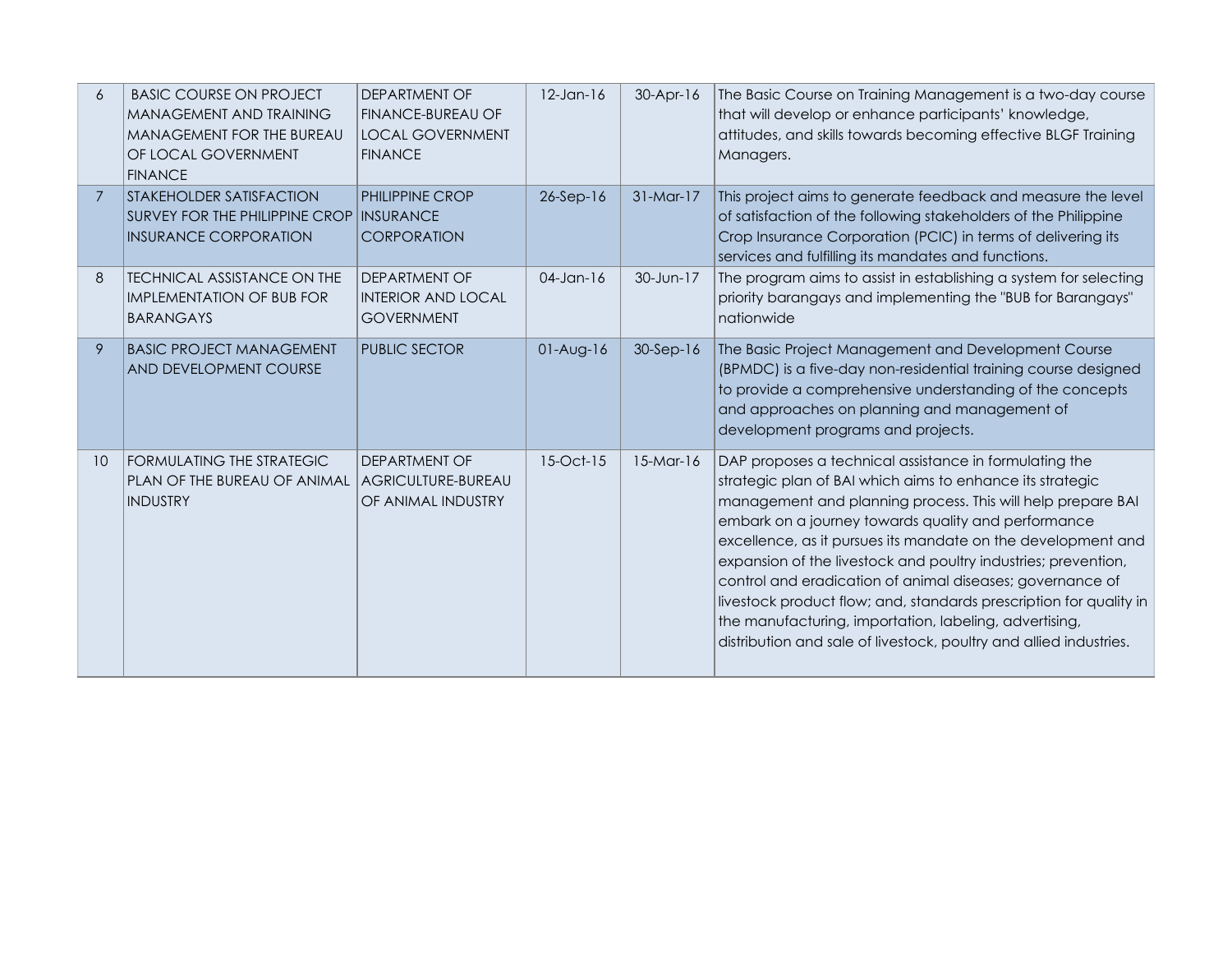| $\overline{11}$ | FORMULATING THE STRATEGIC<br>PLAN OF THE BUREAU OF PLANT & AGRICULTURE-BUREAU<br><b>INDUSTRY</b> | <b>DEPARTMENT OF</b><br>OF PLANT INDUSTRY                                   | 02-May-16       | 30-Jan-17   | To continuously enhance its capacity to be more effective and<br>efficient in the delivery of its mandates, the BPI identified the<br>need to develop a medium-term strategic plan that will<br>describe where the organization is right now in terms of their<br>programs and interventions; where they want to go; and the<br>course of actions needed to guide them in defining their<br>strategic medium-term directions. Critical in developing a well-<br>defined and evidence-based plan is to undertake a systematic<br>organizational assessment that would look into the various<br>organizational dimensions. This will allow the organization to<br>determine the appropriate strategies and responsive<br>interventions in addressing organizational issues and concerns<br>and help in the sustained enhancement of the agency's<br>operations in order to deliver its products and/or services that<br>meet customer/client needs and requirements. |
|-----------------|--------------------------------------------------------------------------------------------------|-----------------------------------------------------------------------------|-----------------|-------------|--------------------------------------------------------------------------------------------------------------------------------------------------------------------------------------------------------------------------------------------------------------------------------------------------------------------------------------------------------------------------------------------------------------------------------------------------------------------------------------------------------------------------------------------------------------------------------------------------------------------------------------------------------------------------------------------------------------------------------------------------------------------------------------------------------------------------------------------------------------------------------------------------------------------------------------------------------------------|
| 12              | <b>HECS-PRESIDENTIAL LEADERSHIP</b><br><b>PROGRAM</b>                                            | <b>COMMISSION ON</b><br><b>HIGHER EDUCATION</b>                             | $15-Aug-15$     | $31-May-17$ | The HECS-Presidential Leadership Track serves as the continuing<br>professional development component of Professional<br>Advancement Program, geared towards incumbent SUC<br>leaders, ensuring that they are updated on current trends in<br>higher education while maintaining relevance in their<br>respective fields of expertise. It also provides SUC leaders a<br>venue to meet and share their ideas, experiences, and insights<br>with their peers.                                                                                                                                                                                                                                                                                                                                                                                                                                                                                                       |
| 13              | <b>TRAINING ON MANAGEMENT</b><br>REVIEW FOR THE BUREAU OF<br><b>INTERNAL REVENUE</b>             | <b>DEPARTMENT OF</b><br><b>FINANCE-BUREAU OF</b><br><b>INTERNAL REVENUE</b> | $19$ -Feb- $16$ | $30-Apr-16$ | The training aims to equip the participants from the<br>Management Division and other delivery units of the BIR with<br>additional knowledge and skills in conducting the<br>management review so it can strategically and appropriately<br>support the Office of the Commissioner in managing BIR<br>performance                                                                                                                                                                                                                                                                                                                                                                                                                                                                                                                                                                                                                                                  |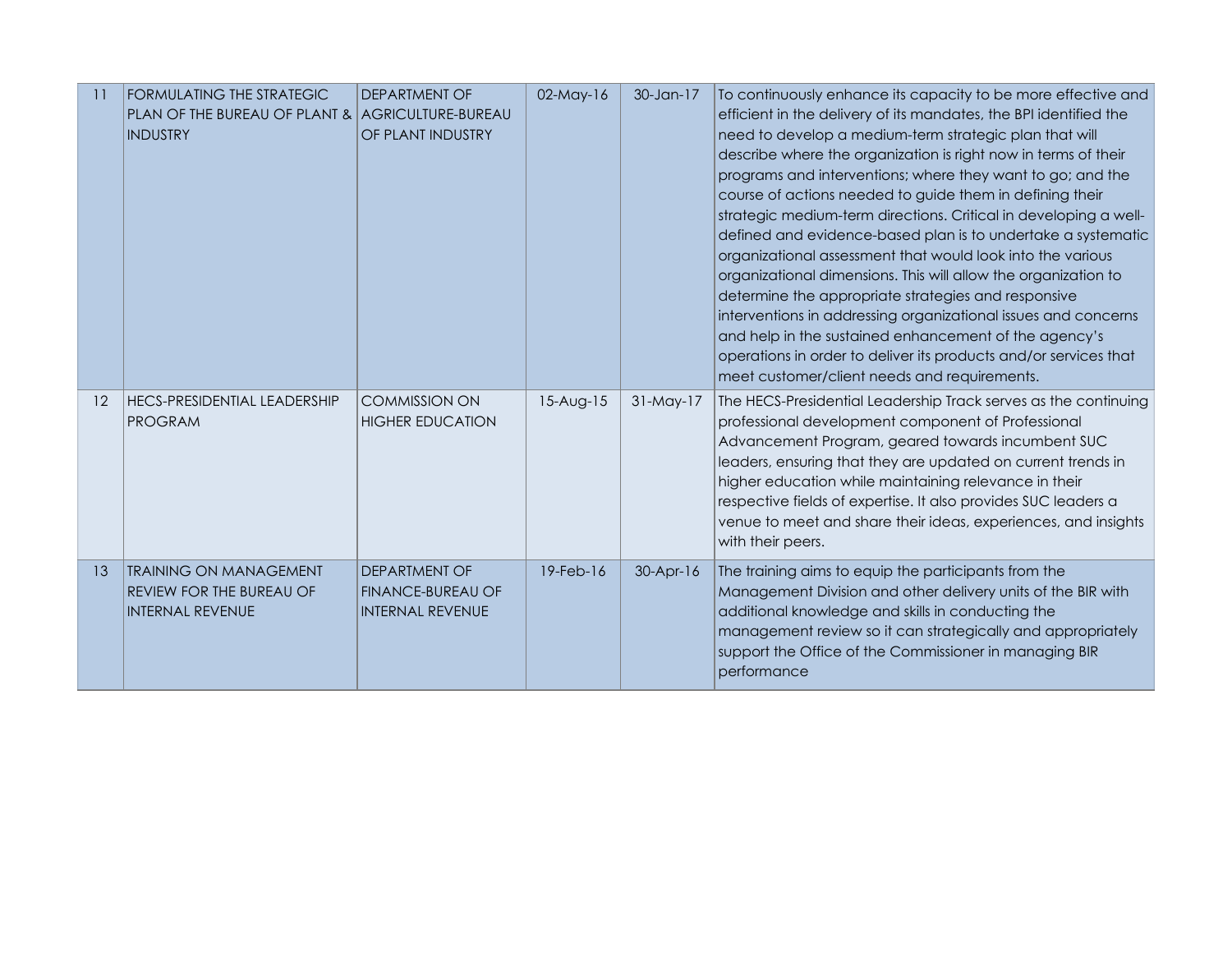| 14 | ORGANIZATIONAL DIAGNOSIS OF I DEPARTMENT OF<br>THE DEPARTMENT OF FOREIGN<br><b>AFFAIRS</b>                                                                   | <b>FOREIGN AFFAIRS</b>                              | $16-Nov-15$  | $15$ -Jun- $16$ | The DFA recognized the need to develop a medium-term<br>strategic plan that will describe where the organization is right<br>now in terms of their programs and interventions, where they<br>want to go and the course of actions needed to guide them in<br>defining their strategic medium-term directions. But in order to<br>achieve this, the agency identified the need to undergo an<br>internal organizational diagnosis to determine internal capacity<br>and performance issues and gaps along key organizational<br>dimensions. This organizational diagnosis and environmental<br>scanning being conducted by its Foreign Service Institute (FSI)<br>will serve as inputs in the formulation of appropriate strategies<br>and activities that will be enshrined on its envisioned strategic<br>plan. In line with this, the Department has requested the<br>Development Academy of the Philippines to undertake an<br>assessment of its organizational performance and capacity to<br>perform and effectively deliver its mandate. |
|----|--------------------------------------------------------------------------------------------------------------------------------------------------------------|-----------------------------------------------------|--------------|-----------------|------------------------------------------------------------------------------------------------------------------------------------------------------------------------------------------------------------------------------------------------------------------------------------------------------------------------------------------------------------------------------------------------------------------------------------------------------------------------------------------------------------------------------------------------------------------------------------------------------------------------------------------------------------------------------------------------------------------------------------------------------------------------------------------------------------------------------------------------------------------------------------------------------------------------------------------------------------------------------------------------------------------------------------------------|
| 15 | <b>TRAINING FOR WORK STUDY ON</b><br>THE BUREAU OF INTERNAL<br><b>REVENUE REGISTRATION</b><br>PROCESSES WITH IMPLICATIONS<br><b>FOR ITS CITIZENS CHARTER</b> | MILLENIUM CHALLENGE<br><b>ACCOUNT - PHILIPPINES</b> | $24$ -Feb-16 | $25 - Jun-16$   | The project aims to build the capacity of the Bureau of Internal<br>Revenue to "conduct a work study; and analyze and use data<br>collected to revisit and/or comply with the service standards<br>(eg. processing time for registration related transactions)<br>specified in its citizen's charter". The project hopes to impart to<br>the targeted participants the skills needed to generate and<br>analyze data through work study whose results may serve as<br>inputs in the enhancement of its citizen's charter.                                                                                                                                                                                                                                                                                                                                                                                                                                                                                                                      |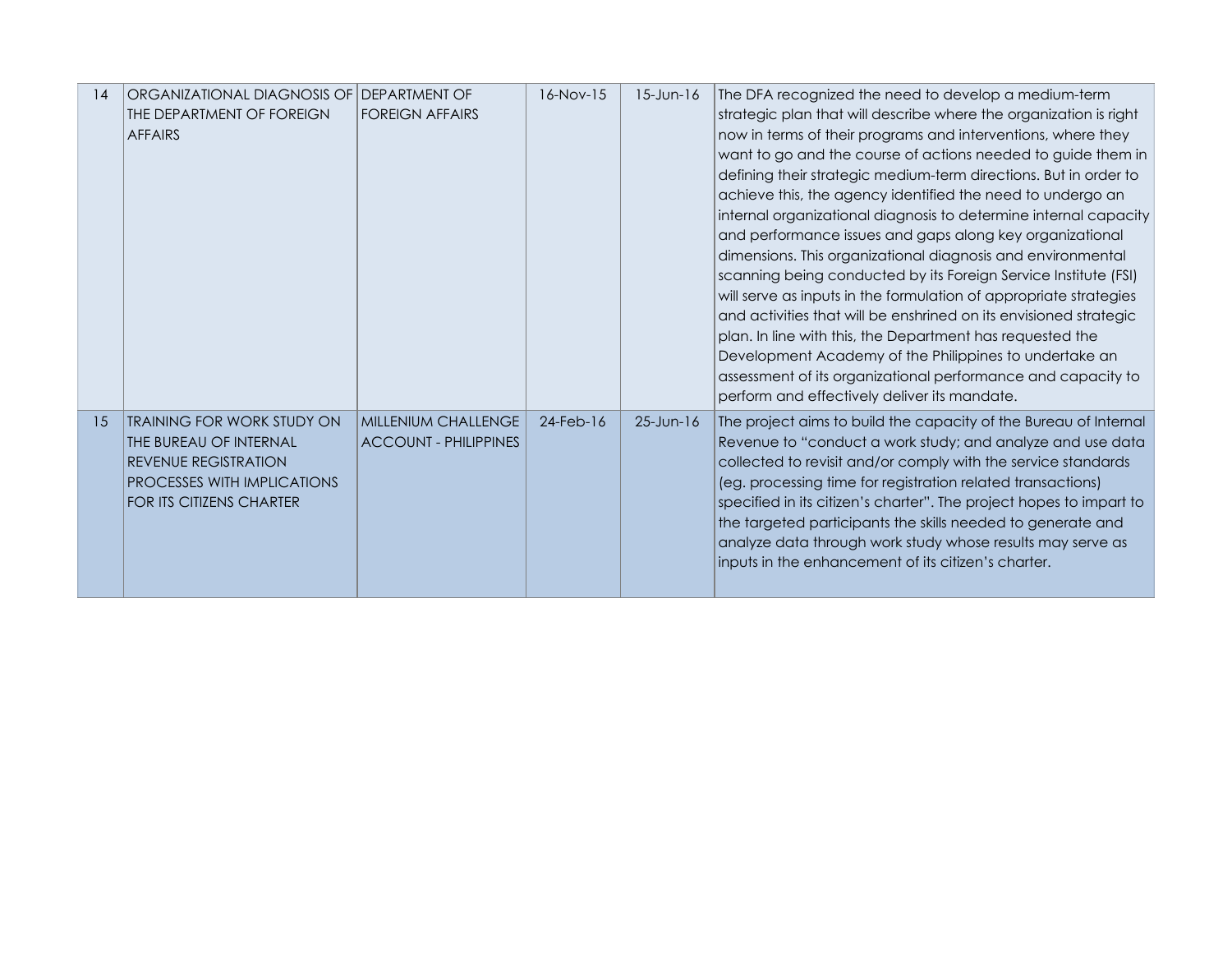| 16 | CENTER FOR EXCELLENCE ON<br>PUBLIC SECTOR PRODUCTIVITY                            | <b>NATIONAL</b><br><b>GOVERNMENT</b> | $01$ -Jan- $16$ | 31-Dec-16       | A key strategy adopted by the Asian Productivity Organization<br>to develop national productivity organizations like the DAP is<br>"to establish centers of excellence (COE) in areas where NPOs<br>possess unique strengths and expertise". According to APO,<br>the "best practices in the area of expertise of an NPO can be<br>propagated and emulated" by other NPOs. To date, APO has<br>already designated two NPOs as COE. The SPRING of<br>Singapore was designated as COE on Business Excellence in<br>2009. The China Productivity Center was chosen COE on Green<br>Productivity in 2013. In 2014, the DAP submitted the Philippines'<br>bid to be the APO Center of Excellence on Public Sector<br>Productivity to be able to showcase, get international<br>recognition and further enrich its capacity and leadership in<br>developing and implementing programs to raise efficiency,<br>effectiveness, economy and ethics in the public sector. |
|----|-----------------------------------------------------------------------------------|--------------------------------------|-----------------|-----------------|-----------------------------------------------------------------------------------------------------------------------------------------------------------------------------------------------------------------------------------------------------------------------------------------------------------------------------------------------------------------------------------------------------------------------------------------------------------------------------------------------------------------------------------------------------------------------------------------------------------------------------------------------------------------------------------------------------------------------------------------------------------------------------------------------------------------------------------------------------------------------------------------------------------------------------------------------------------------|
| 17 | <b>COURSE ON ADVANCED</b><br>MONITORING AND EVALUATION<br><b>BATCH2</b>           | <b>PUBLIC SECTOR</b>                 | 07-Nov-16       | 29-Dec-16       | The Course on Advanced Monitoring and Evaluation aims to<br>build and enhance the participants' skills and understanding of<br>M&E and work through some of the complex challenges in<br>doing M&E. Specifically, the course will provide participants<br>with up-to date knowledge on M&E and enable them to<br>conduct impact evaluation of their programs and project<br>using statistical analysis and other methods.                                                                                                                                                                                                                                                                                                                                                                                                                                                                                                                                       |
| 18 | COURSE ON THE BASIC POLICY<br><b>PROCESS BATCH 5</b>                              | <b>PUBLIC SECTOR</b>                 | 16-Feb-16       | $31-Mar-17$     | The three-day training on Basic Policy Process aims to build and<br>strengthen the capacities of the participants in developing<br>and crafting policies, which are geared towards the fulfillment<br>of their mandate. Specifically, the course will help the<br>participants to better understand the theoretical underpinnings<br>and components of the policy process as well as the range of<br>tools and techniques for policy development.                                                                                                                                                                                                                                                                                                                                                                                                                                                                                                               |
| 19 | <b>COURSE ON THE BASIC</b><br>MONITORING AND EVALUATION<br><b>PROCESS BATCH 3</b> | <b>PUBLIC SECTOR</b>                 | $11-Mar-16$     | $16$ -May- $16$ | This Three-day Course on Basic Monitoring and Evaluation of<br>projects aims to provide participants with necessary skills and<br>knowledge on monitoring and evaluation of programs and<br>projects. It will enable participants to perform quantitative<br>assessment of their programs and projects using various tools.                                                                                                                                                                                                                                                                                                                                                                                                                                                                                                                                                                                                                                     |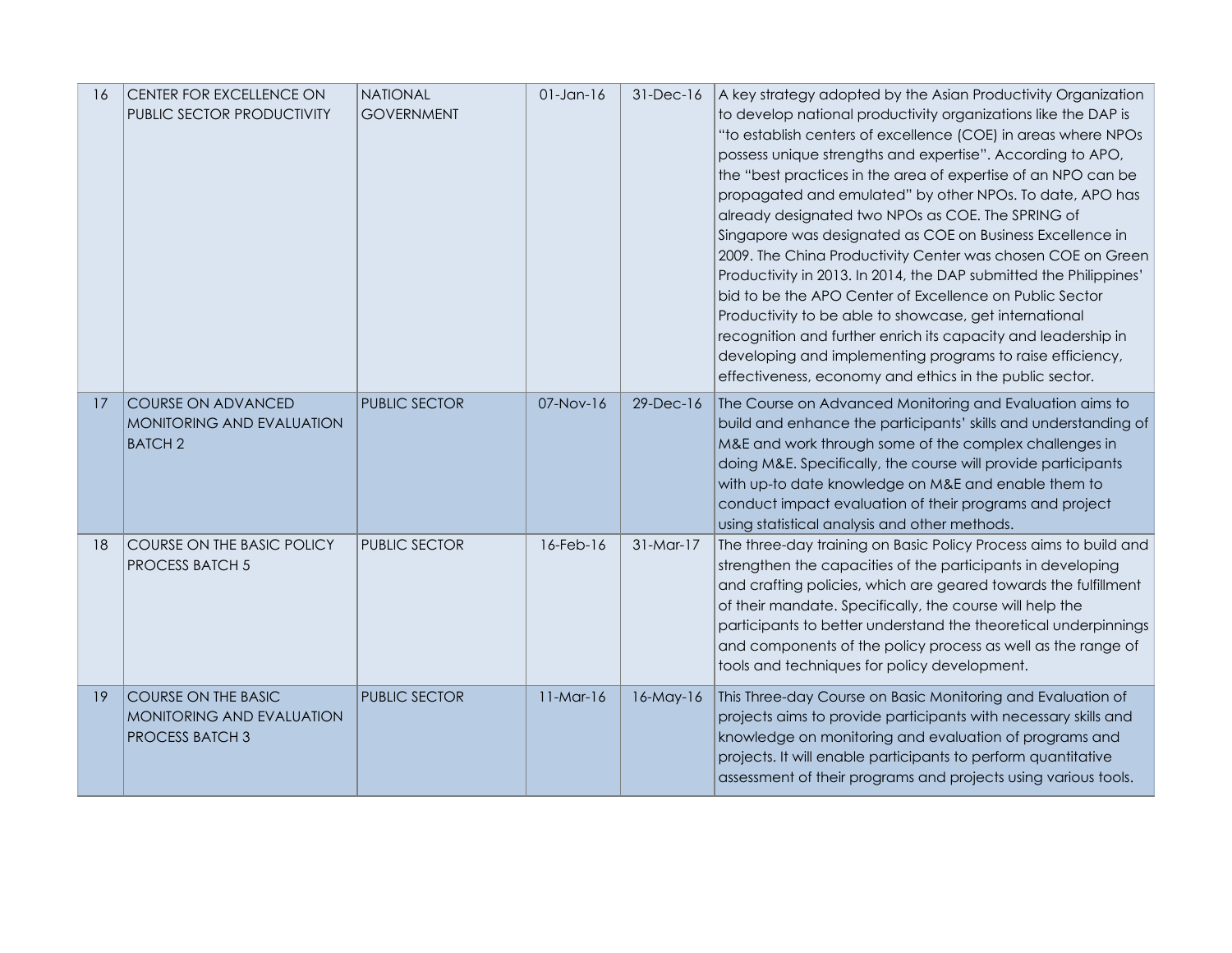| 20 | PERFORMANCE AND PROJECT'S<br><b>MANAGEMENT OFFICE -</b><br><b>TECHNICAL ASSISTANCE ON</b><br><b>MONITORING &amp; EVALUATION</b><br>FOR OFFICE OF THE CABINET<br>SECRETARY - PERFORMANCE<br>AND PROJECTS MANAGEMENT<br><b>OFFICE</b> | OFFICE OF THE CABINET<br><b>SECRETARY -</b><br>PERFORMANCE AND<br><b>PROJECTS MANAGE</b> | $08-Sep-14$  | 29-Feb-16   | The proposed project aims to equip OCS officers and staff with<br>knowledge, skills, and abilities on monitoring and evaluation<br>that will enable them to perform their functions.                                                                                                                                                                                                                                       |
|----|-------------------------------------------------------------------------------------------------------------------------------------------------------------------------------------------------------------------------------------|------------------------------------------------------------------------------------------|--------------|-------------|----------------------------------------------------------------------------------------------------------------------------------------------------------------------------------------------------------------------------------------------------------------------------------------------------------------------------------------------------------------------------------------------------------------------------|
| 21 | THIRD PORT USERS NEEDS<br>SATISFACTION SURVEY                                                                                                                                                                                       | <b>PHILIPPINE PORTS</b><br><b>AUTHORITY</b>                                              | $15-Apr-15$  | 15-Feb-16   | The Third Port Users' Need and Satisfaction Survey is expected<br>to measure the level of satisfaction of the PPA's clients and to<br>provide baseline data regarding the quality of all frontline<br>services of the PPA.                                                                                                                                                                                                 |
| 22 | 2016 PORT USERS' ANNUAL<br>SATISAFCTION SURVEY (PASS)                                                                                                                                                                               | <b>PHILIPPINE PORTS</b><br><b>AUTHORITY</b>                                              | $01$ -May-16 | $15-Apr-17$ | The 2016 Port Users' Annual Satisfaction Survey (PASS) aims to<br>measure the level of satisfaction of the port users (i.e.<br>passengers and shipping lines) on the quality of services and<br>facilities of PPA subsequent to the improvements that the PMOs<br>have introduced as a response to the previous assessments.<br>The project will also evaluate the responsiveness of PPA to the<br>needs of the port users |
| 23 | <b>MONITORING AND EVALUATION</b><br><b>TARINING FOR NATIONAL</b><br><b>TELECOMMUNICATIONS</b><br><b>COMMISSION</b>                                                                                                                  | <b>NATIONAL</b><br><b>TELECOMMUNICATIONS</b><br><b>COMMISSION</b>                        | 20-Jun-16    | $31-Aug-16$ | The three-day training is designed for NTC to accomplish the<br>targeted objectives. The training will involve lectures and<br>practical application of the concepts in the form of discussion,<br>small group workshops and structured learning exercises. The<br>training has eight (8) sessions that will provide a background on<br>monitoring and evaluation.                                                         |
| 24 | <b>STRENTHENING GOOD</b><br><b>GOVERNANCE IN THE BANGKO</b><br>SENTRAL NG PILIPINAS (PHASE III)                                                                                                                                     | <b>BANGKO SENTRAL NG</b><br>PILIPINAS                                                    | 02-May-16    | 28-Apr-17   | The project seeks to assess the extent to which BSP has<br>implemented the Governance Initiatives Roadmap in terms of<br>improving the integration in its decision making, systems,<br>procedures, and work ethics of the five (5) governance<br>principles.                                                                                                                                                               |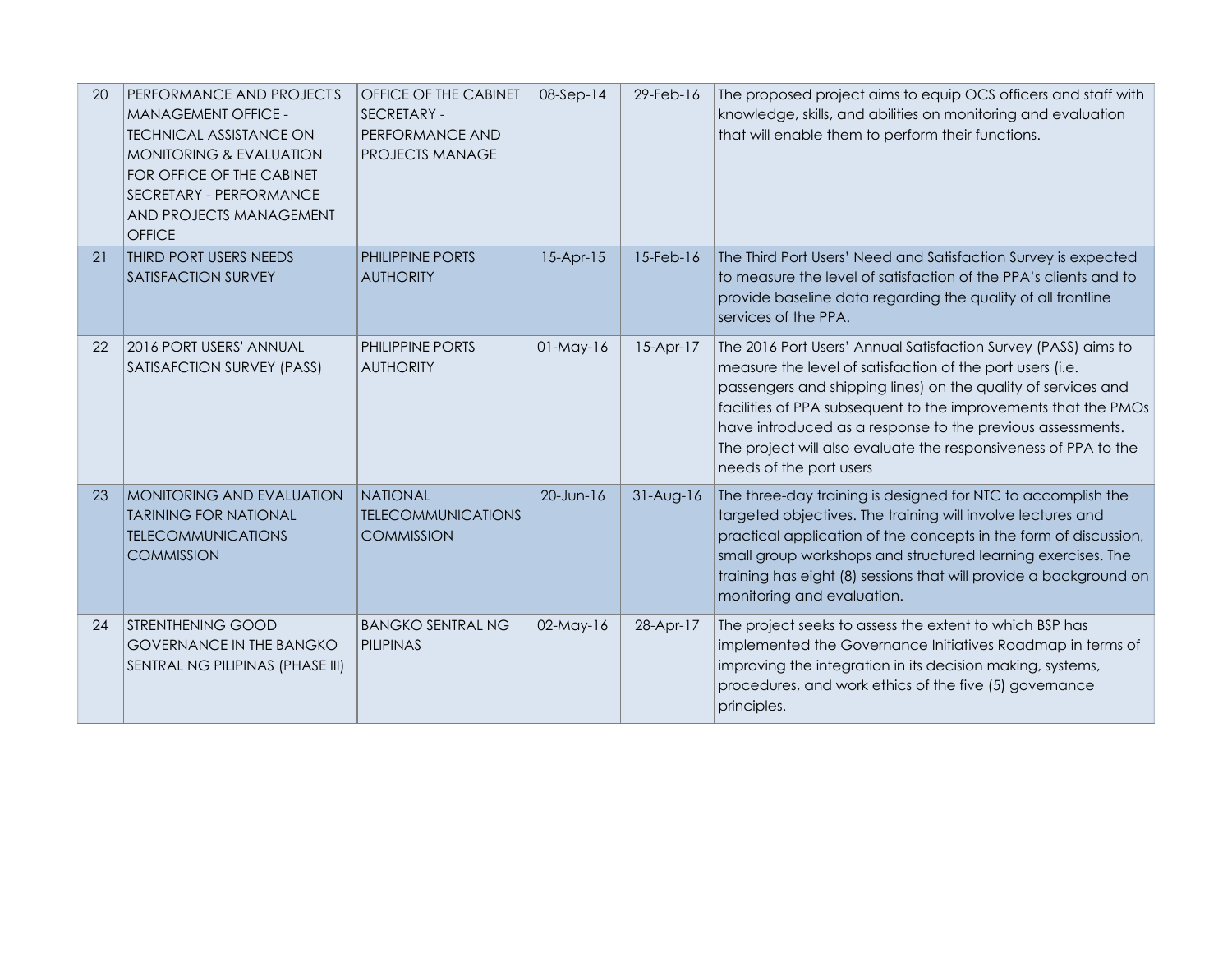| 25 | <b>CUSTOMER SATISFACTION</b><br><b>SURVEY FOR PCIC</b>                                                                      | PHILIPPINE CROP<br><b>INSURANCE</b><br><b>CORPORATION</b>                | 19-Oct-15       | $19$ -Feb- $16$ | In 2014, PCIC has served 582, 969 individual farmers and fisher<br>folk under various insurance protection programs, and credit<br>and life term packages, improving its performance by 58%<br>compared to 2013. Though there was remarkable<br>improvement in performance, PCIC acknowledges that the<br>true measure of achievement is full satisfaction of customers.<br>Along this line and in compliance with its 2015 Performance<br>Scorecard, PCIC now seeks to undertake a customer<br>satisfaction survey conducted by a third party. It is in this<br>context that PCIC requested for a proposal from Development<br>Academy of the Philippines.                                        |
|----|-----------------------------------------------------------------------------------------------------------------------------|--------------------------------------------------------------------------|-----------------|-----------------|----------------------------------------------------------------------------------------------------------------------------------------------------------------------------------------------------------------------------------------------------------------------------------------------------------------------------------------------------------------------------------------------------------------------------------------------------------------------------------------------------------------------------------------------------------------------------------------------------------------------------------------------------------------------------------------------------|
| 26 | <b>HIGHER EDUCATION CAREER</b><br><b>SYSTEM - HECS</b>                                                                      | <b>COMMISSION ON</b><br><b>HIGHER EDUCATION</b>                          | 05-Jan-15       | 31-Oct-17       | The Commission on Higher Education's (CHED) Higher<br>Education Reform Agenda (HERA) endeavors to enhance<br>internal governance of SUCs by strengthening accountability,<br>leadership, and management competencies of HEI leaders<br>and executives. As such, under the HERA, CHED is investing in<br>the development of leaders and executives of Philippine<br>higher education institutions (HEIs) through the development of<br>the Career System for Higher Education Executives (CSHEE)<br>that will establish and maintain a pool of public higher<br>education executives who will lead change and innovation to<br>bring SUCs to respectable international standards and<br>reputation. |
| 27 | <b>CUSTOMER SATISFACTION</b><br><b>SURVEY FOR THE NATIONAL</b><br><b>TRANSMISSION CORPORATION</b>                           | <b>NATIONAL</b><br><b>TRANSMISSION</b><br><b>CORPORATION</b>             | 03-Aug-15       | 29-Feb-16       | The project seeks to determine the level of satisfaction of<br>clients of TransCo                                                                                                                                                                                                                                                                                                                                                                                                                                                                                                                                                                                                                  |
| 28 | 2015 CUSTOMER SATISFACTION<br>SURVEY FOR THE POWER SECTOR<br><b>ASSETS AND LIABILITIES</b><br><b>MANAGEMENT CORPORATION</b> | POWER SECTOR ASSETS<br>& LIABILITIES<br><b>MANAGEMENT</b><br>CORPORATION | 02-Nov-15       | 25-Feb-16       | The project seeks to determine the level of satisfaction of<br><b>PSALM's customers</b>                                                                                                                                                                                                                                                                                                                                                                                                                                                                                                                                                                                                            |
| 29 | REVIEW OF METHODOLOGY<br>AND CONDUCT OF PDIC'S<br>SERVICE QUALITY FEEDBACK<br><b>SURVEY</b>                                 | PHILIPPINE DEPOSIT<br><b>INSURANCE</b><br><b>CORPORATION</b>             | $16 - Jul - 15$ | 28-Feb-16       | The project aims to aid PDIC in measuring the level of<br>satisfaction of their customers on selected PDIC services.                                                                                                                                                                                                                                                                                                                                                                                                                                                                                                                                                                               |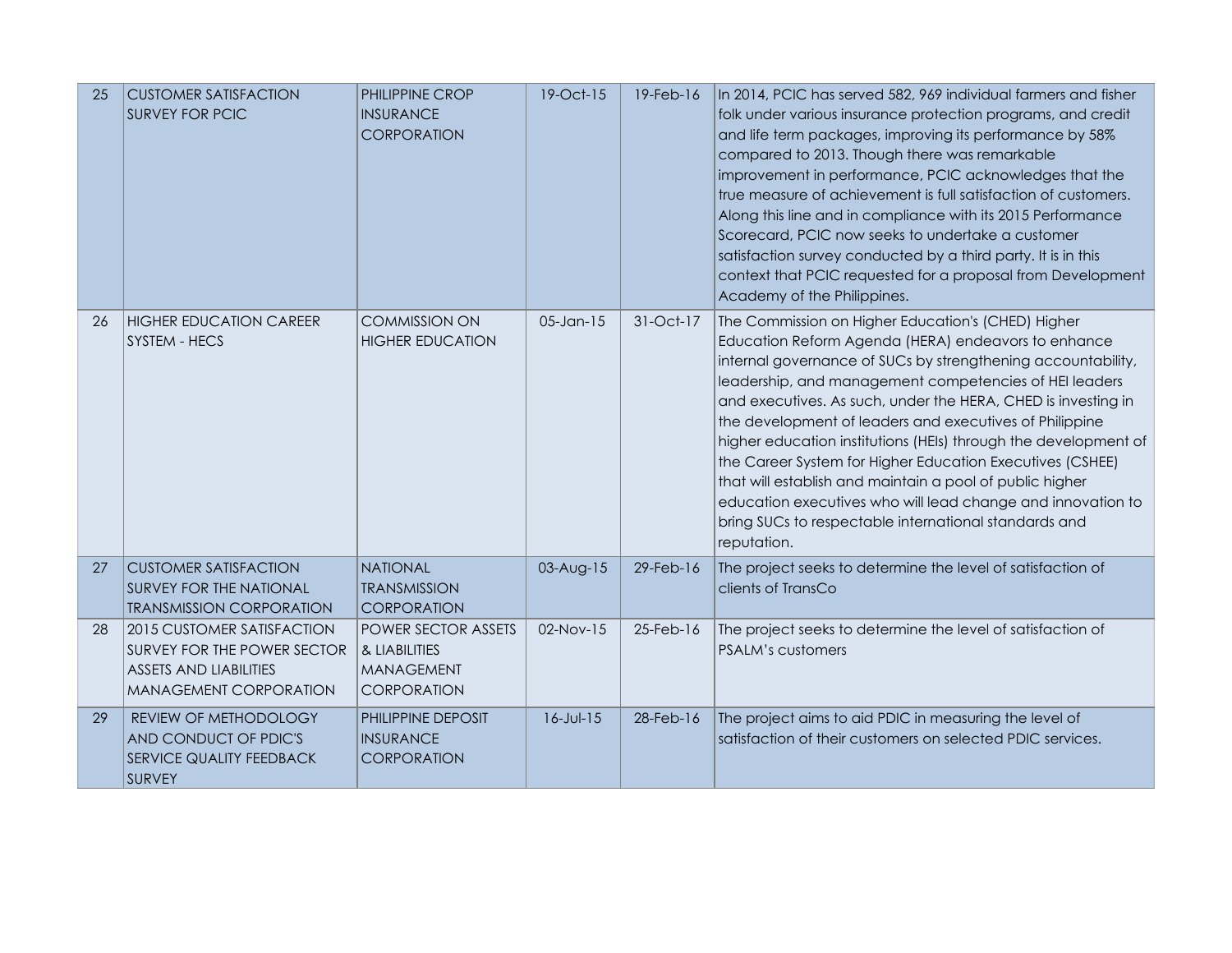| 30 | <b>BASELINE BENEFICIARY</b><br>SATISFACTION SURVEY FOR THE<br>PHILIPPINE CHARITY SWEEPSTAKES<br><b>OFFICE</b>                     | PHILIPPINE CHARITY<br><b>SWEEPSTAKES OFFICE</b>                | 24-Nov-15    | $31-Mar-16$ | The project aims to aid PCSO in establishing an enhanced<br>survey methodology and get baseline data on the satisfaction<br>of their IMAP beneficiaries                                                                                                                                                                                                                                                                                                                                                                                                                                                                                                        |
|----|-----------------------------------------------------------------------------------------------------------------------------------|----------------------------------------------------------------|--------------|-------------|----------------------------------------------------------------------------------------------------------------------------------------------------------------------------------------------------------------------------------------------------------------------------------------------------------------------------------------------------------------------------------------------------------------------------------------------------------------------------------------------------------------------------------------------------------------------------------------------------------------------------------------------------------------|
| 31 | <b>BASELINE RESEARCH FOR THE</b><br><b>GREAT WOMEN PROJECT 2</b>                                                                  | PHILIPPINE<br><b>COMMISSION ON</b><br><b>WOMEN</b>             | 18-Jul-16    | 28-Feb-17   | Building on the results of the GREAT Women Project 1, PCW<br>sees the need to further strengthen the capacity of women<br>entrepreneurs in terms of producing and marketing high quality<br>products. Hence, together with its partner agencies and<br>organizations, PCW has started implementing the GREAT<br>Women Project 2 focusing on improving the competitiveness,<br>productivity and sustainability of WMEs as well as to establish<br>linkages with selected small and medium enterprises (SMEs) in<br>the different regions for a more gender responsive value chain.                                                                              |
| 32 | <b>HARMONIZATION OF NATIONAL</b><br><b>GOVERNMENT PERFORMANCE</b><br>MONITORING, INFORMATION<br>AND REPORTING SYSTEM (PHASE<br>V) | NATIONAL<br><b>GOVERNMENT</b>                                  | $01$ -Jan-16 | 31-Dec-16   | The program aims to:<br>. Establish a unified and integrated Results-Based Performance<br>Management System (RBPMS) framework and common set<br>performance scorecard as basis for monitoring, evaluating and<br>reporting performance of all departments and agencies within<br>the Executive Branch of Government.<br>. Use the RBPMS as basis for determining entitlement to<br>performance-based allowances, incentives, or compensation<br>of government personnel.<br>• Design a Government Executive Information System (GEIS) for<br>easy access to accurate and latest whole-of-government,<br>sectoral, MFOs/organizational performance information. |
| 33 | <b>APO WORKSHOP ON</b><br>PERFORMANCE MANAGEMENT<br>FOR THE PUBLIC SECTOR                                                         | <b>DEPARTMENT OF</b><br><b>BUDGET AND</b><br><b>MANAGEMENT</b> | $15-Apr-16$  | 31-Dec-16   | This workshop examine steps to improve government's<br>organizational performance by aligning individual, team, and<br>organizational objectives and results. It will assess a framework<br>for performance management in the public sector. It also<br>develops a methodology and road map for the applications of<br>performance management in the sector.                                                                                                                                                                                                                                                                                                   |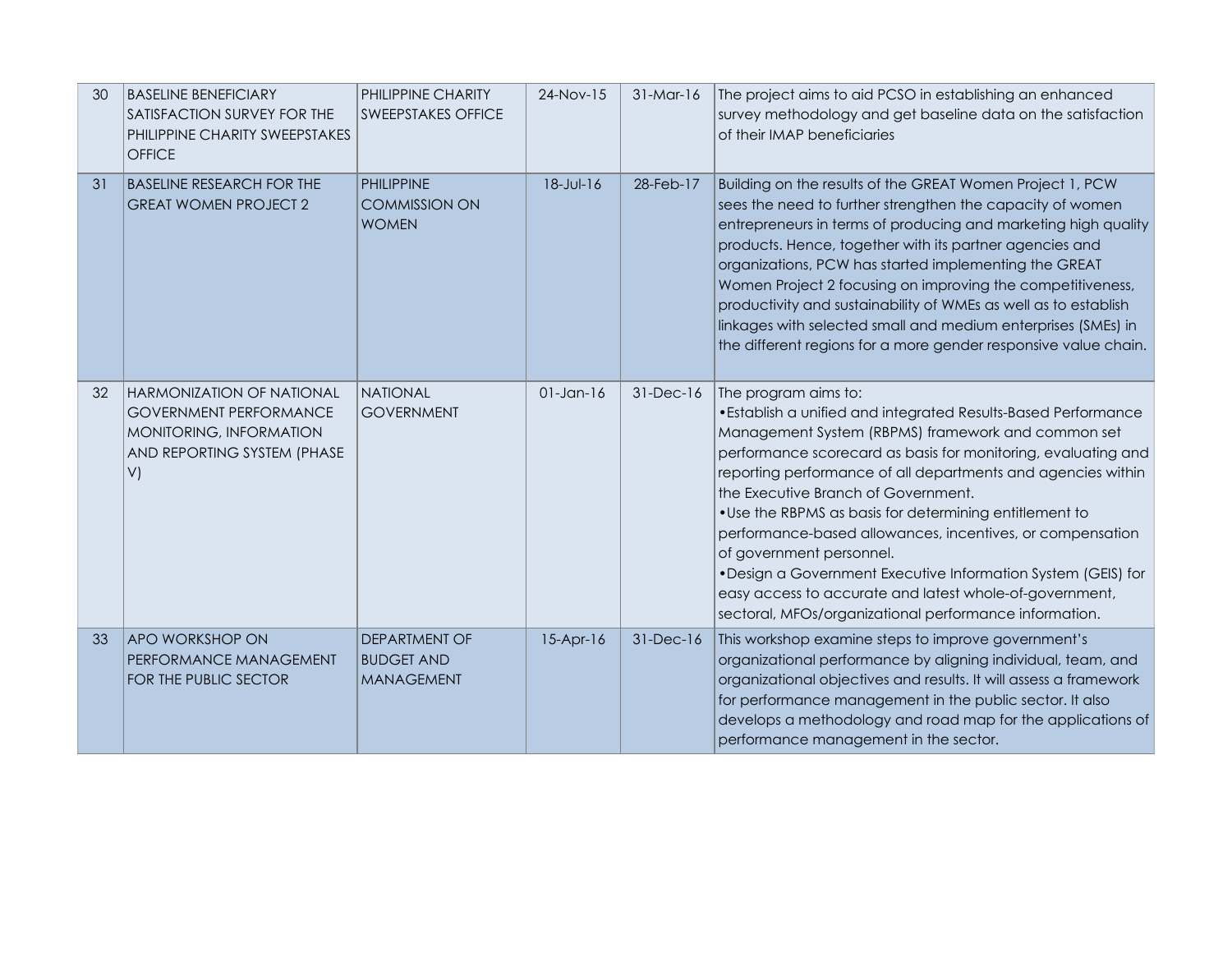| 34 | <b>PMDP-MIDDLE MANAGERS CLASS NATIONAL</b> |                   | $01-Aug-14$ | $31 - Jul - 16$ | The Re-entry Project is a separate module of the PMDP. It is an                             |
|----|--------------------------------------------|-------------------|-------------|-----------------|---------------------------------------------------------------------------------------------|
|    | <b>BATCH 6-RE-ENTRY PROJECT</b>            | <b>GOVERNMENT</b> |             |                 | integrating activity where the PMDP scholar draws from his/her                              |
|    |                                            |                   |             |                 | significant experiences and his/her learning in the various                                 |
|    |                                            |                   |             |                 | courses and activities of the curriculum of the PMDP to address                             |
|    |                                            |                   |             |                 | agency- or customer-specific concerns and opportunities.                                    |
|    |                                            |                   |             |                 | Through this activity, each scholar creates a space that                                    |
|    |                                            |                   |             |                 | enables him/her to demonstrate the extent to which he/she                                   |
|    |                                            |                   |             |                 | has internalized the concepts discussed in the program,                                     |
|    |                                            |                   |             |                 | mastered the skills developed and applies these as                                          |
|    |                                            |                   |             |                 | competencies appropriate and useful to the context of his/her                               |
|    |                                            |                   |             |                 | workplace. The ReP gives the scholar the chance to formulate                                |
|    |                                            |                   |             |                 | his/her strategies focused towards the achievement of pre-                                  |
|    |                                            |                   |             |                 | identified goals and objectives; to organize and to manage                                  |
|    |                                            |                   |             |                 | his/her project team either within his/her unit, inter-unit or inter-                       |
|    |                                            |                   |             |                 | agency; to create and to implement a work plan that will                                    |
|    |                                            |                   |             |                 | deliver the desired results/outputs; to obtain the resources                                |
|    |                                            |                   |             |                 | needed for implementation within the period set by the                                      |
|    |                                            |                   |             |                 | program and to evaluate this experience in light of his/her                                 |
|    |                                            |                   |             |                 | being a development manager.                                                                |
| 35 | RE-ENTRY PROJECT FOR MMC7                  | <b>NATIONAL</b>   | $15-Nov-14$ | $31$ -Jan-16    | The Re-entry Project is a separate module of the PMDP. It is an                             |
|    |                                            |                   |             |                 |                                                                                             |
|    |                                            | <b>GOVERNMENT</b> |             |                 | integrating activity where the PMDP scholar draws from his/her                              |
|    |                                            |                   |             |                 | significant experiences and his/her learning in the various                                 |
|    |                                            |                   |             |                 | courses and activities of the curriculum of the PMDP to address                             |
|    |                                            |                   |             |                 | agency- or customer-specific concerns and opportunities.                                    |
|    |                                            |                   |             |                 | Through this activity, each scholar creates a space that                                    |
|    |                                            |                   |             |                 | enables him/her to demonstrate the extent to which he/she                                   |
|    |                                            |                   |             |                 | has internalized the concepts discussed in the program,                                     |
|    |                                            |                   |             |                 | mastered the skills developed and applies these as                                          |
|    |                                            |                   |             |                 | competencies appropriate and useful to the context of his/her                               |
|    |                                            |                   |             |                 | workplace. The ReP gives the scholar the chance to formulate                                |
|    |                                            |                   |             |                 | his/her strategies focused towards the achievement of pre-                                  |
|    |                                            |                   |             |                 | identified goals and objectives; to organize and to manage                                  |
|    |                                            |                   |             |                 | his/her project team either within his/her unit, inter-unit or inter-                       |
|    |                                            |                   |             |                 | agency; to create and to implement a work plan that will                                    |
|    |                                            |                   |             |                 | deliver the desired results/outputs; to obtain the resources                                |
|    |                                            |                   |             |                 | needed for implementation within the period set by the                                      |
|    |                                            |                   |             |                 | program and to evaluate this experience in light of his/her<br>being a development manager. |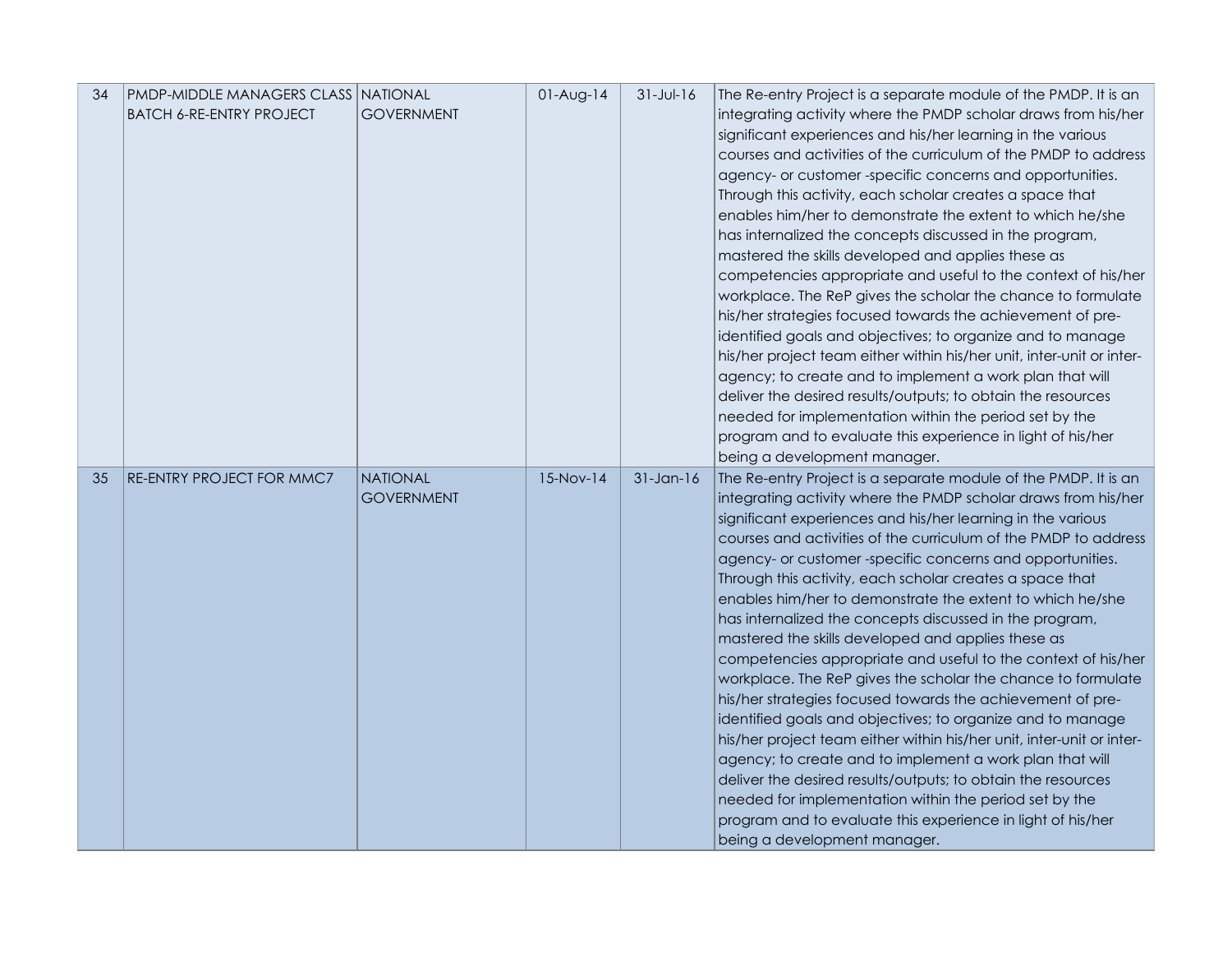| 36 | <b>PMDP MONITORING AND</b><br><b>EVALUATION COMPONENT</b> | <b>NATIONAL</b><br><b>GOVERNMENT</b> | $01$ -Jan-15 | $30-Nov-16$ | Information requirements of various stakeholders on Program<br>implementation and impact should be regularly provided so as<br>to aid in enhancing the Program to better serve our clients.                                                                                                                                                                                                                                                                                                                                                                                                                                                                                                                                                                                                                                                                                                                                                                                                                                                                                                                                                                                                          |
|----|-----------------------------------------------------------|--------------------------------------|--------------|-------------|------------------------------------------------------------------------------------------------------------------------------------------------------------------------------------------------------------------------------------------------------------------------------------------------------------------------------------------------------------------------------------------------------------------------------------------------------------------------------------------------------------------------------------------------------------------------------------------------------------------------------------------------------------------------------------------------------------------------------------------------------------------------------------------------------------------------------------------------------------------------------------------------------------------------------------------------------------------------------------------------------------------------------------------------------------------------------------------------------------------------------------------------------------------------------------------------------|
| 37 | <b>PMDP-CURRICULUM</b><br><b>ENHANCEMENT COMPONENT</b>    | <b>NATIONAL</b><br><b>GOVERNMENT</b> | $05$ -Jan-15 | $31-Mar-16$ | Continuous enhancement of the curriculum and other related<br>components of the Program to respond to the emerging<br>concerns of the government as well as to update the<br>Program's learning and skills enhancement methods                                                                                                                                                                                                                                                                                                                                                                                                                                                                                                                                                                                                                                                                                                                                                                                                                                                                                                                                                                       |
| 38 | <b>PMDP LEARNING RESOURCE</b><br>DEVELOPMENT COMPONENT    | <b>NATIONAL</b><br><b>GOVERNMENT</b> | $05$ -Jan-15 | $31-Mar-16$ | Develop appropriate support mechanisms to optimize learning<br>and provide opportunities for further development of PMDP<br>scholars                                                                                                                                                                                                                                                                                                                                                                                                                                                                                                                                                                                                                                                                                                                                                                                                                                                                                                                                                                                                                                                                 |
| 39 | MMC8 RE-ENTRY PROJECT                                     | <b>NATIONAL</b><br><b>GOVERNMENT</b> | 20-Feb-15    | 29-Feb-16   | The Re-entry Project is a separate module of the PMDP. It is an<br>integrating activity where the PMDP scholar draws from his/her<br>significant experiences and his/her learning in the various<br>courses and activities of the curriculum of the PMDP to address<br>agency- or customer-specific concerns and opportunities.<br>Through this activity, each scholar creates a space that<br>enables him/her to demonstrate the extent to which he/she<br>has internalized the concepts discussed in the program,<br>mastered the skills developed and applies these as<br>competencies appropriate and useful to the context of his/her<br>workplace. The ReP gives the scholar the chance to formulate<br>his/her strategies focused towards the achievement of pre-<br>identified goals and objectives; to organize and to manage<br>his/her project team either within his/her unit, inter-unit or inter-<br>agency; to create and to implement a work plan that will<br>deliver the desired results/outputs; to obtain the resources<br>needed for implementation within the period set by the<br>program and to evaluate this experience in light of his/her<br>being a development manager. |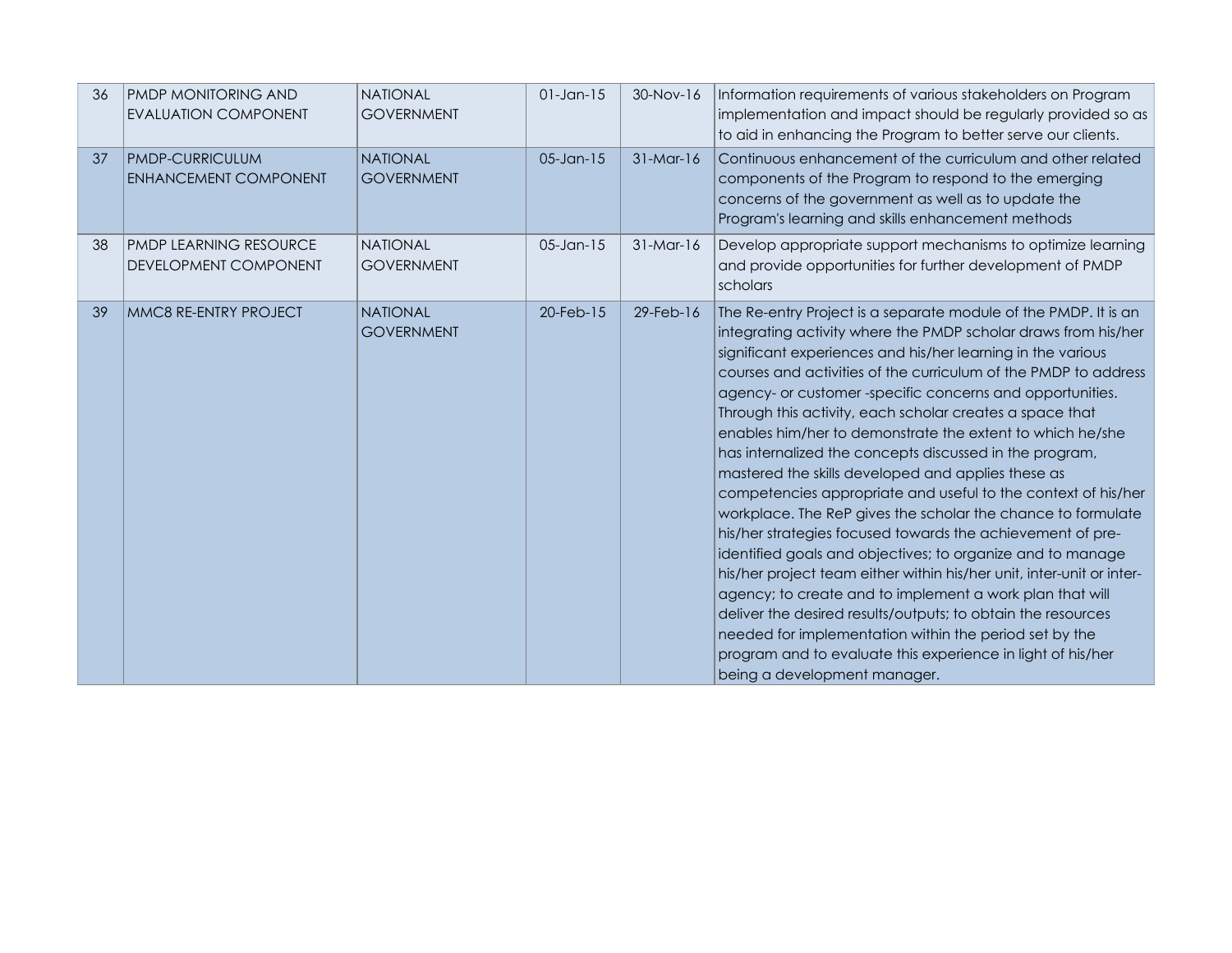| 40 | MMC9 RE-ENTRY PROJECT                                                                                           | <b>NATIONAL</b><br><b>GOVERNMENT</b> | $01-Apr-15$ | 30-May-16    | The Re-entry Project is a separate module of the PMDP. It is an<br>integrating activity where the PMDP scholar draws from his/her<br>significant experiences and his/her learning in the various<br>courses and activities of the curriculum of the PMDP to address<br>agency- or customer-specific concerns and opportunities.<br>Through this activity, each scholar creates a space that<br>enables him/her to demonstrate the extent to which he/she<br>has internalized the concepts discussed in the program,<br>mastered the skills developed and applies these as<br>competencies appropriate and useful to the context of his/her<br>workplace. The ReP gives the scholar the chance to formulate<br>his/her strategies focused towards the achievement of pre-<br>identified goals and objectives; to organize and to manage<br>his/her project team either within his/her unit, inter-unit or inter-<br>agency; to create and to implement a work plan that will<br>deliver the desired results/outputs; to obtain the resources<br>needed for implementation within the period set by the<br>program and to evaluate this experience in light of his/her<br>being a development manager. |
|----|-----------------------------------------------------------------------------------------------------------------|--------------------------------------|-------------|--------------|------------------------------------------------------------------------------------------------------------------------------------------------------------------------------------------------------------------------------------------------------------------------------------------------------------------------------------------------------------------------------------------------------------------------------------------------------------------------------------------------------------------------------------------------------------------------------------------------------------------------------------------------------------------------------------------------------------------------------------------------------------------------------------------------------------------------------------------------------------------------------------------------------------------------------------------------------------------------------------------------------------------------------------------------------------------------------------------------------------------------------------------------------------------------------------------------------|
| 41 | <b>PMDP PROMOTIONS AND</b><br>ADVOCACY WITH CONTINUING<br><b>EDUCATION PROGRAM AND</b><br><b>ALUMNI AFFAIRS</b> | NATIONAL<br><b>GOVERNMENT</b>        | $01-Mar-15$ | 29-Apr-17    | It aims to instill in the participants a keen appreciation of the<br>vital role of public managers in national development' foster<br>true kinship and mutual support among government leaders;<br>deepen the bench of qualified successors to the incumbent<br>government executives; and produce competent government<br>leaders who are committed to the welfare of the people.                                                                                                                                                                                                                                                                                                                                                                                                                                                                                                                                                                                                                                                                                                                                                                                                                   |
| 42 | <b>PMDP-SEC BATCH 4 RESIDENTIAL</b><br><b>CLASS</b>                                                             | <b>NATIONAL</b><br><b>GOVERNMENT</b> | 04-May-15   | $28$ -Feb-16 | The NGCESDP-PMDP is an intensive, purposive, and continuing<br>training program for incumbent executives and middle<br>managers and their potential successors in the government<br>bureaucracy. It aims to foster careerism in government and<br>promote stability in the bureaucracy by producing a corps of<br>development-oriented, competent, dedicated and honest<br>officials within the medium term. This supports President<br>Aquino's commitment to lift the nation from poverty through<br>honest and effective governance and to transform the<br>government from one that is self-serving to one that works for<br>the welfare of the nation                                                                                                                                                                                                                                                                                                                                                                                                                                                                                                                                           |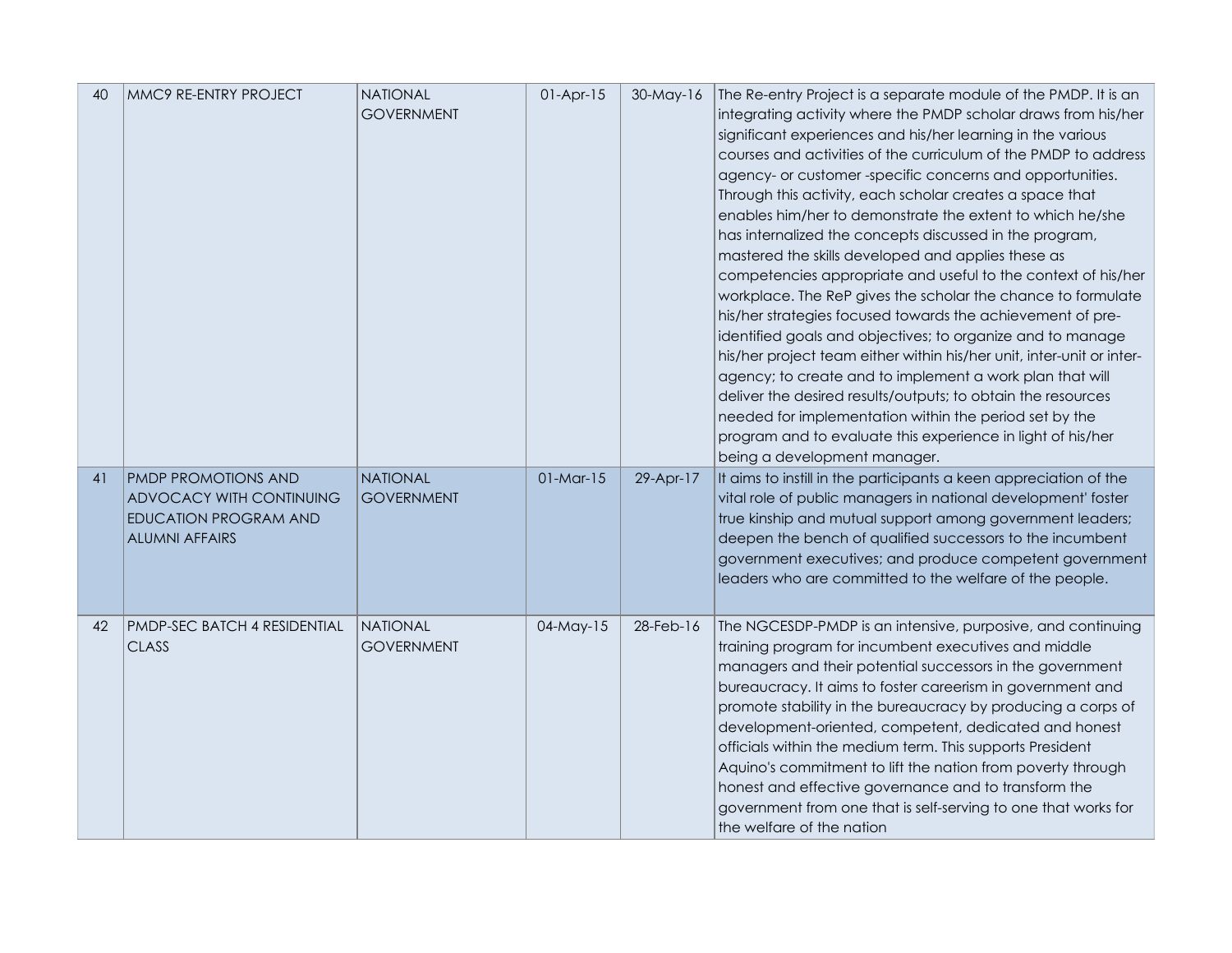| 43 | <b>PMDP RECORDS AND</b>                                                   | <b>NATIONAL</b>                      | $01$ -Jan-15    | $31-Jan-16$     | Records Administration component will handle the scholars                                                                                                                                                                                                                                                                                                                                                                                                                                                                                                                                                                                                                                           |
|----|---------------------------------------------------------------------------|--------------------------------------|-----------------|-----------------|-----------------------------------------------------------------------------------------------------------------------------------------------------------------------------------------------------------------------------------------------------------------------------------------------------------------------------------------------------------------------------------------------------------------------------------------------------------------------------------------------------------------------------------------------------------------------------------------------------------------------------------------------------------------------------------------------------|
|    | <b>ADMINISTRATION</b>                                                     | <b>GOVERNMENT</b>                    |                 |                 | pertinent academic records.                                                                                                                                                                                                                                                                                                                                                                                                                                                                                                                                                                                                                                                                         |
| 44 | PMDP-PROGRAM MANAGEMENT<br>2015                                           | <b>NATIONAL</b><br><b>GOVERNMENT</b> | $01 - Jul - 15$ | $01 - Jul - 16$ | The NGCESDP-PMDP is an intensive, purposive, and continuing<br>training program for incumbent executives and middle<br>managers and their potential successors in the government<br>bureaucracy. It aims to foster careerism in government and<br>promote stability in the bureaucracy by producing a corps of<br>development-oriented, competent, dedicated and honest<br>officials within the medium term. This supports President<br>Aquino's commitment to lift the nation from poverty through<br>honest and effective governance and to transform the<br>government from one that is self-serving to one that works for<br>the welfare of the nation. PMDP hopes to achieve the<br>following: |
| 45 | MIDDLE MANAGERS CLASS<br><b>BATCH 10 - RESIDENTIAL</b><br><b>TRAINING</b> | <b>NATIONAL</b><br><b>GOVERNMENT</b> | $01-Aug-15$     | $01-Mar-16$     | Continuous enhancement of the curriculum and other related<br>components of the Program to respond to the emerging<br>concerns of the government as well as to update the<br>Program's learning and skills enhancement methods.                                                                                                                                                                                                                                                                                                                                                                                                                                                                     |
| 46 | PMDP MONITORING AND<br><b>EVALUATION 2016</b>                             | <b>NATIONAL</b><br><b>GOVERNMENT</b> | $01$ -Dec- $15$ | $01-Apr-17$     | M&E framework was set up for the Program to meet the info<br>demands of its stakeholders as well as measure and assess its<br>accomplishments and service delivery.                                                                                                                                                                                                                                                                                                                                                                                                                                                                                                                                 |
| 47 | PMDP RECORDS MANAGEMENT                                                   | <b>NATIONAL</b><br><b>GOVERNMENT</b> | $01$ -Feb- $16$ | $31$ -Jan-17    | To manage all the scholar's pertinent records and keep track<br>of their academic status from admission to graduation, a<br>Records Administration/Management component of the PMDP<br>is put in place.                                                                                                                                                                                                                                                                                                                                                                                                                                                                                             |
| 48 | RECRUITMENT AND ADMISSION<br>2016                                         | <b>NATIONAL</b><br><b>GOVERNMENT</b> | $01$ -Jan-16    | 31-Dec-16       | The Recruitment and Admissions is tasked to administer the<br>screening of PMDP nominations and to make<br>recommendations for acceptance based on screening results.                                                                                                                                                                                                                                                                                                                                                                                                                                                                                                                               |
| 49 | MMC10 RE-ENTRY PROJECT                                                    | <b>NATIONAL</b><br><b>GOVERNMENT</b> | 01-Dec-15       | $15$ -Dec- $16$ | The PMDP is the Philippine government's response to the need<br>for a corps of ethical, committed and development-oriented<br>officials in the bureaucracy who will drive performance in the<br>agencies and push the agenda for change and sustained<br>progress.                                                                                                                                                                                                                                                                                                                                                                                                                                  |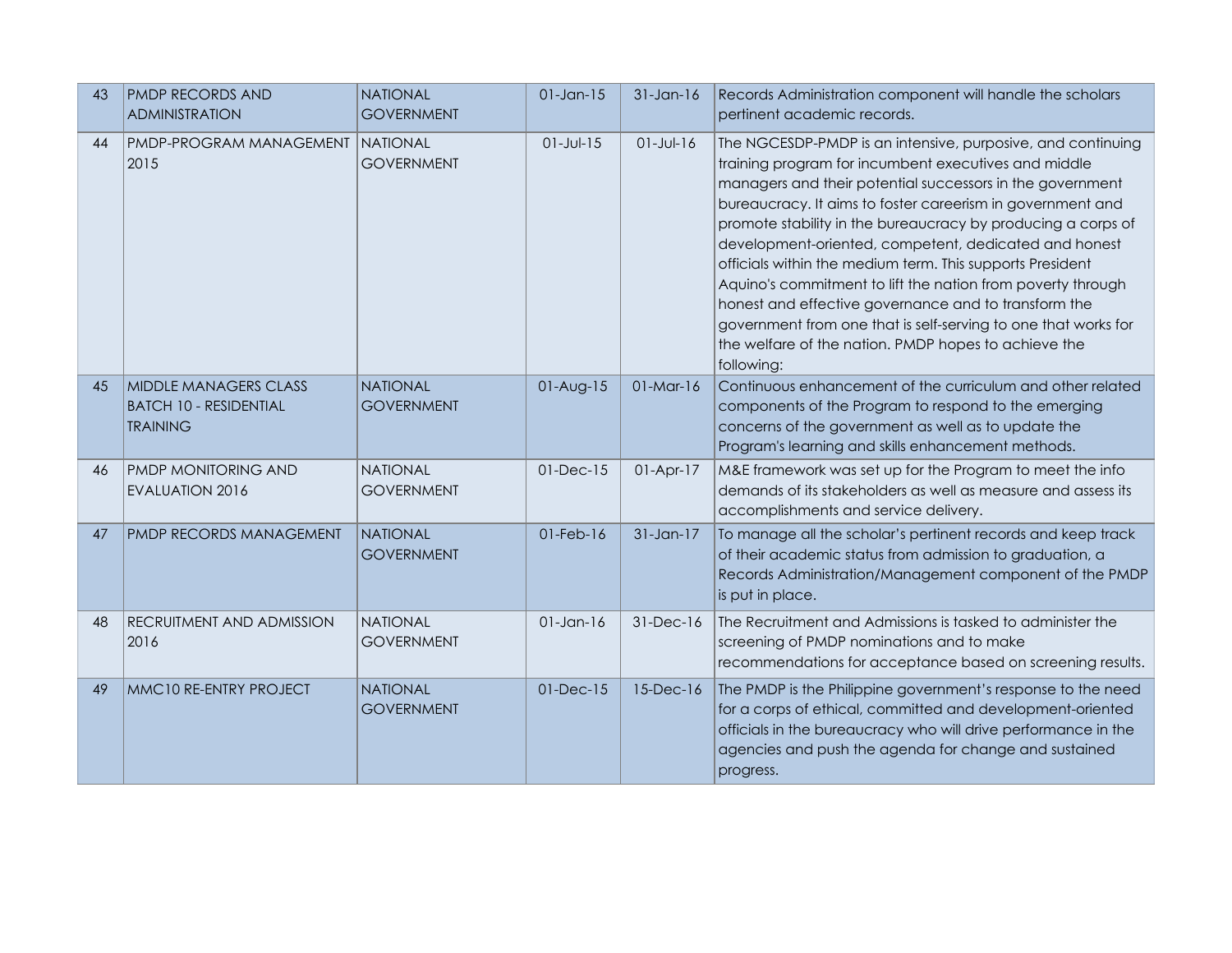| 50 | MMC BATCH 11 RESIDENTIAL<br><b>PHASE</b>                                                               | <b>NATIONAL</b><br><b>GOVERNMENT</b> | $01$ -Feb- $16$ | $31$ -Jan-16 | The goal of the PMDP is to foster careerism in government and<br>promote stability in the bureaucracy by producing a corps of<br>development-oriented, competent, dedicated and honest<br>government senior executives and middle managers within the<br>medium term                                                                                                                                                                                                                                                                                                                                                                                        |
|----|--------------------------------------------------------------------------------------------------------|--------------------------------------|-----------------|--------------|-------------------------------------------------------------------------------------------------------------------------------------------------------------------------------------------------------------------------------------------------------------------------------------------------------------------------------------------------------------------------------------------------------------------------------------------------------------------------------------------------------------------------------------------------------------------------------------------------------------------------------------------------------------|
| 51 | <b>PMDP-CURRICULUM</b><br>ENHANCEMENT COMPONENT<br>2016                                                | <b>NATIONAL</b><br><b>GOVERNMENT</b> | $15-Mar-16$     | $31-Mar-17$  | The NGCESDP-PMDP is an intensive, purposive, and continuing<br>training program for incumbent executives and middle<br>managers and their potential successors in the government<br>bureaucracy. It aims to foster careerism in government and<br>promote stability in the bureaucracy by producing a corps of<br>development-oriented, competent, dedicated and honest<br>officials within the medium term. This supports President<br>Aquino's commitment to lift the nation from poverty through<br>honest and effective governance and to transform the<br>government from one that is self-serving to one that works for<br>the welfare of the nation. |
| 52 | PUBLIC MANAGEMENT<br><b>DEVELOPMENT LEARNING</b><br>RESOURCE DEVELOPMENT<br><b>COMPONENT</b>           | NATIONAL<br><b>GOVERNMENT</b>        | $15-Mar-16$     | $31-Mar-17$  | The NGCESDP-PMDP is an intensive, purposive, and continuing<br>training program for incumbent executives and middle<br>managers and their potential successors in the government<br>bureaucracy. It aims to foster careerism in government and<br>promote stability in the bureaucracy by producing a corps of<br>development-oriented, competent, dedicated and honest<br>officials within the medium term. This supports President<br>Aquino's commitment to lift the nation from poverty through<br>honest and effective governance and to transform the<br>government from one that is self-serving to one that works for<br>the welfare of the nation. |
| 53 | <b>PMDP PROMOTIONAL AND</b><br>ADVOCACY WITH CONTINUING<br><b>EDUCATION AND ALUMNI</b><br>AFFAIRS 2016 | <b>NATIONAL</b><br><b>GOVERNMENT</b> | $01-Mar-16$     | $31-Mar-17$  | The NGCESDP-PMDP is an intensive, purposive, and continuing<br>training program for incumbent executives and middle<br>managers and their potential successors in the government<br>bureaucracy. It aims to foster careerism in government and<br>promote stability in the bureaucracy by producing a corps of<br>development-oriented, competent, dedicated and honest<br>officials within the medium term. This supports President<br>Aquino's commitment to lift the nation from poverty through<br>honest and effective governance and to transform the<br>government from one that is self-serving to one that works for<br>the welfare of the nation. |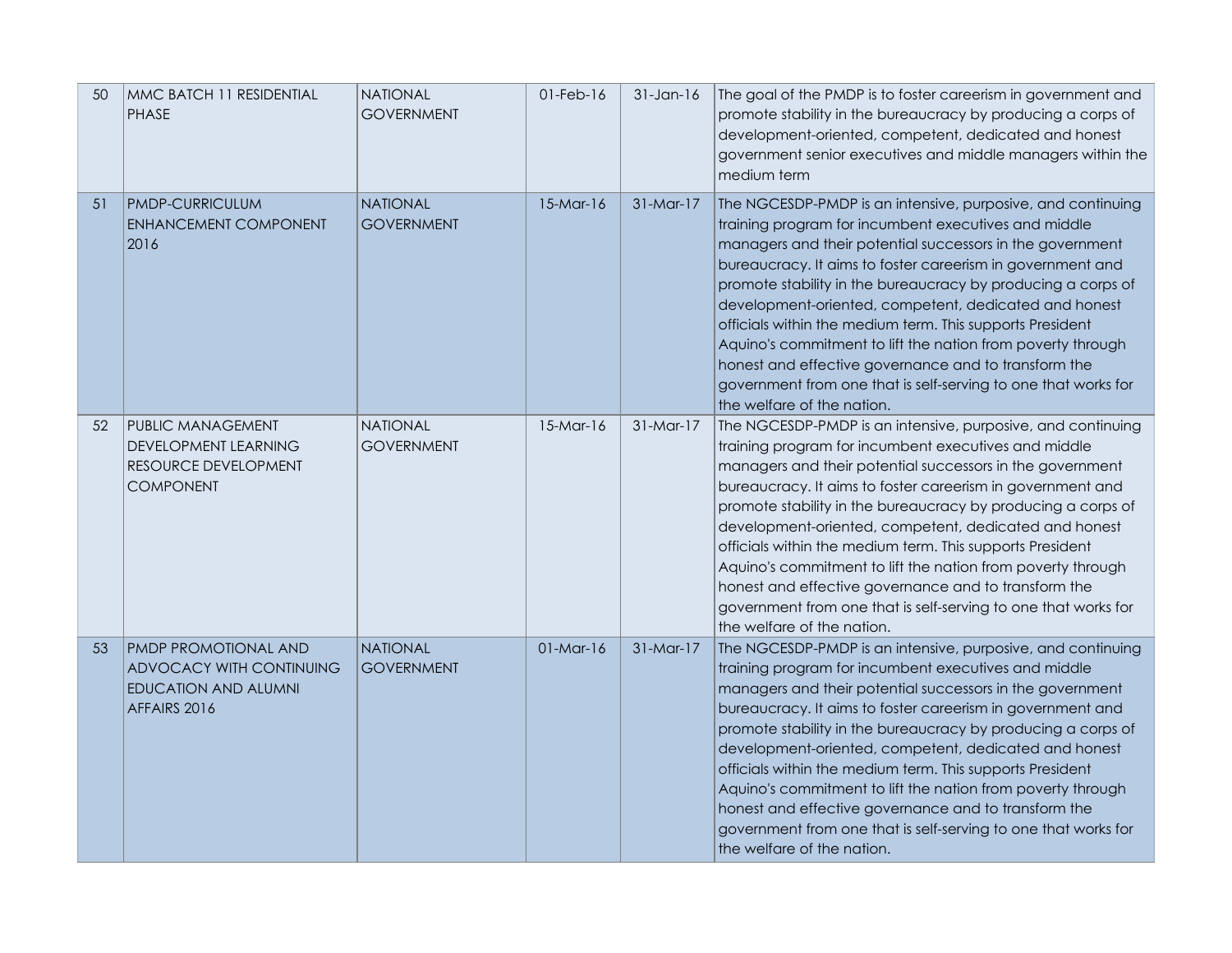| 54 | MMC 12 RESIDENTIAL                                                               | <b>NATIONAL</b><br><b>GOVERNMENT</b> | $01-Apr-16$     | 30-Nov-16   | The goal of the PMDP is to foster careerism in government and<br>promote stability in the bureaucracy by producing a corps of<br>development-oriented, competent, dedicated and honest<br>government senior executives and middle managers within the<br>medium term                                                                                                                                                                                                                                                                                                                                                                                                                                                                                                                                                                                                                                                                                                                                                                                                                                                                                                                                 |
|----|----------------------------------------------------------------------------------|--------------------------------------|-----------------|-------------|------------------------------------------------------------------------------------------------------------------------------------------------------------------------------------------------------------------------------------------------------------------------------------------------------------------------------------------------------------------------------------------------------------------------------------------------------------------------------------------------------------------------------------------------------------------------------------------------------------------------------------------------------------------------------------------------------------------------------------------------------------------------------------------------------------------------------------------------------------------------------------------------------------------------------------------------------------------------------------------------------------------------------------------------------------------------------------------------------------------------------------------------------------------------------------------------------|
| 55 | <b>GAA PMDP SEC 5</b>                                                            | <b>NATIONAL</b><br><b>GOVERNMENT</b> | $01-May-16$     | 31-Dec-16   | Implement an extensive adult learning experience that<br>prepares government senior executives to achieve the highest<br>level of productivity by developing essential attributes (Expert,<br>Leader and Change-agent/Institutionalizer) needed to drive<br>results in this fast-changing environment                                                                                                                                                                                                                                                                                                                                                                                                                                                                                                                                                                                                                                                                                                                                                                                                                                                                                                |
| 56 | <u>IPMDP MIDDLE MANAGERS CLASS INATIONAL</u><br><b>BATCH 12 RE-ENTRY PROJECT</b> | <b>GOVERNMENT</b>                    | $01$ -May- $16$ | $31-May-17$ | The Re-entry Project is a separate module of the PMDP. It is an<br>integrating activity where the PMDP scholar draws from his/her<br>significant experiences and his/her learning in the various<br>courses and activities of the curriculum of the PMDP to address<br>agency- or customer-specific concerns and opportunities.<br>Through this activity, each scholar creates a space that<br>enables him/her to demonstrate the extent to which he/she<br>has internalized the concepts discussed in the program,<br>mastered the skills developed and applies these as<br>competencies appropriate and useful to the context of his/her<br>workplace. The ReP gives the scholar the chance to formulate<br>his/her strategies focused towards the achievement of pre-<br>identified goals and objectives; to organize and to manage<br>his/her project team either within his/her unit, inter-unit or inter-<br>agency; to create and to implement a work plan that will<br>deliver the desired results/outputs; to obtain the resources<br>needed for implementation within the period set by the<br>program and to evaluate this experience in light of his/her<br>being a development manager. |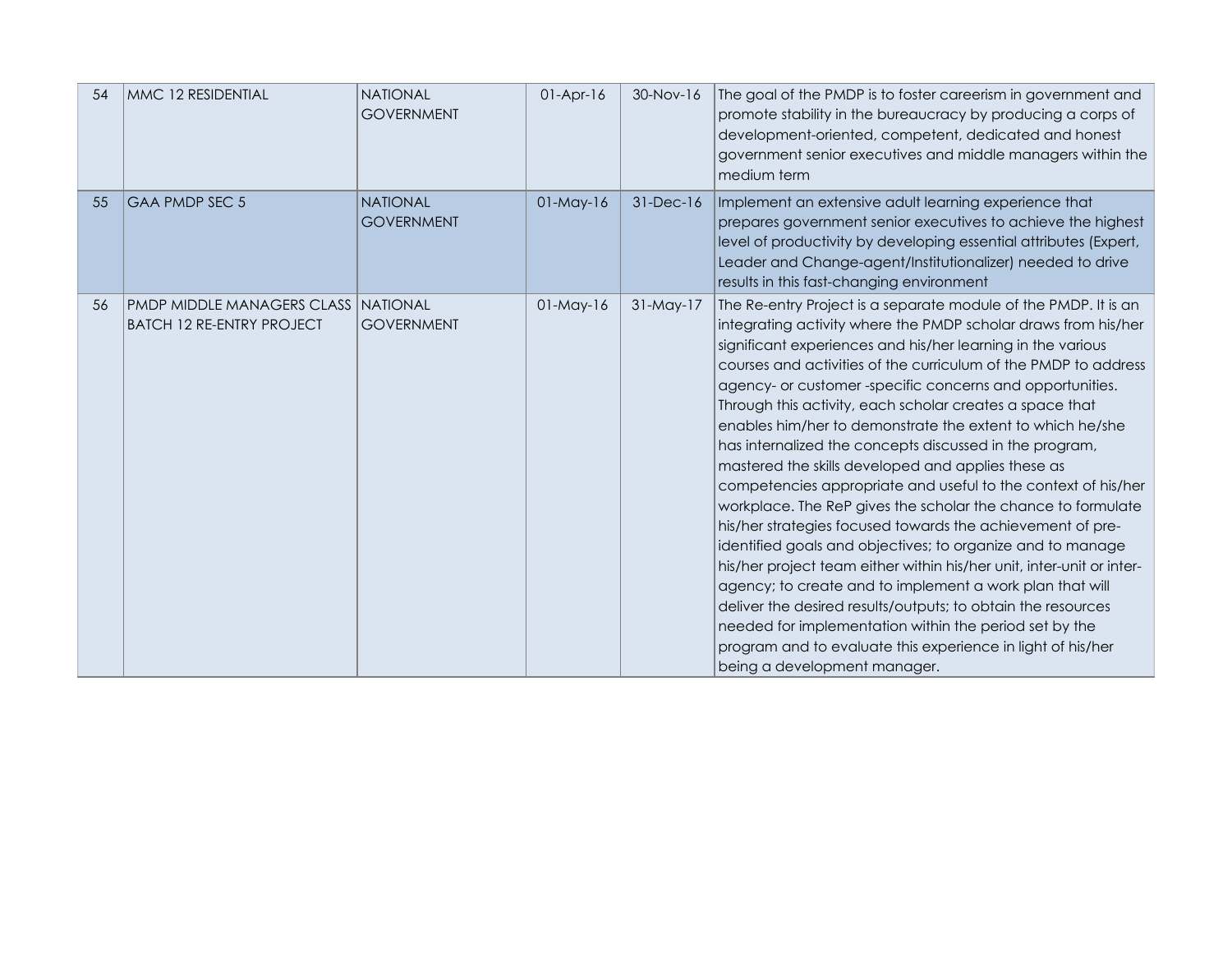| 57  | <b>PUBLIC MANAGEMENT</b><br><b>DEVELOPMENT PROGRAM</b><br>MANAGEMENT 2016       | <b>NATIONAL</b><br><b>GOVERNMENT</b> | 02-Jun-16   | 31-May-17   | The NGCESDP-PMDP is an intensive, purposive, and continuing<br>training program for incumbent executives and middle<br>managers and their potential successors in the government<br>bureaucracy. It aims to foster careerism in government and<br>promote stability in the bureaucracy by producing a corps of<br>development-oriented, competent, dedicated and honest<br>officials within the medium term. This supports President<br>Aquino's commitment to lift the nation from poverty through<br>honest and effective governance and to transform the<br>government from one that is self-serving to one that works for<br>the welfare of the nation.                                                                                                                                                                                                                                                                                                                                                                                                                                                                                                                                          |
|-----|---------------------------------------------------------------------------------|--------------------------------------|-------------|-------------|------------------------------------------------------------------------------------------------------------------------------------------------------------------------------------------------------------------------------------------------------------------------------------------------------------------------------------------------------------------------------------------------------------------------------------------------------------------------------------------------------------------------------------------------------------------------------------------------------------------------------------------------------------------------------------------------------------------------------------------------------------------------------------------------------------------------------------------------------------------------------------------------------------------------------------------------------------------------------------------------------------------------------------------------------------------------------------------------------------------------------------------------------------------------------------------------------|
| -58 | <b>PMDP MIDDLE MANAGERS CLASS INATIONAL</b><br><b>BATCH 11 RE-ENTRY PROJECT</b> | <b>GOVERNMENT</b>                    | $01-Mar-16$ | $31-Mar-17$ | The Re-entry Project is a separate module of the PMDP. It is an<br>integrating activity where the PMDP scholar draws from his/her<br>significant experiences and his/her learning in the various<br>courses and activities of the curriculum of the PMDP to address<br>agency- or customer-specific concerns and opportunities.<br>Through this activity, each scholar creates a space that<br>enables him/her to demonstrate the extent to which he/she<br>has internalized the concepts discussed in the program,<br>mastered the skills developed and applies these as<br>competencies appropriate and useful to the context of his/her<br>workplace. The ReP gives the scholar the chance to formulate<br>his/her strategies focused towards the achievement of pre-<br>identified goals and objectives; to organize and to manage<br>his/her project team either within his/her unit, inter-unit or inter-<br>agency; to create and to implement a work plan that will<br>deliver the desired results/outputs; to obtain the resources<br>needed for implementation within the period set by the<br>program and to evaluate this experience in light of his/her<br>being a development manager. |
| 59  | <b>PMDP MIDDLE MANAGERS CLASS NATIONAL</b><br><b>BATCH 13 RESIDENTIAL</b>       | <b>GOVERNMENT</b>                    | 08-Aug-16   | $31-Mar-17$ | The goal of PMDP is to foster careerism in government by<br>producing a corps of development-oriented, competent,<br>dedicated and honest government executives within the<br>medium term                                                                                                                                                                                                                                                                                                                                                                                                                                                                                                                                                                                                                                                                                                                                                                                                                                                                                                                                                                                                            |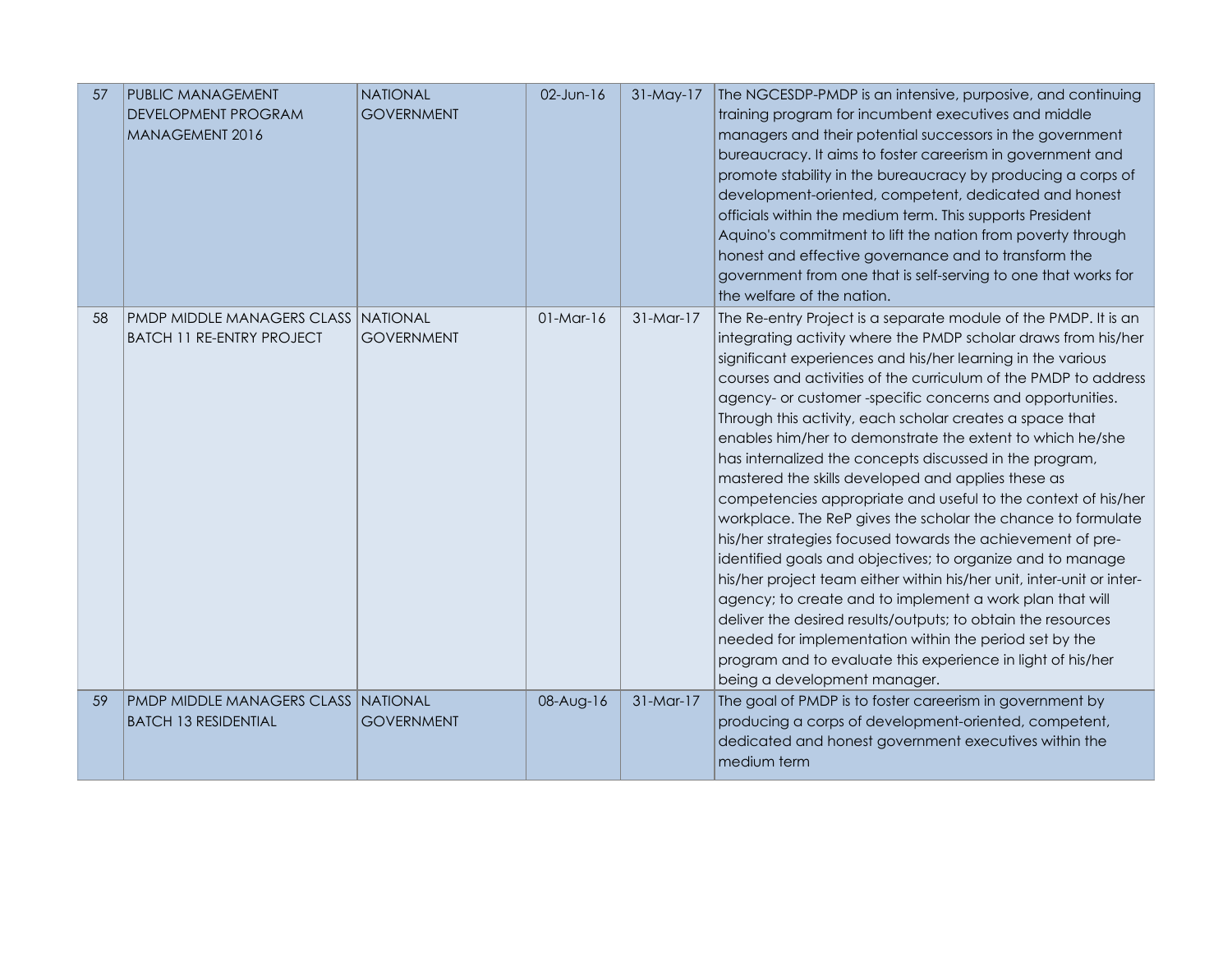| 60 | <b>PMDP MIDDLE MANAGERS CLASS NATIONAL</b><br><b>BATCH 13 RE-ENTRY</b>                                                                                           | <b>GOVERNMENT</b>       | 08-Oct-16       | 31-Dec-17       | The Re-entry Project is a separate module of the PMDP. It is an<br>integrating activity where the PMDP scholar draws from his/her<br>significant experiences and his/her learning in the various<br>courses and activities of the curriculum of the PMDP to address<br>agency- or customer-specific concerns and opportunities.<br>Through this activity, each scholar creates a space that<br>enables him/her to demonstrate the extent to which he/she<br>has internalized the concepts discussed in the program,<br>mastered the skills developed and applies these as<br>competencies appropriate and useful to the context of his/her<br>workplace. The ReP gives the scholar the chance to formulate<br>his/her strategies focused towards the achievement of pre-<br>identified goals and objectives; to organize and to manage<br>his/her project team either within his/her unit, inter-unit or inter-<br>agency; to create and to implement a work plan that will<br>deliver the desired results/outputs; to obtain the resources<br>needed for implementation within the period set by the<br>program and to evaluate this experience in light of his/her<br>being a development manager. |
|----|------------------------------------------------------------------------------------------------------------------------------------------------------------------|-------------------------|-----------------|-----------------|------------------------------------------------------------------------------------------------------------------------------------------------------------------------------------------------------------------------------------------------------------------------------------------------------------------------------------------------------------------------------------------------------------------------------------------------------------------------------------------------------------------------------------------------------------------------------------------------------------------------------------------------------------------------------------------------------------------------------------------------------------------------------------------------------------------------------------------------------------------------------------------------------------------------------------------------------------------------------------------------------------------------------------------------------------------------------------------------------------------------------------------------------------------------------------------------------|
| 61 | DEVELOPMENT OF EDUCATIONAL CARDNO (AUSAID)<br>LEADERSHIP AND MANAGEMENT<br><b>CURRICULUM FRAMEWORK AND</b><br>CONTENT FOR DEPED SCHOOL<br><b>HEADS (PHASE I)</b> |                         | $01$ -May- $15$ | $31 - Jul - 16$ | 1. Develop a curriculum framework for school heads<br>a) aligned with the competency requirements of the position<br>and the National Educators Academy of the Philippines (NEAP)<br>Training framework,<br>b) reflects coherence and gradualness between levels, and<br>c) validated through a series of consultation with key<br>stakeholders.<br>2. Develop detailed contents for 3 (of 5) modules on<br>foundational course for all school heads, and 3 modules for<br>specialized/advanced course for SHS principals.<br>3. Develop a special module on Career Guidance and<br>Counseling that caters to the needs of Senior High School<br>students.                                                                                                                                                                                                                                                                                                                                                                                                                                                                                                                                           |
| 62 | ASIAN BUSINESS LEADER (ABL)<br><b>CONSORTIUM IN THE PHILIPPINES</b>                                                                                              | <b>KYOTO UNIVERSITY</b> | 18-Apr-15       | 30-Apr-17       | Establish the Consortium in the Philippines to provide<br>suggestions for appropriate promotion of ABL Project.                                                                                                                                                                                                                                                                                                                                                                                                                                                                                                                                                                                                                                                                                                                                                                                                                                                                                                                                                                                                                                                                                      |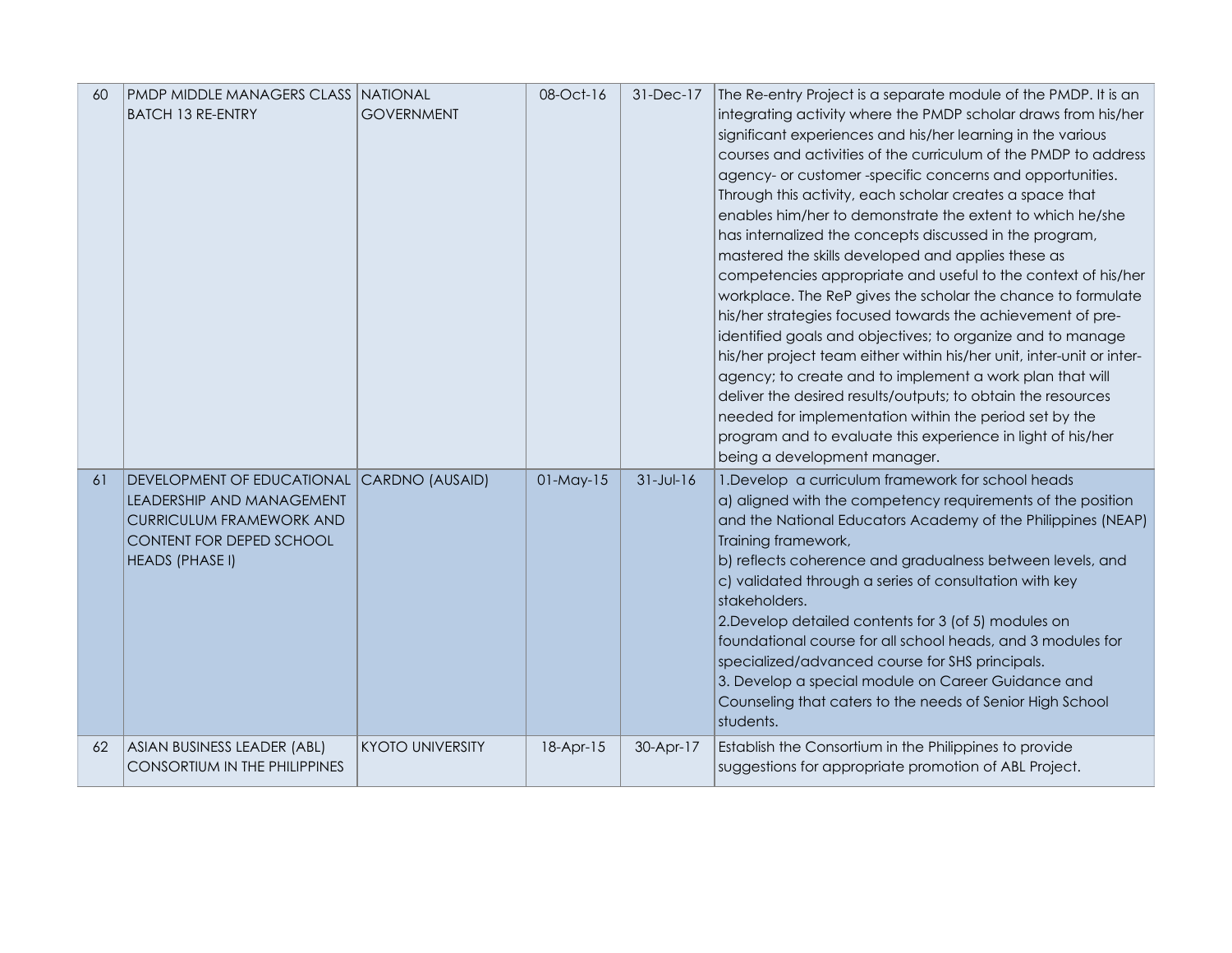| 63 | DEVELOPMENT OF EDUCATIONAL CARDNO (AUSAID)<br>LEADERSHIP AND MANAGEMENT<br><b>CURRICULUM FRAMEWORK AND</b><br><b>CONTENT FOR DEPED SCHOOL</b><br><b>HEADS (PHASE I)</b> |                                                                | $11$ -Jun- $15$ | $30$ -Jun-16    | 1. Develop a curriculum framework for school heads<br>a) aligned with the competency requirements of the position<br>and the National Educators Academy of the Philippines (NEAP)<br>Training framework,<br>b) reflects coherence and gradualness between levels, and<br>c) validated through a series of consultation with key<br>stakeholders.<br>2. Develop detailed contents for 3 (of 5) modules on<br>foundational course for all school heads, and 3 modules for<br>specialized/advanced course for SHS principals.<br>3. Develop a special module on Career Guidance and<br>Counseling that caters to the needs of Senior High School<br>students. |
|----|-------------------------------------------------------------------------------------------------------------------------------------------------------------------------|----------------------------------------------------------------|-----------------|-----------------|------------------------------------------------------------------------------------------------------------------------------------------------------------------------------------------------------------------------------------------------------------------------------------------------------------------------------------------------------------------------------------------------------------------------------------------------------------------------------------------------------------------------------------------------------------------------------------------------------------------------------------------------------------|
| 64 | <b>DBM CHANGE MANAGEMENT</b>                                                                                                                                            | <b>DEPARTMENT OF</b><br><b>BUDGET AND</b><br><b>MANAGEMENT</b> | $01$ -Jan-13    | 31-Dec-16       | The DBM seeks to promote sound and consistent policies<br>placing great importance in improving the efficiency,<br>transparency, and accountability of public finances. The DAP<br>was contracted by the DBM to provide support mechanism in<br>the development of the Public Financial Management for the<br>Philippine                                                                                                                                                                                                                                                                                                                                   |
| 65 | <b>TECHNICAL ASSISTANCE FOR</b><br>SETTING UP OF AN INSTITUTIONAL<br><b>SUPPORT SERVICES MECHANISM</b><br>FOR THE PCC                                                   | <b>PHILIPPINE</b><br><b>COMPETITION</b><br><b>COMMISSION</b>   | 15-Feb-16       | $31$ -Dec- $16$ | The Academy aims to support the PCC through the:<br>1. Provision of the initial facilities and equipment for the PCC;<br>2. Provision of office space, parking space, supplies, meeting<br>resources, travel resources, publication resources, internet<br>access, communication resources, and administrative support<br>services for the PCC; and<br>3. Hiring of temporary staff for the PCC.                                                                                                                                                                                                                                                           |
| 66 | <b>DAR ORGANIZATIONAL</b><br>DEVELOPMENT PROGRAM                                                                                                                        | DEPARTMENT OF<br><b>AGRARIAN REFORM</b>                        | $01-Sep-15$     | 30-Jun-16       | In view of the major changes in the Department, there is a<br>need to capacitate the organization and its workforce to<br>continue the remaining functions of DAR, and to meet the<br>target of CARPER completion in 2016. It also aims to prepare<br>the organization and its people to fulfill new and additional<br>services if Congress enacts the new agrarian reform law<br>toward the end of the Aquino Administration.                                                                                                                                                                                                                             |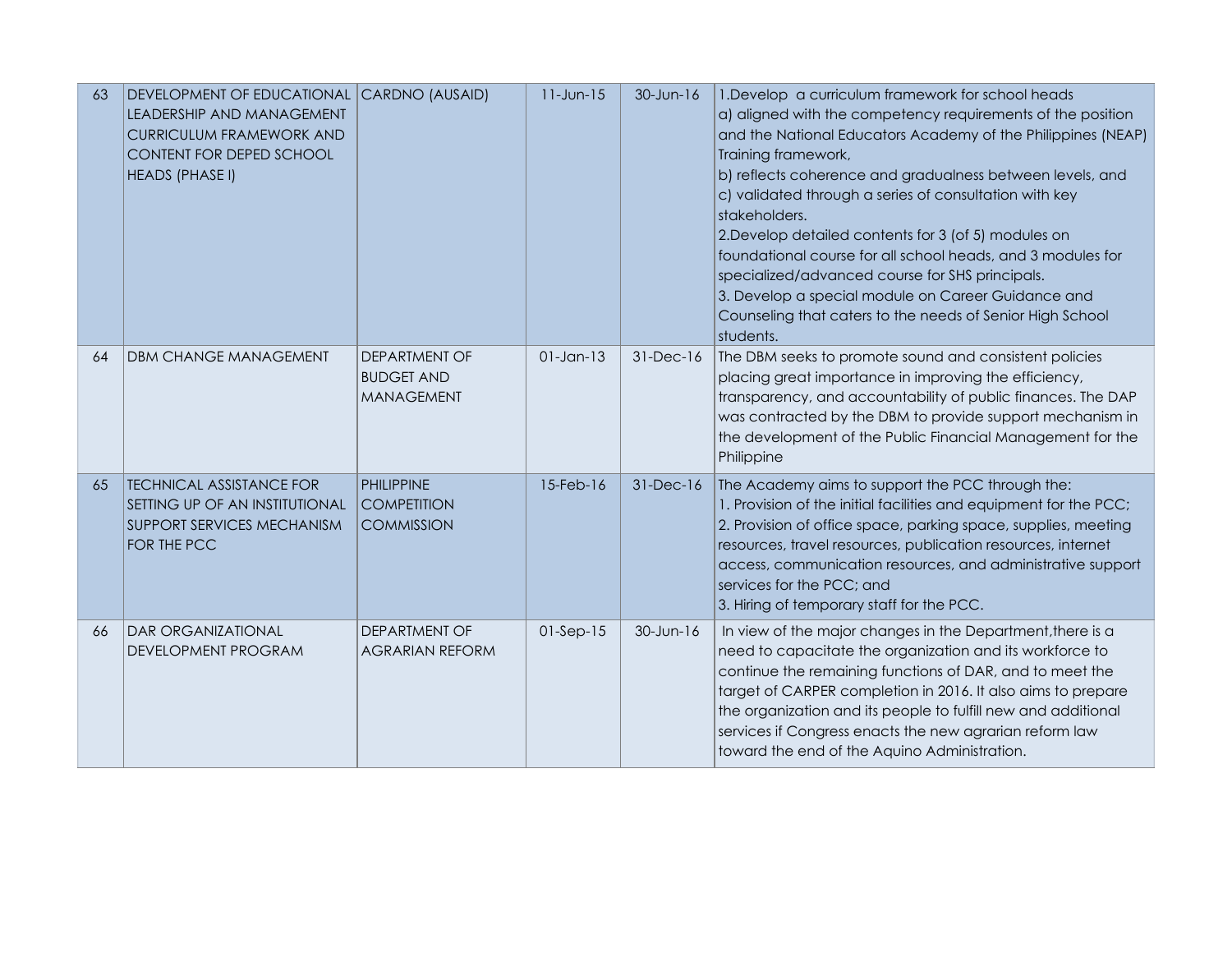| 67 | <b>HOUSING AND URBAN</b><br>DEVELOPMENT COORDINATING<br><b>COUNCIL - TECHNICAL</b><br>ASSISTANCE FOR THE CONDUCT<br>OF STUDIES, TECHNICAL REVIEW,<br>VALIDATION, CONSULTATION,<br><b>ENHANCEMENT AND</b><br>OPERATIONALIZATION OF THE<br>DIFFERENT HOUSING AND URBAN<br>DEVELOPMENT RELATED POLICY<br><b>ISSUES</b> | <b>HOUSING AND URBAN</b><br><b>DEVELOPMENT</b><br><b>COORDINATING</b><br><b>COUNCIL</b> | $01$ -Jan-15    | 30-Apr-17     | To come-up with integrated policy, recommendations that<br>would address various issues of the housing and urban<br>development sector.                                                                                                                                                                                                                                                                                                                                                                                                                                                                                                                                                                                                                                                                                                                                                                                                                           |
|----|---------------------------------------------------------------------------------------------------------------------------------------------------------------------------------------------------------------------------------------------------------------------------------------------------------------------|-----------------------------------------------------------------------------------------|-----------------|---------------|-------------------------------------------------------------------------------------------------------------------------------------------------------------------------------------------------------------------------------------------------------------------------------------------------------------------------------------------------------------------------------------------------------------------------------------------------------------------------------------------------------------------------------------------------------------------------------------------------------------------------------------------------------------------------------------------------------------------------------------------------------------------------------------------------------------------------------------------------------------------------------------------------------------------------------------------------------------------|
| 68 | <b>CAPACITY DEVELOPMENT</b><br><b>SUPPORT PROJECT</b>                                                                                                                                                                                                                                                               | <b>DEPARTMENT OF</b><br><b>FINANCE</b>                                                  | $01$ -Jan-16    | $31-Dec-16$   | On October 08,2013, the DOF has received a grant in the<br>amount of P228, 115,000.00 from the Greman Governmeent's<br>Kreditanstalt fur Weideraufbau (KfW)-Interest Differential Fund,<br>for the implementation of the DOF Capacity Development<br>Support Project. The Project aims to improve the professional<br>and institutional capacity of DOF to support the critical<br>mandates and fucntions of its Fiscal Intelligence Unit (FIU) and<br>International Finance Group (IFG). The total grant amount,<br>P114,057,000.00 (50%) was allocated for the capacity building<br>and institutional strengthening of IFG particularly in the areas of<br>development cooperation, international cooperation, regional<br>integration, and climate change action and finance. The DAP<br>was designated by the DOF-IFG as the consultancy firm that<br>shall be in-charge of undertaking its activities for capacity<br>building and professional development. |
| 69 | APEC 2015 NARRATIVE REPORT                                                                                                                                                                                                                                                                                          | QUIER - DEPARTMENT<br>OF FOREIGN AFFAIRS                                                | $01$ -Oct- $15$ | $30 - Jun-16$ | To come up with APEC 2015 Narrative Report for submission to<br>the President                                                                                                                                                                                                                                                                                                                                                                                                                                                                                                                                                                                                                                                                                                                                                                                                                                                                                     |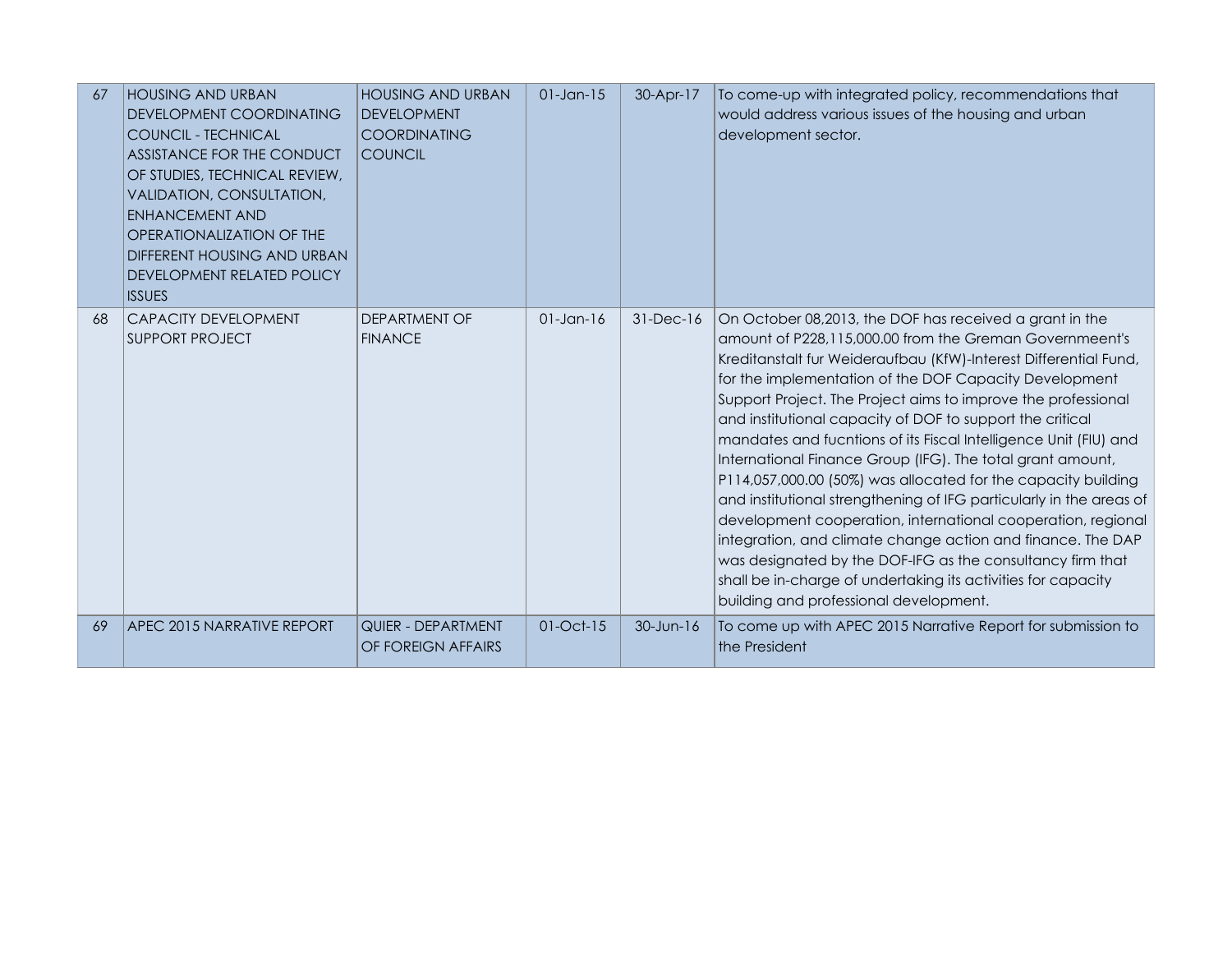| 70 | DEVELOPMENT OF SPECIALIZED<br><b>TRAINING COURSES FOR</b><br><b>GOVERNMENT OFFICIALS</b> | <b>NATIONAL</b><br><b>GOVERNMENT</b>                                                        | $01 - Jul - 16$ | 30-Apr-17   | This program will cater to government officials occupying<br>Career Executive Service Officer (CESO) positions. Even as a<br>bigger number of students is envisioned to be accommodated<br>in the residential and long duration PMDP, there is still a need<br>to urgently address the most common of improvement in the<br>many government managers that are currently performing<br>their roles. These short courses will upgrade essential skills of<br>government officials in the areas of planning, mentoring,<br>project/program implementation monitoring and evaluation,<br>change management, political dynamics, network-building<br>and citizen-centric governance. |
|----|------------------------------------------------------------------------------------------|---------------------------------------------------------------------------------------------|-----------------|-------------|---------------------------------------------------------------------------------------------------------------------------------------------------------------------------------------------------------------------------------------------------------------------------------------------------------------------------------------------------------------------------------------------------------------------------------------------------------------------------------------------------------------------------------------------------------------------------------------------------------------------------------------------------------------------------------|
| 71 | <b>EXPANSION OF DAP TAGAYTAY</b><br><b>CONFERENCE CENTER</b>                             | <b>NATIONAL</b><br><b>GOVERNMENT</b>                                                        | $01$ -May- $16$ | $31-Mar-17$ | The program is the expansion of its training and conference<br>facilities for the purpose of strengthening DAP to further<br>expand the coverage of its mandate to capacitate the<br>bureaucracy through training and education programs.                                                                                                                                                                                                                                                                                                                                                                                                                                       |
| 72 | <b>CRAFTING AND STRENGTHENING</b><br><b>AGRARIAN</b>                                     | <b>DEPARTMENT OF</b><br><b>AGRARIAN REFORM</b>                                              | $01$ -Feb- $16$ | $31-Oct-16$ | The program is the expansion of its training and conference<br>facilities for the purpose of strengthening DAP to further<br>expand the coverage of its mandate to capacitate the<br>bureaucracy through training and education programs.                                                                                                                                                                                                                                                                                                                                                                                                                                       |
| 73 | <b>DICT-VISIONING EXERCISE</b>                                                           | <b>DEPARTMENT OF</b><br><b>INFORMATION AND</b><br><b>COMMUNICATION</b><br><b>TECHNOLOGY</b> | $01-Aug-16$     | 30-Nov-16   | Republic Act (RA) No. 10844 established the Department of<br>Information and Communication Technology to be the primary<br>policy, planning, coordination, implementing, and<br>administrative entity of the executive Branch of the<br>government that will plan, develop, and promote the national<br>ICT development agenda. Whereas, the Department needs to<br>implement the Implementing Rules and Regulation within 60<br>days from effectivity of RA 10844. Hence, there is a used to<br>formulate the internal organic structure, staffing pattern,<br>operating system and prepare the budget of the Department<br>with in 6 months.                                  |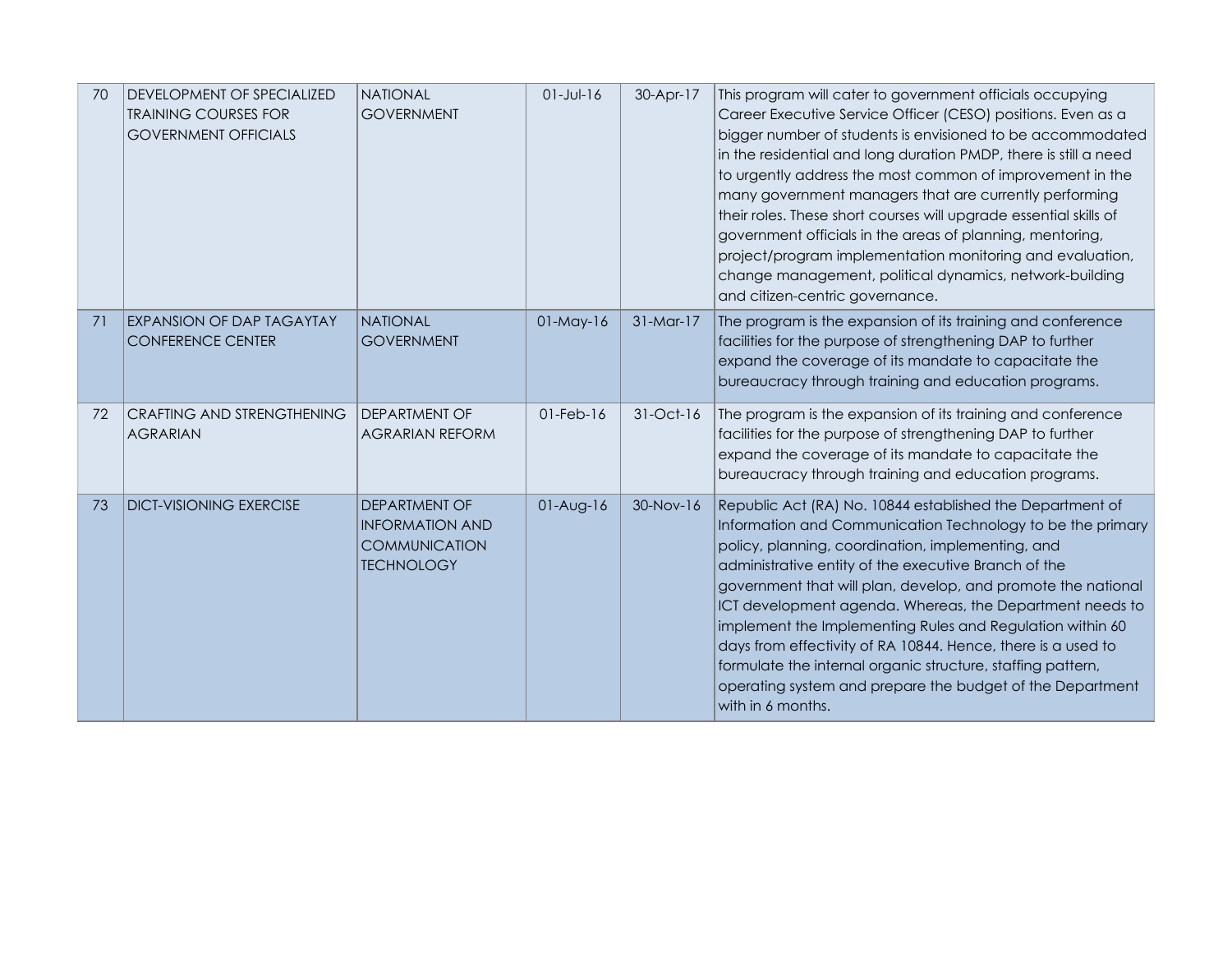| 74 | <b>DICT INSTITUTIONAL</b><br>STRENTHENING PROGRAM                                                                                                                                                                                    | DEPARTMENT OF<br><b>INFORMATION AND</b><br><b>COMMUNICATION</b><br><b>TECHNOLOGY</b> | $01$ -Oct- $16$ | $15-Apr-17$ | The DICT's Institutional Strengthening Program provides the<br>required technology, processes and expertise to enable DICT's<br>leader achieve their vision for the country and the Department<br>for 2020: a recognized leader in ICT innovation and wealth<br>creation, in bringing about one digitized government, and in<br>enabling happy, contented, progressive and safe Filipino<br>citizenry through ICT. The program is designed to achieve<br>specific result in two phases                                                                                                                                                                                                                                                                                                                                                                                   |
|----|--------------------------------------------------------------------------------------------------------------------------------------------------------------------------------------------------------------------------------------|--------------------------------------------------------------------------------------|-----------------|-------------|--------------------------------------------------------------------------------------------------------------------------------------------------------------------------------------------------------------------------------------------------------------------------------------------------------------------------------------------------------------------------------------------------------------------------------------------------------------------------------------------------------------------------------------------------------------------------------------------------------------------------------------------------------------------------------------------------------------------------------------------------------------------------------------------------------------------------------------------------------------------------|
| 75 | TECHNICAL ASSISTANCE FOR THE<br>DEPARTMENT OF AGRARIAN<br>REFORM FOR THE FORMULATION<br>OF STRATEGIC PLAN 2017-2022                                                                                                                  | <b>DEPARTMENT OF</b><br><b>AGRARIAN REFORM</b>                                       | $01-Aug-16$     | 31-Dec-16   | The Department of Agrarian Reform (DAR) is the leading<br>implementing agency of Agrarian Reform (AR) through Land<br>Tenure Improvement, Agrarian Justice, and coordinated<br>delivery of essential Support Services. With the change in<br>administration, the DAR needs to focus on its Key Result Areas<br>(KRA) that will enable DAR to fulfill its legal mandate and<br>deliver on the expectations of its stakeholders. Genuine<br>Agrarian Reform (GAR) has been an aspiration of the Filipino<br>farmers since time immemorial and the Duterte Administration<br>is a manifestation of this desire. With the designation of the new<br>leadership at the DAR, there is a need to revisit its Strategic<br>Direction, establish baseline data, identify low hanging fruits<br>and high impact targets and implement immediate targets<br>and planned activities. |
| 76 | TECHNICAL ASSISTANCE FOR THE<br>SETTING UP OF A SUPPORT<br>SERVICES MECHANISM FOR THE<br><b>IMPLEMENTATION OF THE</b><br>NATIONAL COMPETITION POLICY<br>DEVELOPMENT ACTIVITIES OF THE<br>PHILIPPINE COMPETITION<br><b>COMMISSION</b> | PHILIPPINE<br><b>COMPETITION</b><br><b>COMMISSION</b>                                | $01-Aug-16$     | $31-Mar-17$ | The Academy aims to support the PCC through the:<br>1. Provision of the expertise required; and<br>2. Provision of supplies, meeting resources, travel resources,<br>publication resources, and communication resources.                                                                                                                                                                                                                                                                                                                                                                                                                                                                                                                                                                                                                                                 |
| 77 | <b>TECHNICAL ASSISTANCE AND</b><br><b>STRENGTHENING OF</b><br><b>INSTITUTIONAL SUPPORT SERVICES</b><br>FOR THE PHILIPPINE COMPETITION<br><b>COMMISSION</b>                                                                           | <b>PHILIPPINE</b><br><b>COMPETITION</b><br><b>COMMISSION</b>                         | 01-Oct-16       | 31-Aug-17   | The Academy aims to support the PCC through the:<br>1. Provision of the initial facilities and equipment for the PCC;<br>2. Provision of office space, parking space, supplies, meeting<br>resources, travel resources, publication resources, internet<br>access, communication resources, and administrative support<br>services for the PCC; and<br>3. Hiring of temporary staff for the PCC.                                                                                                                                                                                                                                                                                                                                                                                                                                                                         |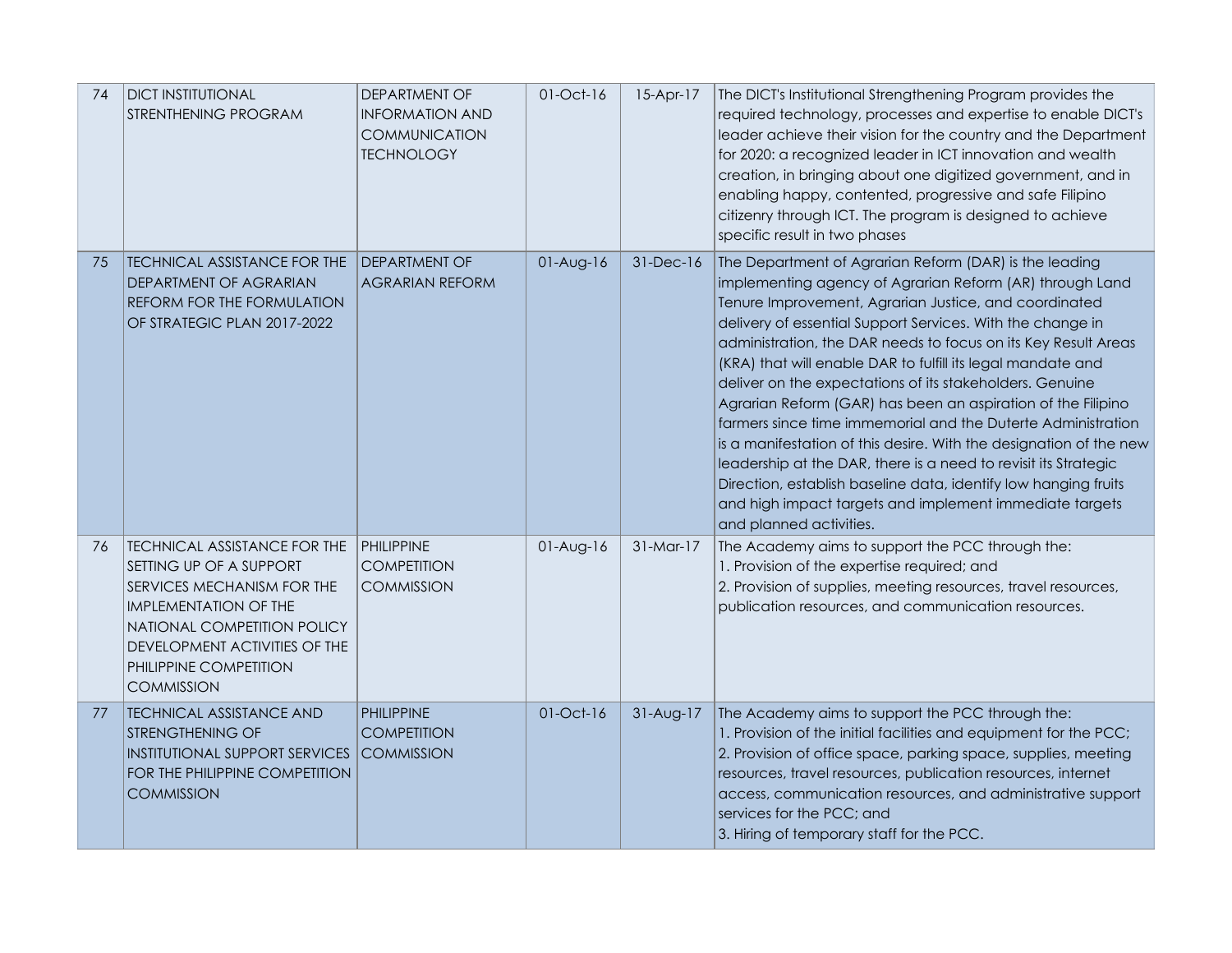| 78 | TRAINING OF TRAINERS AND<br>PROJECT MANAGERS OF THE<br><b>CULTURAL VALUES</b><br><b>TRANSFORMATION PROGRAM OF</b><br>QUEZON CITY GOVERNMENT                                                                                               | DEPARTMENT OF<br>SOCIAL WELFARE AND<br><b>DEVELOPMENT</b> | $01$ -Jul-16 | $15-Sep-16$   | The Academy would provide technical assistance for the local<br>government of Quezon City to:<br>1. Implement specific training projects on basic course on CVT,<br>Speakers' Training, and Advance Course on Project<br>Management/Project Development;<br>2. Conduct an evalution on the Knowledge, Skills, and Attitude<br>(KSA) acquired by stakeholders during the training project;<br>3. Provide training participants with CVT Advocacy Shirts                                                                                                                                   |
|----|-------------------------------------------------------------------------------------------------------------------------------------------------------------------------------------------------------------------------------------------|-----------------------------------------------------------|--------------|---------------|------------------------------------------------------------------------------------------------------------------------------------------------------------------------------------------------------------------------------------------------------------------------------------------------------------------------------------------------------------------------------------------------------------------------------------------------------------------------------------------------------------------------------------------------------------------------------------------|
| 79 | <b>ASSISTANCE TO THE GLOBAL</b><br><b>METHANE INITIATIVE (GM)</b><br>REPRESENTATIVES' TO VISIT TO THE<br><b>PHILIPPINES</b>                                                                                                               | <b>EASTERN RESEARCH</b><br><b>GROUP INC.</b>              | $11-Apr-16$  | $30 - Jun-16$ | GMI seeks to reduce the informational, institutional, and other<br>market barriers to project development through the<br>development of tools and resources, training and capacity<br>building, technology demonstration, and direct project<br>support. Special emphasis is given to bringing together all of<br>the actors necessary for project development, including<br>governments, financial institutions, project developers,<br>technology providers, and others. They previously tapped the<br>DAP to conduct previous projects on methane abatement and<br>recovery projects. |
| 80 | TECHNICAL ASSISTANCE TO THE<br><b>GLOBAL METHANE INITIATIVES</b><br>(GMI) ON THE REVIVAL OF THE<br>PHILIPPINE METHANE<br>PARTNERSHIP AND HANDS-ON<br><b>TRAINING ON THE REPAIR AND</b><br>MAINTENNACE F GUILLERMO<br><b>FARM DIGESTER</b> | <b>EASTERN RESEARCH</b><br>GROUP INC.                     | $01-Sep-16$  | $31-Mar-17$   | Under this project, subcontractor DAP will assist ERG in<br>furthering the mission of GMI by conducting a study tour of the<br>digester at Guillermo farm Rizal and organizing meetings of the<br>Philippine Methane Partnership (PMP)                                                                                                                                                                                                                                                                                                                                                   |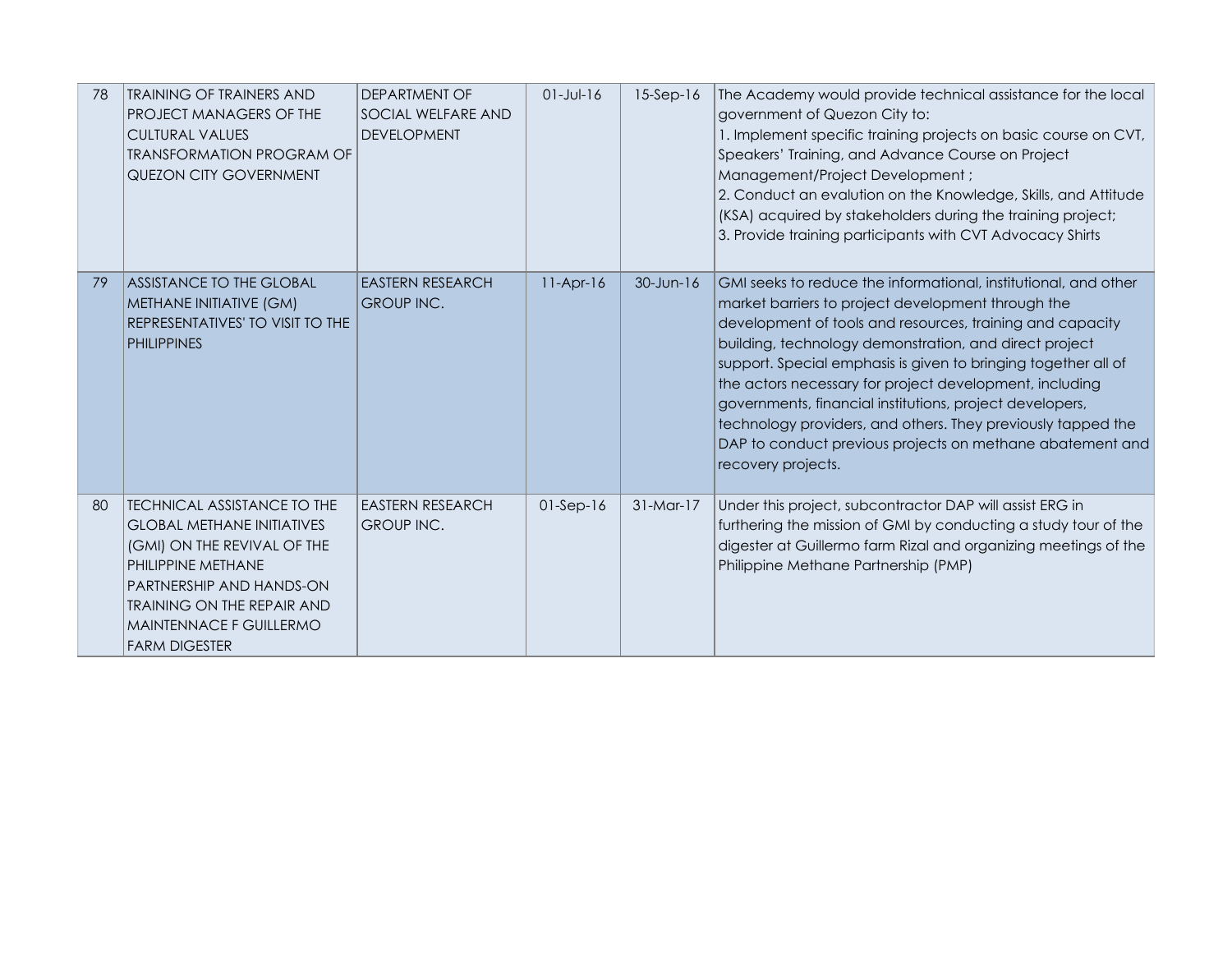| 81 | ENVIRONMENTAL IMPACT<br>ASSESSMENT AND ECC CAPTURE                                 | <b>NATIONAL</b><br><b>GOVERNMENT</b>   | $02$ -May-16    | 30-Nov-17   | The Environmental Impact Assessment and Environmental<br>Compliance Certificate Capture Project is anchored on<br>developing further and expanding the facilities of the<br>Development Academy of the Philippines, in particular DAPCC<br>Tagaytay, in realizing the return and re-adherence of the<br>Academy to its core functions of education, research, and its<br>flagship program of training senior government officials.<br>The Project will identify the direct and indirect impacts of the<br>proposed redevelopment of the DAPCC on the biophysical<br>and human environment. It will also provide the appropriate<br>environmental enhancement and protection measures to<br>allow informed decision in the design and construction of the<br>proposed facility and in addressing identified impacts and<br>challenges. |
|----|------------------------------------------------------------------------------------|----------------------------------------|-----------------|-------------|---------------------------------------------------------------------------------------------------------------------------------------------------------------------------------------------------------------------------------------------------------------------------------------------------------------------------------------------------------------------------------------------------------------------------------------------------------------------------------------------------------------------------------------------------------------------------------------------------------------------------------------------------------------------------------------------------------------------------------------------------------------------------------------------------------------------------------------|
| 82 | NRECA 2015 COURSE ON<br><b>CREDENTIALED COOPERATIVE</b><br>DIRECTOR BATCH 23 TO 30 | <b>ELECTRIC</b><br><b>COOPERATIVES</b> | $19$ -Jan- $15$ | $31-May-16$ | The course is adapted from the US NRECA Course on adapted<br>from the CCD certificate program that the NRECA implements<br>in the USA. The course is designed for electric cooperatives<br>and general managers are encouraged to attend the course.                                                                                                                                                                                                                                                                                                                                                                                                                                                                                                                                                                                  |
| 83 | <b>COURSE ON CREDENTIALED</b><br><b>COOPERATIVE DIRECTOR BATCH</b><br>31 TO 30     | <b>ELECTRIC</b><br><b>COOPERATIVES</b> | $01-Apr-16$     | $30-Sep-16$ | The Course on Credentialed Cooperative Director (CCCD) is<br>adapted from the United States National Rural Electric<br>Cooperative Association (NRECA) Certificate Program which<br>promotes good governance and additional skills development<br>for board directors. Specifically, the course integrates topics<br>needed by directors in all aspects of operations, financial<br>management, challenges in electricity business and strategies.<br>Thus the course helps in improving the wise business decisions<br>that would benefit the cooperative.                                                                                                                                                                                                                                                                           |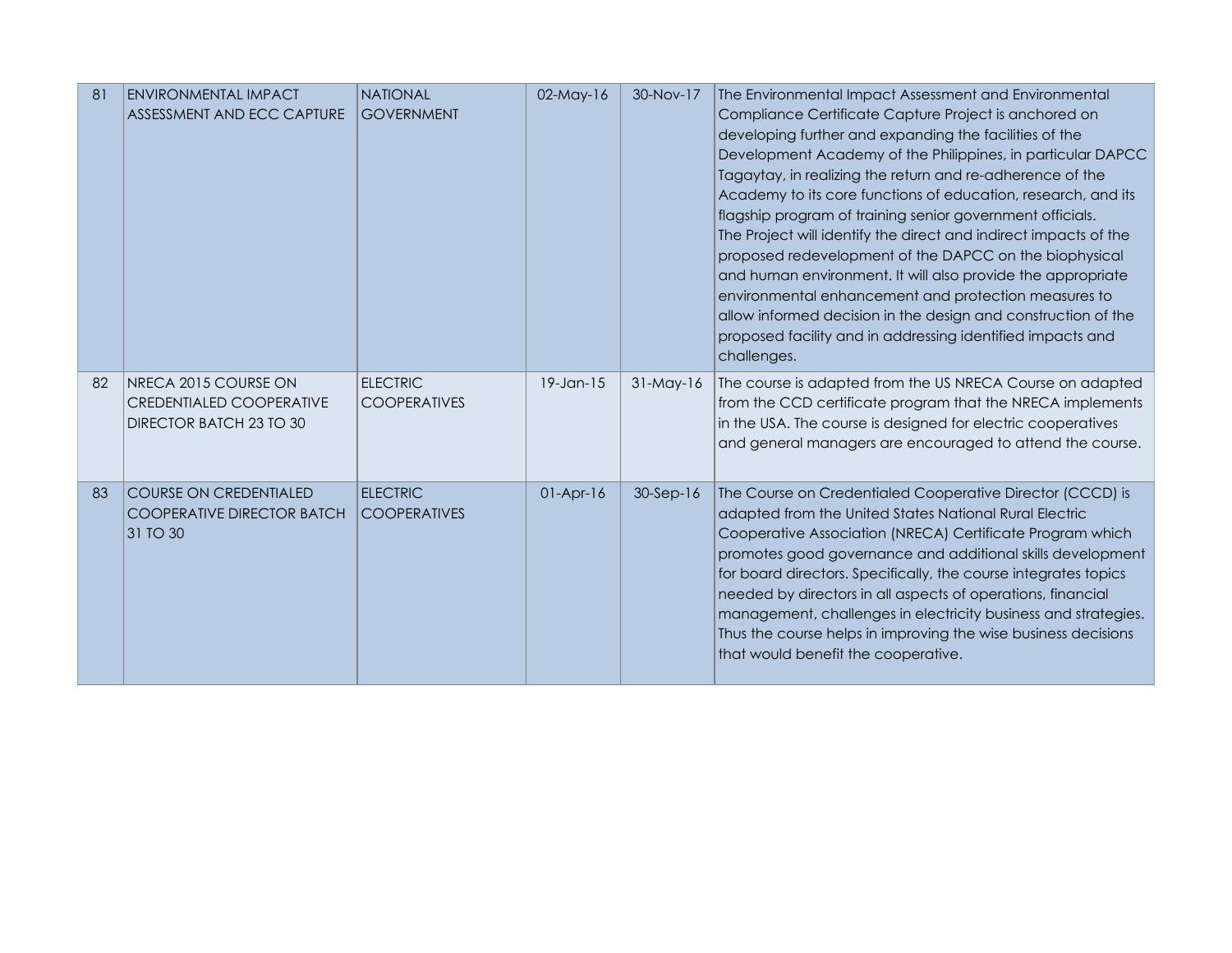| 84 | <b>BUREAU OF ANIMAL INDUSTRY-</b><br>STUDY OF BENCHMARK DATA ON<br>POLLUTION LOAD FROM<br>LIVESTOCK RESOURCES (POINT<br>SOURCES) | DEPARTMENT OF<br>AGRICULTURE-BUREAU<br>OF ANIMAL INDUSTRY                            | 03-Nov-14       | 05-Aug-16       | The general objective is to establish the benchmark data on<br>pollution loading in the Manila Bay System from point sources (i.<br>e. livestock and poultry). Specifically, it aims to (1) Determine<br>the level or concentration of pollution in different<br>tributaries/rivers contributing to the pollution of Manila Bay; (2)<br>Conduct assessment of livestock resources inventory and<br>practices in selected coastal areas; and (3) Develop a<br>monitoring and evaluation instrument and recommend the<br>most appropriate mitigation measures for livestock production.                                                                                                                                                                                                                                                                                                                                                                                                                                                                                               |
|----|----------------------------------------------------------------------------------------------------------------------------------|--------------------------------------------------------------------------------------|-----------------|-----------------|-------------------------------------------------------------------------------------------------------------------------------------------------------------------------------------------------------------------------------------------------------------------------------------------------------------------------------------------------------------------------------------------------------------------------------------------------------------------------------------------------------------------------------------------------------------------------------------------------------------------------------------------------------------------------------------------------------------------------------------------------------------------------------------------------------------------------------------------------------------------------------------------------------------------------------------------------------------------------------------------------------------------------------------------------------------------------------------|
| 85 | <b>STRATEGIC AND PLANNING</b><br><b>TRAINING-WORKSHOP</b>                                                                        | <b>DEPARTMENT OF</b><br><b>AGRICULTURE REGION</b><br>3                               | $15-Mar-16$     | $15$ -Jun- $16$ | The Strategic and Project Planning Training-Workshop is aimed<br>at building the planning capacities of the planning group of<br>the DA-RPCO-3 which is essential in the formulation of an<br>updated Regional Agriculture and Fishery Modernization Plan<br>(RAFMP).                                                                                                                                                                                                                                                                                                                                                                                                                                                                                                                                                                                                                                                                                                                                                                                                               |
| 86 | CAPACITY DEVELOPMENT FOR<br>CHD REGIONAL OFFICES AND<br>DOH REGIONAL OFFICES AND<br><b>DOH REPRESENTATIVES</b>                   | <b>DEPARTMENT OF</b><br>HEALTH-HEALTH HUMAN<br><b>RESOURCE</b><br>DEVELOPMENT BUREAU | $13$ -Jan-14    | $31-Mar-16$     | The DOH Capacity Development Plan 2011-2016, from the<br>European Commission-Technical Assistance for Health Sector<br>Policy Support Program (EC-TA HSPSP), intends to strengthen<br>the implementation of health sector reform. The Plan, through<br>extensive focused group discussions, identified specific gaps<br>and weaknesses in the central and regional offices. Amongst<br>the identified weaknesses were the technical linkages<br>between the DOH and local government units (LGUs). These<br>technical linkages are the main functions of the DOH<br>Representatives. Specifically, the DOH Capacity Development<br>Plan recommends that Provincial Health Team (PHT) Services to<br>LGUs be developed by: a) clarifying their roles and functions;<br>and b) providing them with the appropriate competencies<br>through customized training packages and exchanges of best<br>practice. However, central to the Plan is capacitating the<br>Centers for Health Development (CHD) regional offices to<br>provide this technical support to its DOH representatives. |
| 87 | <b>DEVELOPMENT OF AN</b><br><b>INTEGRATED HUMAN RESOURCE</b><br><b>DEVELOPMENT INFORMATION</b><br><b>SYSTEM</b>                  | DEPARTMENT OF<br>HEALTH-HEALTH HUMAN<br><b>RESOURCE</b><br><b>DEVELOPMENT BUREAU</b> | $01$ -Dec- $13$ | 30-Sep-17       | The project aims to develop a personnel career and<br>competency mapping system under the DOH Quality<br>Management System, which will improve the capacity and<br>competency of DOH central and regional offices.                                                                                                                                                                                                                                                                                                                                                                                                                                                                                                                                                                                                                                                                                                                                                                                                                                                                  |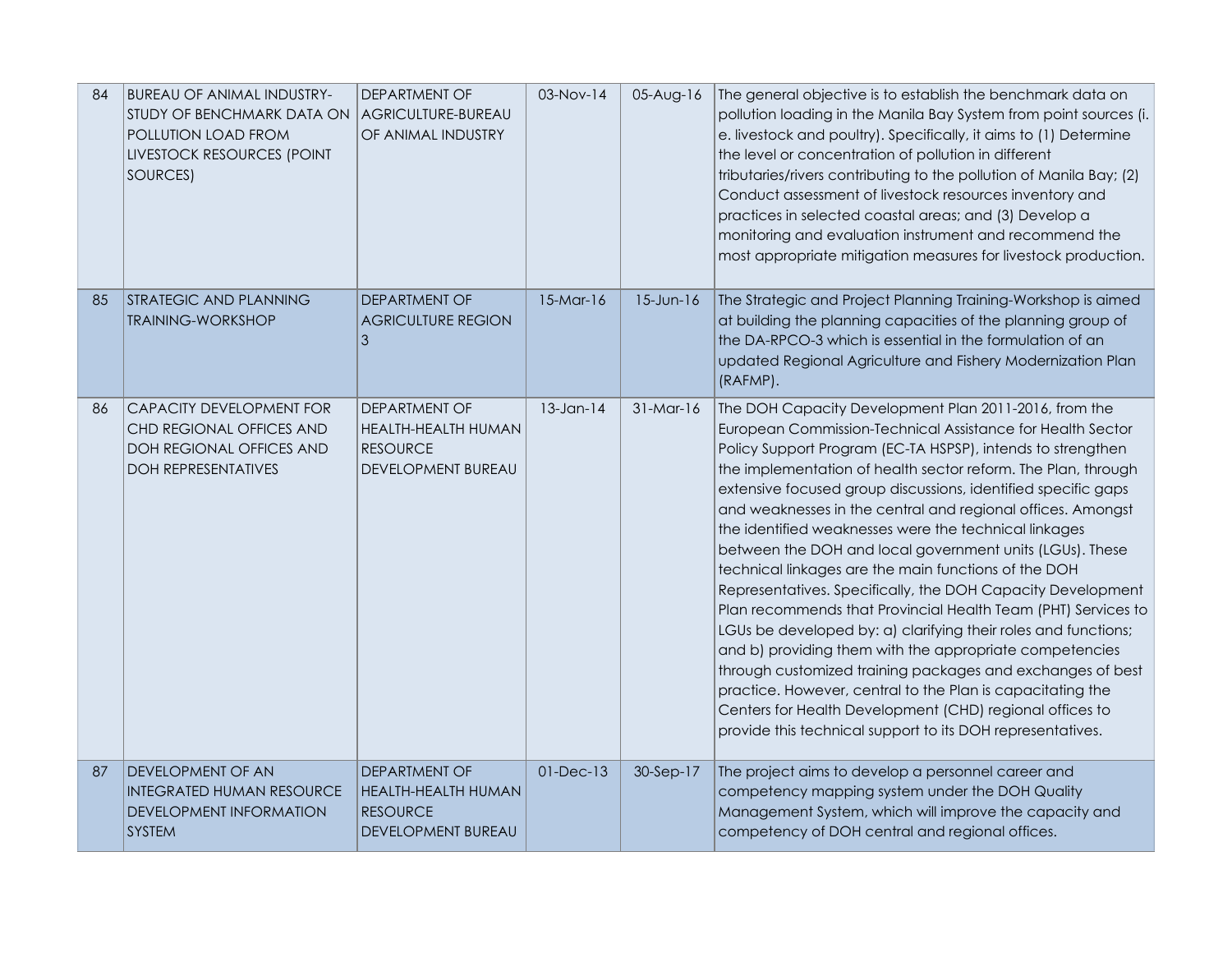| 88 | <b>CITY LEADERSHIP AND</b><br><b>GOVERNANCE PROGRAM</b><br>(CLGP) - DOH RO XIII ( CARAGA)<br>- PHASE I | <b>DEPARTMENT OF</b><br><b>HEALTH REGIONAL</b><br><b>OFFICE XIII</b> | $15$ -Dec-14 | 31-Oct-16   | The CLGP is a one-and-a-half year program composed of<br>three modules with intervening practicum sessions, designed to<br>empower city health officers to become Bridging Leaders. The<br>program aims to address the social determinants of health and<br>transform their local health systems to make its programs and<br>service work for the community by combining it with the the<br>program on Short Course on Urban Health Equity (SCUHE),<br>which was designed and developed by the DOH in partnership<br>with the World Health Organization (WHO) and implemented<br>by DAP. Thus, DAP has been tapped to serve as an academic<br>partner for CLGP to conduct the training. |
|----|--------------------------------------------------------------------------------------------------------|----------------------------------------------------------------------|--------------|-------------|-----------------------------------------------------------------------------------------------------------------------------------------------------------------------------------------------------------------------------------------------------------------------------------------------------------------------------------------------------------------------------------------------------------------------------------------------------------------------------------------------------------------------------------------------------------------------------------------------------------------------------------------------------------------------------------------|
| 89 | <b>CITY LEADERSHIP AND</b><br><b>GOVERNANCE PROGRAM</b><br>(CLGP) - DOH NCRO (PHASE I)                 | <b>DEPARTMENT OF</b><br><b>HEALTH-NCRO</b>                           | $15$ -Dec-14 | $31-Mar-17$ | The CLGP is a one-and-a-half year program composed of<br>three modules with intervening practicum sessions, designed to<br>empower city health officers to become Bridging Leaders. The<br>program aims to address the social determinants of health and<br>transform their local health systems to make its programs and<br>service work for the community by combining it with the the<br>program on Short Course on Urban Health Equity (SCUHE),<br>which was designed and developed by the DOH in partnership<br>with the World Health Organization (WHO) and implemented<br>by DAP. Thus, DAP has been tapped to serve as an academic<br>partner for CLGP to conduct the training. |
| 90 | A- CITY LEADERSHIP AND<br><b>GOVERNANCE PROGRAM</b><br>(CLGP) - DOH RO IV-A (PHASE I)                  | <b>DEPARTMENT OF</b><br><b>HEALTH REGIONAL</b><br><b>OFFICE IV-A</b> | $15$ -Dec-14 | 30-Jun-17   | The CLGP is a one-and-a-half year program composed of<br>three modules with intervening practicum sessions, designed to<br>empower city health officers to become Bridging Leaders. The<br>program aims to address the social determinants of health and<br>transform their local health systems to make its programs and<br>service work for the community by combining it with the the<br>program on Short Course on Urban Health Equity (SCUHE),<br>which was designed and developed by the DOH in partnership<br>with the World Health Organization (WHO) and implemented<br>by DAP. Thus, DAP has been tapped to serve as an academic<br>partner for CLGP to conduct the training. |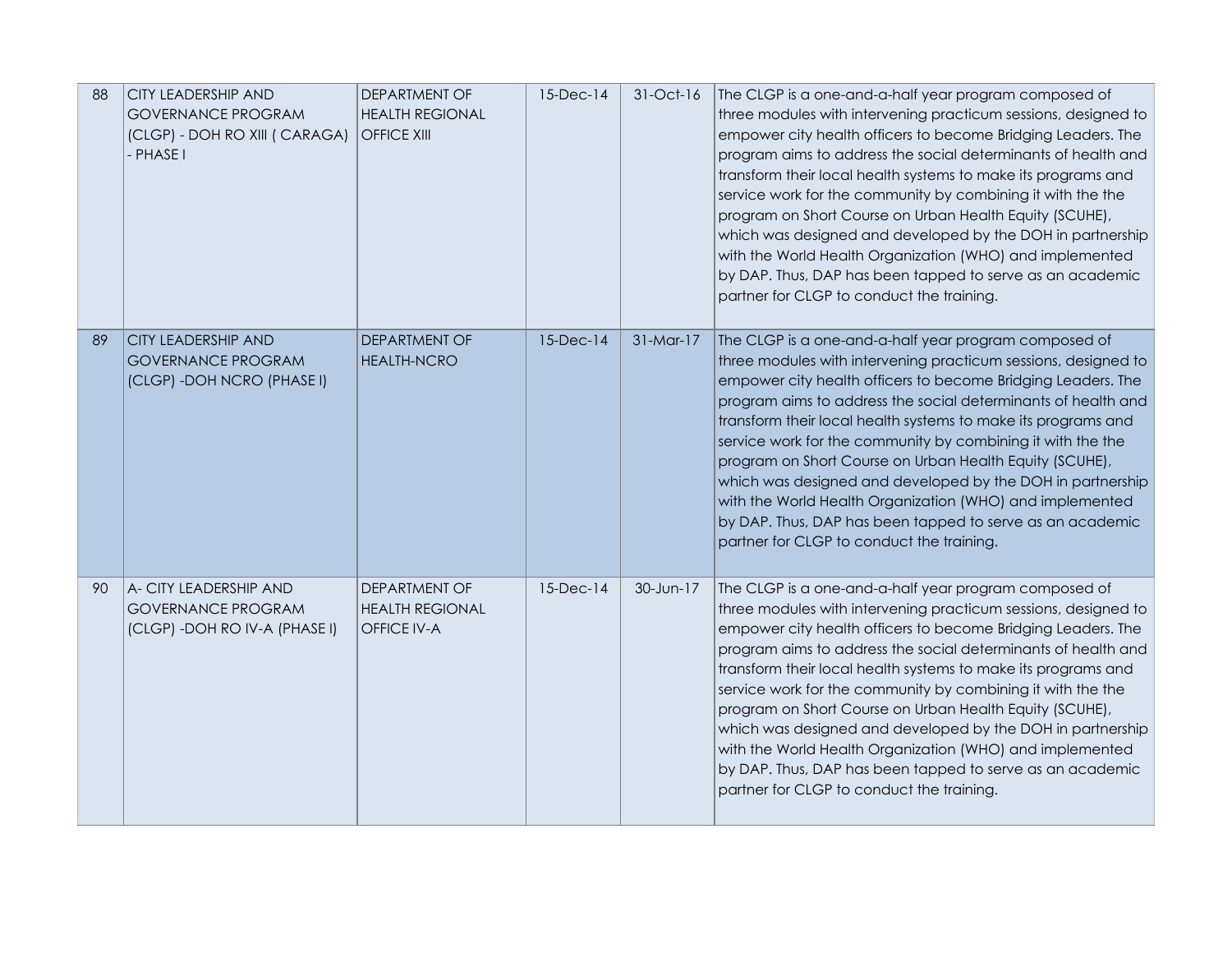| 91 | <b>MIDWIFE CERTIFICATION</b><br><b>PROGRAM</b>                                                                                                                                                                        | <b>DEPARTMENT OF</b><br><b>HEALTH-HEALTH HUMAN</b><br><b>RESOURCE</b><br><b>DEVELOPMENT BUREAU</b> | $01$ -Dec- $14$ | 30-Sep-17 | To establish a competency-based standard system for<br>achieving, maintaining and upgrading competence of<br>midwives to provide maternal health care, child health care<br>and other health-related services required for addressing the<br>MNCHN needs of the population towards the country's<br>achievement of the MDG goals.                                                                                                                                                |
|----|-----------------------------------------------------------------------------------------------------------------------------------------------------------------------------------------------------------------------|----------------------------------------------------------------------------------------------------|-----------------|-----------|----------------------------------------------------------------------------------------------------------------------------------------------------------------------------------------------------------------------------------------------------------------------------------------------------------------------------------------------------------------------------------------------------------------------------------------------------------------------------------|
| 92 | <b>COMPLETION OF ROADMAP ON</b><br>THE USE OF THE ALTERNATIVE<br><b>FUELS FOR TRANSPORTATION</b><br><b>VEHICLES</b>                                                                                                   | DEPARTMENT OF<br><b>ENERGY</b>                                                                     | $01$ -Dec- $14$ | 28-Feb-17 | The scope of the technical assistance will focus on two major<br>deliverables: (1) completion of the roadmap on alternative<br>fuels and (2) provide capacity building programs to DOE and<br>selected stakeholders. It will also include promotion of electric<br>vehicles, auto-LPG for taxis and jeepneys, and CNG for buses.<br>The project will take-off on the previous accomplishments and<br>initiatives being done by the DOE in selected cities and<br>municipalities. |
| 93 | <b>DOE INFORMATION AND</b><br><b>COMMUNICATION ON ENERGY</b><br>EFFICIENCY AND CONSERVATION<br>AND PROMOTION OF ENERGY<br>EFFICIENCY AND CONSERVATION<br>AT THE LOCAL GOVERNMENT<br>UNIT (COMPONENT 2)                | <b>DEPARTMENT OF</b><br><b>ENERGY</b>                                                              | $01-Dec-14$     | 30-Jun-16 | The project is promoting the DOE's National Energy Efficiency<br>and Conservation Program (NEECP), which aims to have a<br>wider reach of information, education, and communication<br>(IEC) activity, this time cascading its national program at the<br>local level. The project is expected to contribute to 10-percent<br>energy savings targets through demand-side management<br>approach.                                                                                 |
| 94 | <b>DOE INFORMATION EDUCATION</b><br>AND COMMUNICATION ON<br><b>ENERGY EFFICIENCY AND</b><br><b>CONSERVATION AND</b><br>PROMOTION OF ENERGY<br>EFFICIENCY AND CONSERVATION<br>AT THE LOCAL GOVERNMENT<br>UNIT (COMP 1) | <b>DEPARTMENT OF</b><br><b>ENERGY</b>                                                              | $01$ -Dec- $14$ | 30-Jun-16 | The project is promoting the DOE's National Energy Efficiency<br>and Conservation Program (NEECP), which aims to have a<br>wider reach of information, education, and communication<br>(IEC) activity, this time cascading its national program at the<br>local level. The project is expected to contribute to 10-percent<br>energy savings targets through demand-side management<br>approach.                                                                                 |
| 95 | ORGANIZATIONAL STRUCTURE<br><b>IMPROVEMENT PROGRAM FOR</b><br><b>TRANSCO</b>                                                                                                                                          | <b>NATIONAL</b><br><b>TRANSMISSION</b><br><b>CORPORATION</b>                                       | $15$ -Dec- $15$ | 30-Sep-16 | The project intervention shall come up with recommendations<br>on organization structure and staffing configuration that will<br>best operationalize TransCo's corporate strategy in pursuit of its<br>mandate.                                                                                                                                                                                                                                                                  |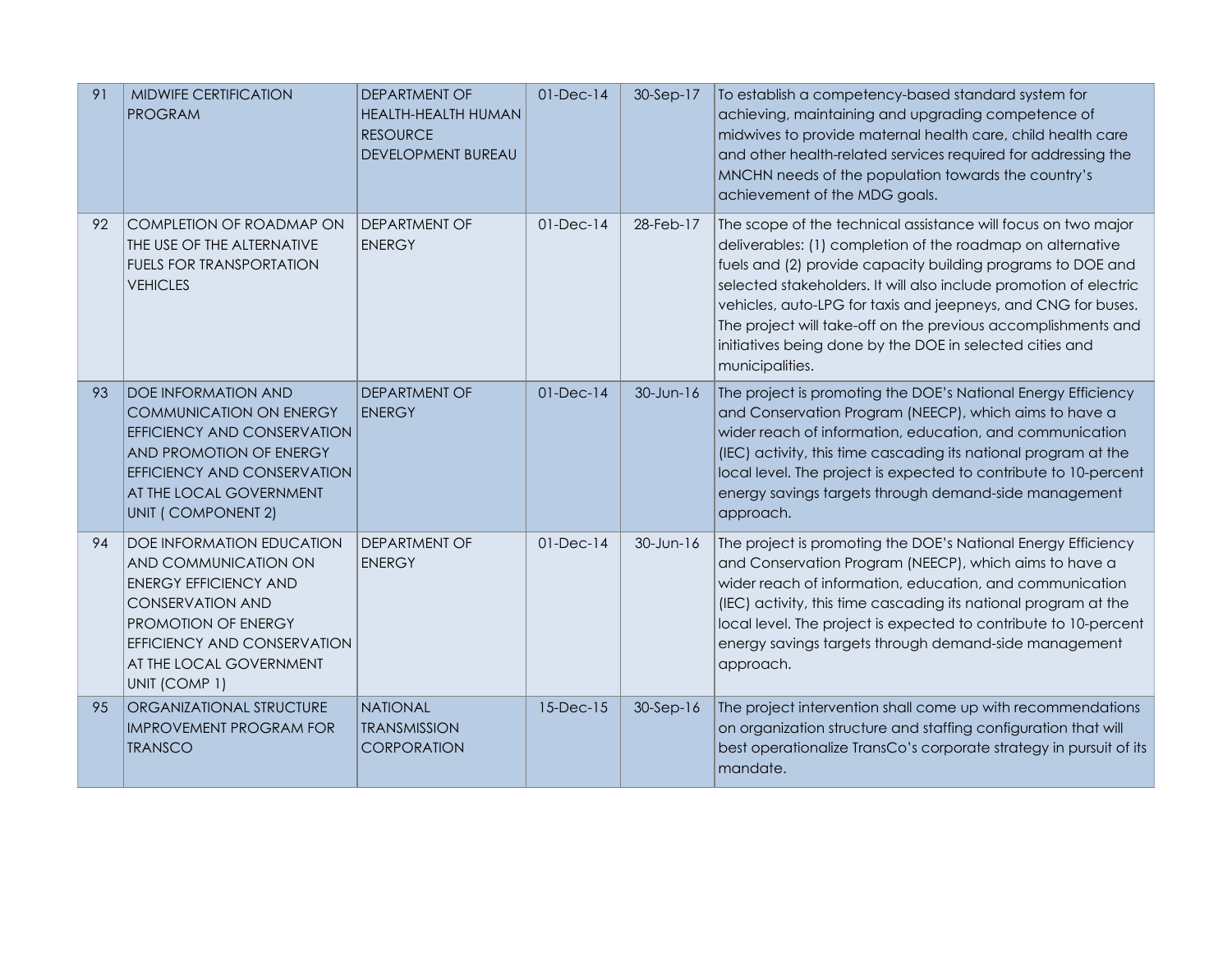| 96 | A TECHNICAL ASSISTANCE OF THE DEPARTMENT OF<br>DAP IN THE IMPLEMENTATION OF<br><b>MARKET TRANSFORMATION</b><br><b>THROUGH INTRODUCTION OF</b><br><b>ENERGY, EFFICIENT ELECTRIC</b><br><b>VEHICLES (E-TRIKE) PROJECT</b> | <b>ENERGY</b>                                                              | $01$ -Dec- $15$ | 30-Jun-17       | The scope of the technical assistance will focus on the<br>conduct of capacity building programs to DOE, project<br>partners and selected stakeholders. It will also include the<br>conduct of profiling of tricycle operations and meetings with<br>different agencies and LGUs for the E-Trike project and provide<br>technical and logistical requirements in promotional activities<br>of the e-trike units. The project will take-off on the previous<br>accomplishments and initiative being done by the DOE in<br>selected cities and municipalities.                                                                       |
|----|-------------------------------------------------------------------------------------------------------------------------------------------------------------------------------------------------------------------------|----------------------------------------------------------------------------|-----------------|-----------------|------------------------------------------------------------------------------------------------------------------------------------------------------------------------------------------------------------------------------------------------------------------------------------------------------------------------------------------------------------------------------------------------------------------------------------------------------------------------------------------------------------------------------------------------------------------------------------------------------------------------------------|
| 97 | 2016 CUSTOMER SATISFACTION<br><b>SURVEY FOR THE NATIONAL</b><br><b>TRANSMISSION CORPORATION</b><br>(TRANSCO)                                                                                                            | <b>NATIONAL</b><br><b>TRANSMISSION</b><br>CORPORATION                      | 10-Oct-16       | 31-Mar-17       | The 2016 Customer Satisfaction Survey aims to measure the<br>level of satisfaction of TransCo customers. Specifically, the<br>project will:<br>1. Develop a survey methodology and enhance the existing<br>questionnaire to identify needs and objectively measure the<br>satisfaction TransCo customers;<br>2. Determine the service quality index of TransCo; and<br>3. Identify the factors and relationships affecting the<br>satisfaction of TransCo customers as well as the opportunities<br>for improvement.                                                                                                               |
| 98 | <b>FRAMEWORK FORMULATION</b><br>AND STUDY OF SPATIAL<br>DEVELOPMENT CLIMATE<br>CHANGE AND ENVIRONMENT -<br>REGULAR PROJECT                                                                                              | <b>DEPARTMENT OF</b><br><b>ENVIRONMENT AND</b><br><b>NATURAL RESOURCES</b> | $01 - Jul - 13$ | $31 - Jul - 16$ | The objective of this project is to undertake studies and<br>formulate projections on six priority thematic areas that are<br>relevant in formulating a guide for the development of<br>sustainable human settlements in Metro Manila and other<br>major urban areas across the country (See below). The studies,<br>which will be based on existing data and information from<br>various sources in the public and private sectors (including the<br>academe), shall take the form of technical reports that will be<br>presented and submitted to the Climate Change Cabinet<br>Cluster, which is chaired by the DENR Secretary. |
| 99 | <b>ADVANCED PROJECT</b><br><b>MANAGEMENT COURSES FOR</b><br><b>BATCHES 1 AND 2</b>                                                                                                                                      | <b>DEPARTMENT OF</b><br><b>ENVIRONMENT AND</b><br><b>NATURAL RESOURCES</b> | $01$ -Jan-16    | 31-Dec-16       | The scope of the consultancy service will primarily be to<br>develop a capacity building (Cap-B) program that will help<br>the Pool of Project Managers (PMs), including the incumbents,<br>develop their personal and organizational skills, knowledge,<br>and abilities to meet the requirements of their respective tasks.                                                                                                                                                                                                                                                                                                      |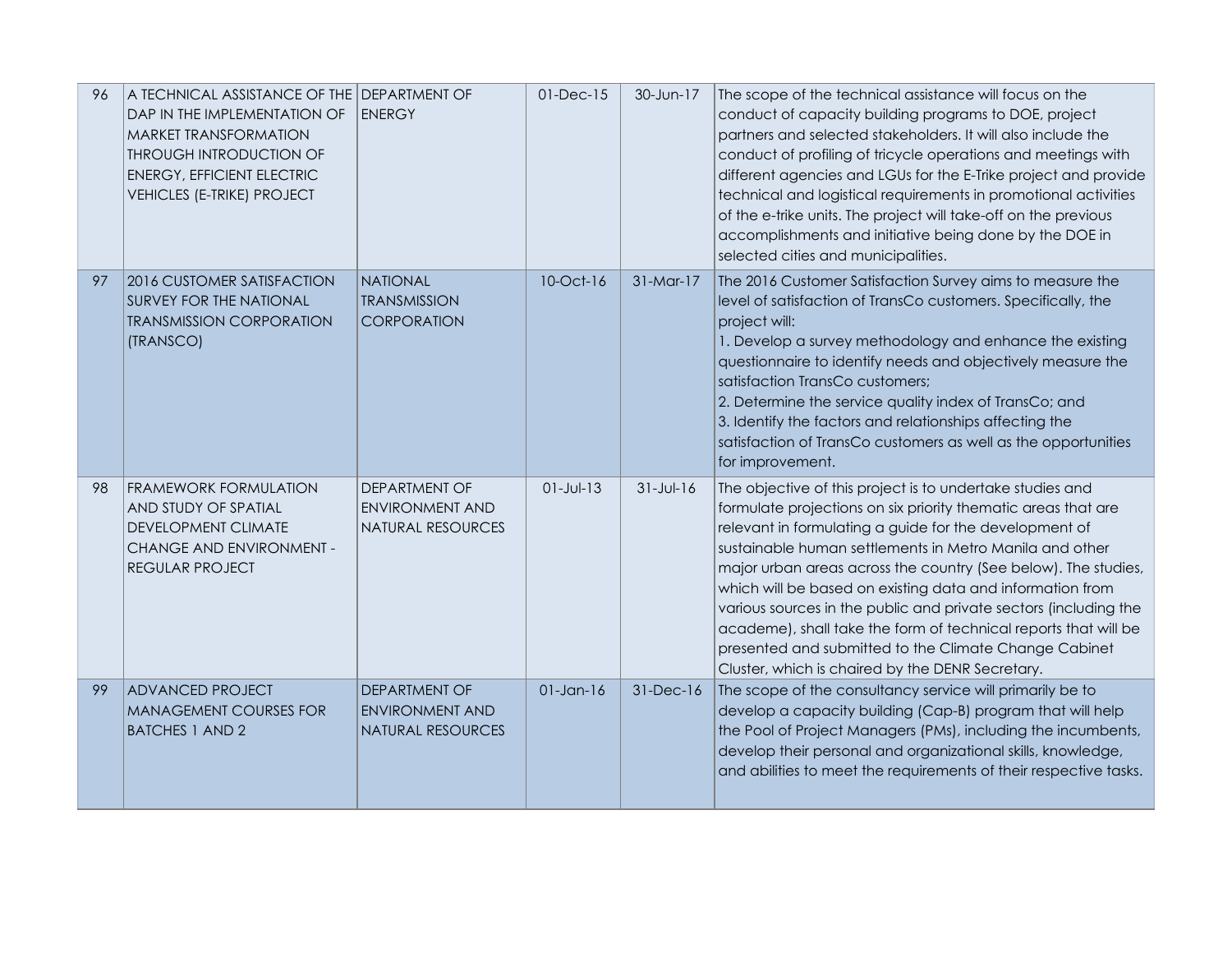| 100 | CITY LEADERSHIP AND<br><b>GOVERNANCE PROGRAM</b><br>MODULE III FOR UNICEF CITIES                                                      | <b>ZUELLIG FAMILY</b><br><b>FOUNDATION</b> | 01-Oct-15       | $30$ -Jun-16 | The CLGP is a one-and-a-half year program composed of<br>three modules with intervening practicum sessions, designed to<br>empower city health officers to become Bridging Leaders. The<br>program aims to address the social determinants of health and<br>transform their local health systems to make its programs and<br>service work for the community, especially the urban poor. The<br>program is the enhanced Short Course on Urban Health Equity<br>(SCUHE) designed and developed by the DOH and the DAP in                                                                                                                                                            |
|-----|---------------------------------------------------------------------------------------------------------------------------------------|--------------------------------------------|-----------------|--------------|-----------------------------------------------------------------------------------------------------------------------------------------------------------------------------------------------------------------------------------------------------------------------------------------------------------------------------------------------------------------------------------------------------------------------------------------------------------------------------------------------------------------------------------------------------------------------------------------------------------------------------------------------------------------------------------|
|     |                                                                                                                                       |                                            |                 |              | partnership with the World Health Organization (WHO). Thus,<br>DAP has been tapped to serve as an academic partner for<br>CLGP to conduct the training.                                                                                                                                                                                                                                                                                                                                                                                                                                                                                                                           |
| 101 | <b>CITY LEADERSHIP AND</b><br><b>GOVERNANCE PROGRAM</b><br>MODULE III FOR USAID CITIES                                                | <b>ZUELLIG FAMILY</b><br><b>FOUNDATION</b> | $01-Oct-15$     | 30-Jun-16    | The CLGP is a one-and-a-half year program composed of<br>three modules with intervening practicum sessions, designed to<br>empower city health officers to become Bridging Leaders. The<br>program aims to address the social determinants of health and<br>transform their local health systems to make its programs and<br>service work for the community, especially the urban poor. The<br>program is the enhanced Short Course on Urban Health Equity<br>(SCUHE) designed and developed by the DOH and the DAP in<br>partnership with the World Health Organization (WHO). Thus,<br>DAP has been tapped to serve as an academic partner for<br>CLGP to conduct the training. |
| 102 | <b>CITY LEADERSHIP AND</b><br><b>GOVERNANCE PROGRAM</b><br>COLLOQUIUM AND LEADERSHIP<br>RETREAT FOR USAID AND UNICEF<br><b>CITIES</b> | <b>ZUELLIG FAMILY</b><br><b>FOUNDATION</b> | $15$ -Feb- $16$ | $15$ -May-16 | The CLGP is a one-and-a-half year program composed of<br>three modules with intervening practicum sessions, designed to<br>empower city health officers to become Bridging Leaders. The<br>program aims to address the social determinants of health and<br>transform their local health systems to make its programs and<br>service work for the community, especially the urban poor. The<br>program is the enhanced Short Course on Urban Health Equity<br>(SCUHE) designed and developed by the DOH and the DAP in<br>partnership with the World Health Organization (WHO). Thus,<br>DAP has been tapped to serve as an academic partner for<br>CLGP to conduct the training. |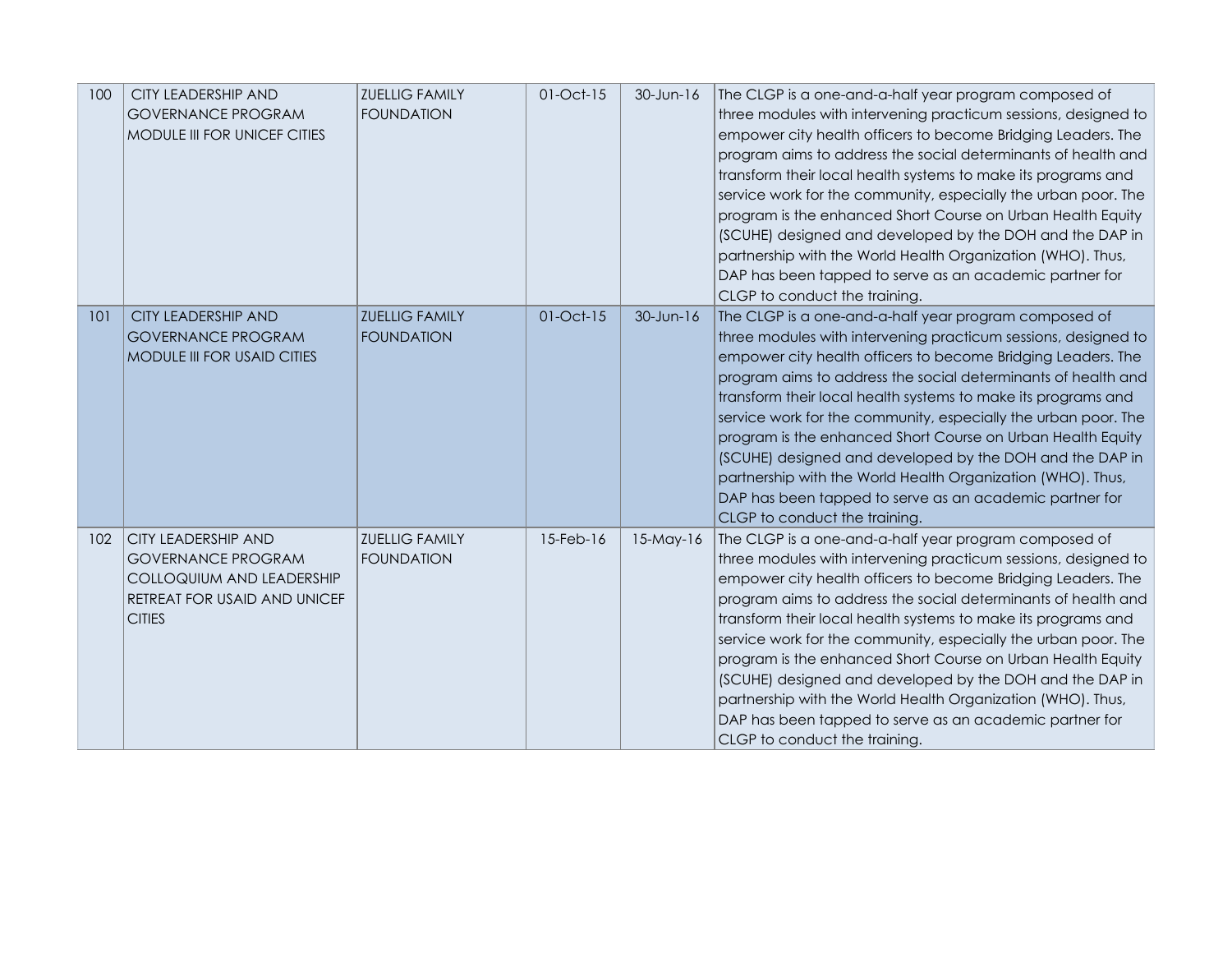| 103 | <b>CITY LEADERSHIP AND</b><br><b>GOVERNANCE PROGRAM FOR</b><br><b>DOH</b>                   | <b>DEPARTMENT OF</b><br><b>HEALTH</b>                             | 20-May-16 | 31-Aug-17 | The CLGP is a one-and-a-half year program composed of<br>three modules with intervening practicum sessions, designed to<br>empower city health officers to become Bridging Leaders. The<br>program aims to address the social determinants of health and<br>transform their local health systems to make its programs and<br>service work for the community, especially the urban poor. The<br>program is the enhanced Short Course on Urban Health Equity<br>(SCUHE) designed and developed by the DOH and the DAP in<br>partnership with the World Health Organization (WHO). Thus,<br>DAP has been tapped to serve as an academic partner for<br>CLGP to conduct the training. |
|-----|---------------------------------------------------------------------------------------------|-------------------------------------------------------------------|-----------|-----------|-----------------------------------------------------------------------------------------------------------------------------------------------------------------------------------------------------------------------------------------------------------------------------------------------------------------------------------------------------------------------------------------------------------------------------------------------------------------------------------------------------------------------------------------------------------------------------------------------------------------------------------------------------------------------------------|
| 104 | <b>CITY LEADERSHIP AND</b><br><b>GOVERNANCE PROGRAM FOR</b><br><b>DOH REGION X PHASE II</b> | <b>DEPARTMENT OF</b><br><b>HEALTH REGIONAL</b><br><b>OFFICE X</b> | 15-Nov-16 | 30-Apr-17 | The CLGP is a one-and-a-half year program composed of<br>three modules with intervening practicum sessions, designed to<br>empower city health officers to become Bridging Leaders. The<br>program aims to address the social determinants of health and<br>transform their local health systems to make its programs and<br>service work for the community, especially the urban poor. The<br>program is the enhanced Short Course on Urban Health Equity<br>(SCUHE) designed and developed by the DOH and the DAP in<br>partnership with the World Health Organization (WHO). Thus,<br>DAP has been tapped to serve as an academic partner for<br>CLGP to conduct the training. |
| 105 | <b>CITY LEADERSHIP AND</b><br><b>GOVERNANCE PROGRAM FOR</b><br><b>DOH CARAGA PHASE II</b>   | <b>DEPARTMENT OF</b><br><b>HEALTH</b>                             | 15-Nov-16 | 31-May-17 | The CLGP is a one-and-a-half year program composed of<br>three modules with intervening practicum sessions, designed to<br>empower city health officers to become Bridging Leaders. The<br>program aims to address the social determinants of health and<br>transform their local health systems to make its programs and<br>service work for the community, especially the urban poor. The<br>program is the enhanced Short Course on Urban Health Equity<br>(SCUHE) designed and developed by the DOH and the DAP in<br>partnership with the World Health Organization (WHO). Thus,<br>DAP has been tapped to serve as an academic partner for<br>CLGP to conduct the training. |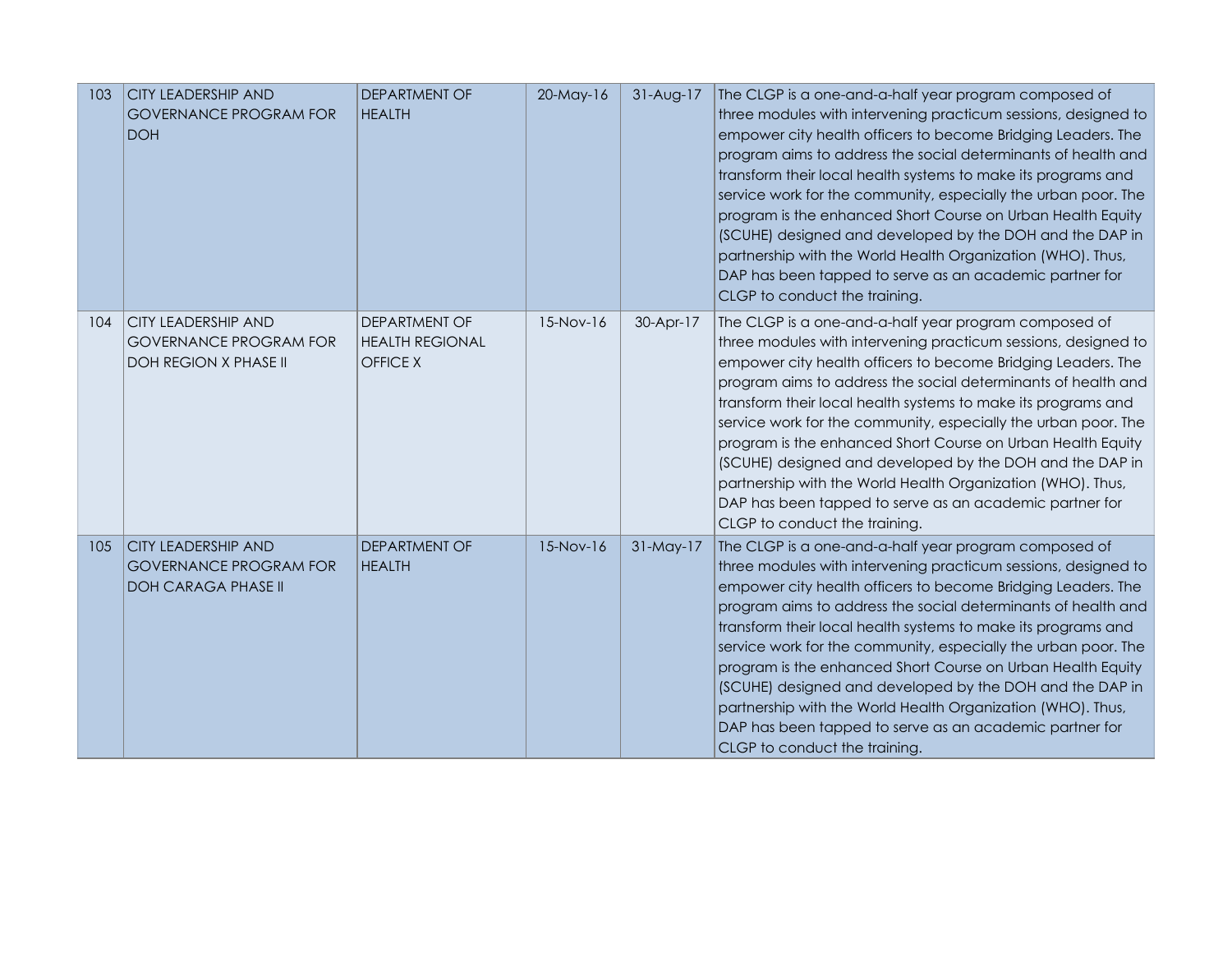| 106 | DEVELOPMENT AND<br><b>IMPLEMENTATION OF THE POLICY</b><br><b>LEGISLATIVE PLANNING AND</b><br>RESEARCH (PLPR) MODULE FOR<br>THE HEALTH POLICY<br>DEVELOPMENT AND PLANNING<br><b>BUREAU (HPDB) OF THE</b><br>DEPARTMENT OF HEALTH | DEPARTMENT OF<br><b>SCIENCE AND</b><br><b>TECHNOLOGY -</b><br>PHILIPPINE COUNCIL<br><b>FOR HEA</b> | 15-Dec-13   | $31-Mar-16$ | The Health Policy Development and Planning Bureau (HPDPB)<br>of the DOH, which initiates and facilitates most of the PLPR<br>functions, because of its role as major policy formulator and<br>regulator in the health sector, wants to enhance the skills and<br>capacities of the DOH technical staff and health program<br>officers in policy development, legislation, program<br>management and planning, and research using a standard<br>process and module.                                                                                                                                                                                                                                                                                                                                                                                                                                       |
|-----|---------------------------------------------------------------------------------------------------------------------------------------------------------------------------------------------------------------------------------|----------------------------------------------------------------------------------------------------|-------------|-------------|----------------------------------------------------------------------------------------------------------------------------------------------------------------------------------------------------------------------------------------------------------------------------------------------------------------------------------------------------------------------------------------------------------------------------------------------------------------------------------------------------------------------------------------------------------------------------------------------------------------------------------------------------------------------------------------------------------------------------------------------------------------------------------------------------------------------------------------------------------------------------------------------------------|
| 107 | NATURAL RESOURCES OF THE<br><b>ECOTOWN DEMONSTRATION IN</b><br><b>BOHOL</b>                                                                                                                                                     | <b>CLIMATE CHANGE</b><br><b>COMMISSION</b>                                                         | $01-Mar-15$ | $31-Aug-16$ | The objective of the consultancy is to provide an overall<br>assessment of the natural resources in the project site(s) taking<br>into account the various initiatives and assessments that have<br>been conducted in the project site(s). The members of the<br>consulting firm will have at least 8 years of experience in<br>environmental or natural resource assessment with a relevant<br>master's or higher degree in environmental, economic,<br>environmental management, climate change, or a related<br>discipline. The ability to work with governments (at the national<br>and local levels), development partners and civil society in<br>building sustainable capacity to address climate change and<br>to report effectively in strategic consultations and in written<br>reports is also required                                                                                       |
| 108 | <b>VULNERABILITY AND ADAPTATION CLIMATE CHANGE</b><br>ASSESSMENT COMPONENT OF<br>THE ECOTOWN DEMONSTRATION<br>PROJECT IN BOHOL                                                                                                  | <b>COMMISSION</b>                                                                                  | $01-Apr-15$ | 30-Apr-16   | The Climate Change Commission (CCC), is currently<br>conducting a Case Study on Climate Resilient Community: The<br>Case of Romblon and Bohol, anchored on the principle of<br>Ecotown. An Ecotown is a planning unit composed of<br>municipalities or a group of municipalities located within and<br>around boundaries of critical key biodiversity areas, which are<br>at high risk to climate change. Two of the major components<br>of the Case Study are the conduct of Vulnerability Assessment<br>(VA) and Natural Resource Assessment (NRA). Both<br>assessments are focused on sectors such as agriculture, coastal<br>and marine and health. The NRA study will provide estimates of<br>the value of the current and potential bundles of ecosystem<br>services being provided, while the VA provides an overview on<br>the degree of potential climate change impact to the<br>Ecotown site. |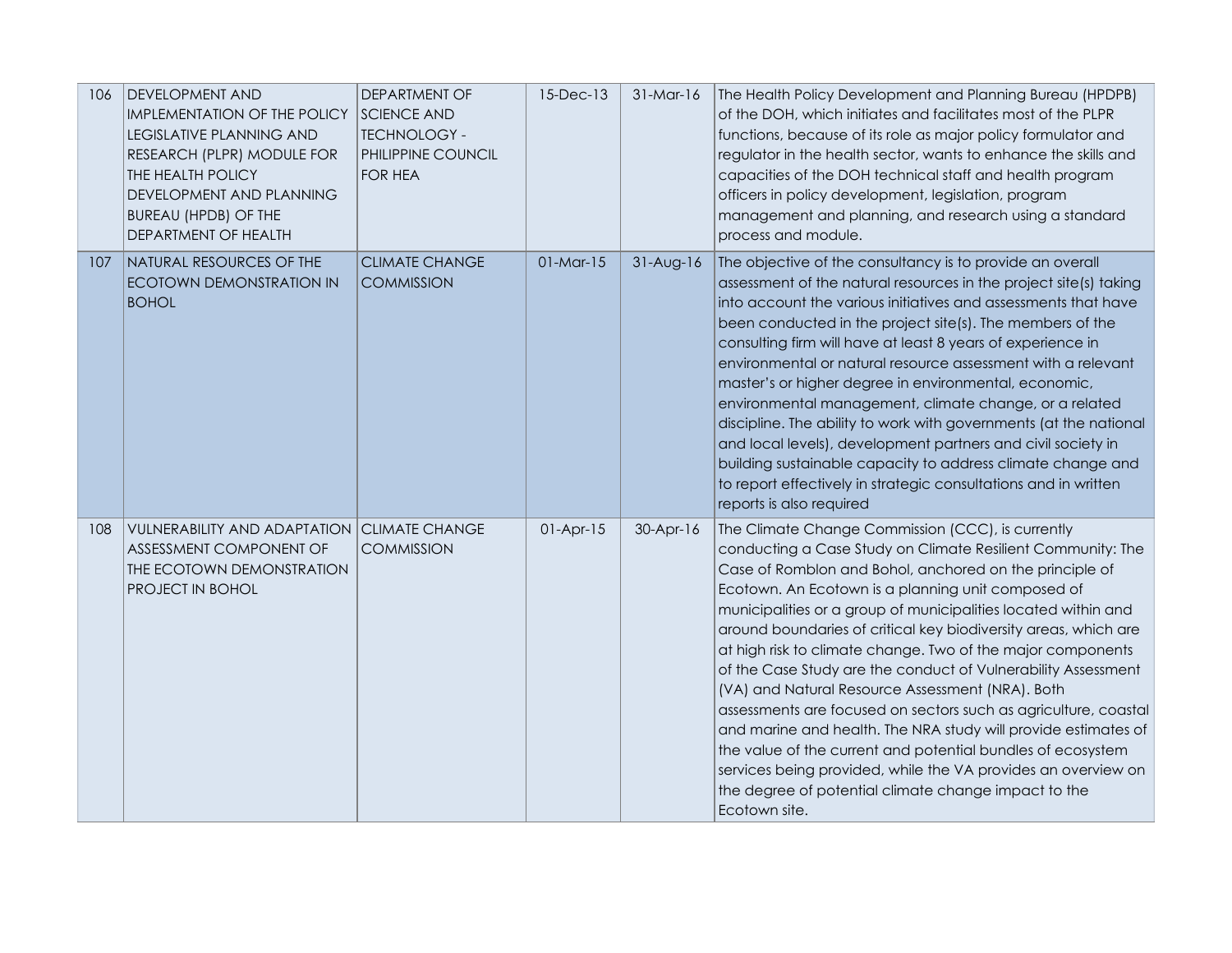| 109 | ORGANIZATIONAL STRUCTURE<br><b>IMPROVEMENT PROGRAM FOR</b><br>THE POWER SECTOR ASSETS &<br><b>LIABILITIES MANAGEMENT</b><br><b>CORPORATION</b> | <b>POWER SECTOR ASSETS</b><br>& LIABILITIES<br><b>MANAGEMENT</b><br><b>CORPORATION</b> | $21-Nov-16$     | 31-Mar-17       | PSALM Corporation requested the Development Academy of<br>the Philippine's (DAP) to provide technical assistance to the<br>Corporation on the completion of the requirements for its<br>reorganization process as stipulated in the GCG guidelines and<br>requirements. In response to this need, the Development<br>Academy of the Philippines (DAP) proposes to implement the<br>project "Organizational Structure Improvement Program for the<br>Power Sector Assets and Liabilities Management Corporation"<br>The DAP will recommend an intervention designed to validate<br>the outputs of the CMT on its current state assessment and<br>review the responsiveness and effectiveness of the proposed<br>organization structure and staffing pattern, and therefore, align<br>this initiative to the policies and standards set by GCG while<br>adhering to its mandate. |
|-----|------------------------------------------------------------------------------------------------------------------------------------------------|----------------------------------------------------------------------------------------|-----------------|-----------------|--------------------------------------------------------------------------------------------------------------------------------------------------------------------------------------------------------------------------------------------------------------------------------------------------------------------------------------------------------------------------------------------------------------------------------------------------------------------------------------------------------------------------------------------------------------------------------------------------------------------------------------------------------------------------------------------------------------------------------------------------------------------------------------------------------------------------------------------------------------------------------|
| 110 | DEVELOPMENT OF STANDARD<br>OPERATING PROCEDURES FOR<br>FORECAST-BASED EMERGENCY<br>PREPAREDNESS                                                | <b>WORLD FOOD</b><br><b>PROGRAMME</b>                                                  | $25 - Jul - 16$ | $31 - Jul - 17$ | The Project aims to enhance forecast-based preparedness<br>and response at the national and regional level and in 10<br>provinces through improved predictive capacity of early<br>warning systems and support for the development and/or<br>enhancement and documentation of Standard Operating<br>Procedures for early warning of hazard events as well as for the<br>accompanying food and nutrition security issues. In<br>collaboration with the concerned national government<br>agencies and project partners                                                                                                                                                                                                                                                                                                                                                           |
| 111 | <b>ELECTRIC COOPERATIVES</b><br><b>GOVERNANCE TRAINING</b>                                                                                     | NRECA INTERNATIONAL<br><b>LIMITED</b>                                                  | 16-May-11       | $30-Sep-16$     | The training is targeted at two (2) groups of electric<br>cooperatives: those selected by National Electrification<br>Administration ("NEA") for individual governance<br>improvement, and; others, self-selected, to receive training in<br>centralized, regional locations. Over the four-year contract<br>period, NRECA International proposes to deliver training to<br>thirty-five (35) ECs selected by NEA and sixty (60) self-selected<br>ECs. ECs in both groups are expected to pay 90%+ of<br>instruction fees earned by the Trainers.                                                                                                                                                                                                                                                                                                                               |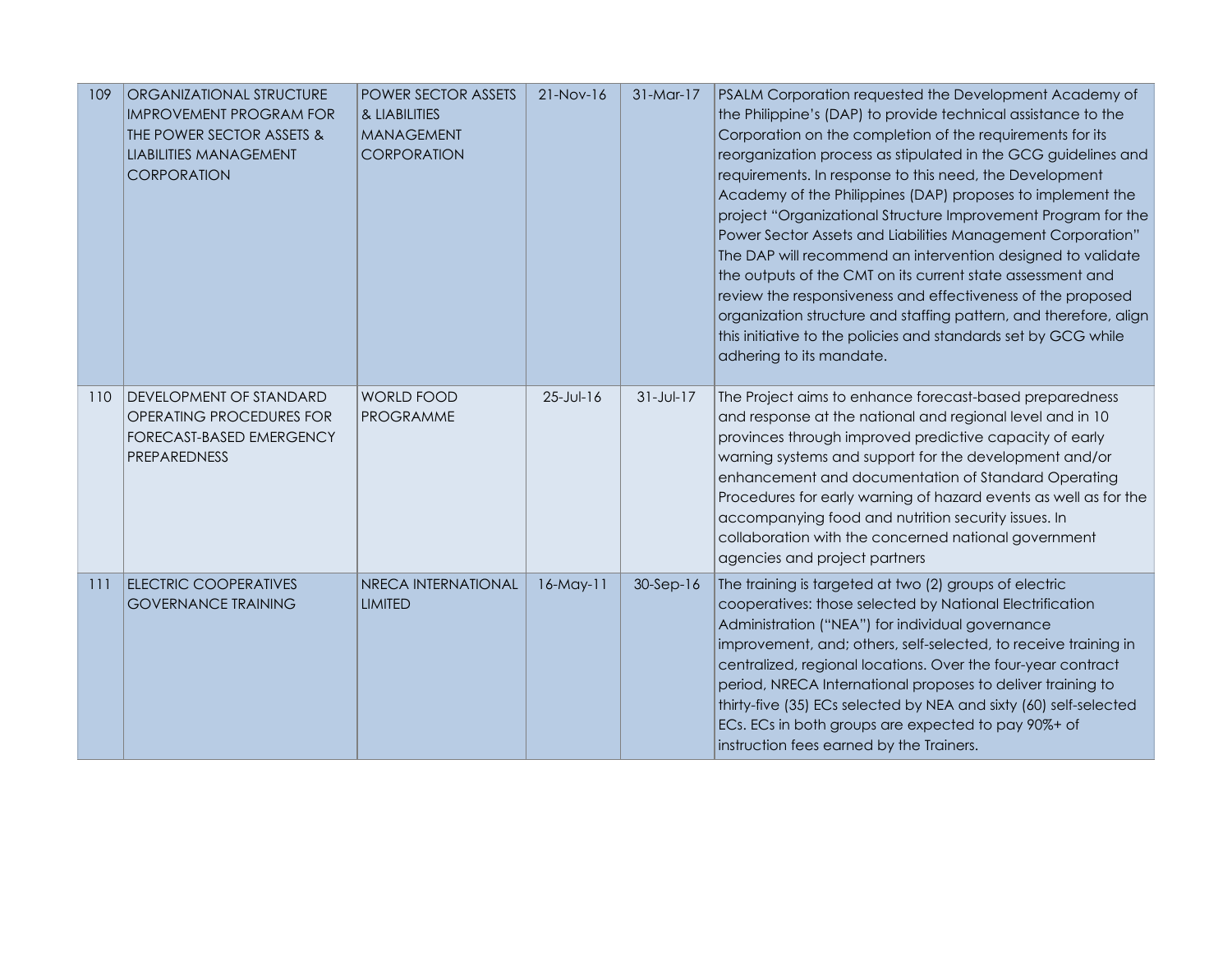| 112 | PUBLIC SECTOR HUMAN<br>RESOURCE MANAGEMENT AND<br><b>DEVELOPMENT PLAN</b><br>IMPLEMENTATION PREPARATION<br>PHASE I | <b>NATIONAL</b><br><b>GOVERNMENT</b>                            | $01-Apr-16$     | $31-Mar-17$ | The project represent a partnership between DAP and CESB to<br>produce a plan for rationalizing and harmonizing the capability<br>programs and the training and educational institutions that<br>offer them, by creating a framework for talent development for<br>leadership, managerial and supervisory positions in the public<br>sector                                                                                                                                                                                                                                                                                                                                                           |
|-----|--------------------------------------------------------------------------------------------------------------------|-----------------------------------------------------------------|-----------------|-------------|-------------------------------------------------------------------------------------------------------------------------------------------------------------------------------------------------------------------------------------------------------------------------------------------------------------------------------------------------------------------------------------------------------------------------------------------------------------------------------------------------------------------------------------------------------------------------------------------------------------------------------------------------------------------------------------------------------|
| 113 | ORIENTATION COURSE IN<br>COMPETENCY MODELING AND<br>POSITION PROFILING                                             | <b>PUBLIC SECTOR</b>                                            | $01$ -Feb- $16$ | $30-Apr-16$ | The Orientation Course in Competency Modeling and Profiling<br>aims to develop a good understanding of and basic skills in<br>facilitating the construction of competency models and<br>profiles.                                                                                                                                                                                                                                                                                                                                                                                                                                                                                                     |
| 114 | <b>TRAINING COURSE FOR</b><br>MANAGERS AND SUPERVISORS IN<br>THE PUBLIC SECTOR BATCH 2                             | <b>PUBLIC SECTOR</b>                                            | 27-Jun-16       | $27-Nov-16$ | The Training Course for Managers and Supervisors in the Public<br>Sector (5Ps) seeks to provide the foundation for developing<br>competent supervisors and managers who are able to create<br>and maintain a high-performance, service-oriented, and<br>productive work place that enables employee engagement.<br>Premised on the framework of Service Leader, the course<br>highlights 5Ps of management and leadership: (1) Personality;<br>(2) Purpose; (3) Processes; (4) People; and (5) Plans to help<br>achieve quality service and results.                                                                                                                                                  |
| 115 | IMO MODEL COURSE 6.09 BATCH<br>82 & 83 TRAINING COURSE FOR<br><b>INSTRUCTORS</b>                                   | <b>DEPARTMENT OF</b><br><b>TRANSPORTATION-</b><br><b>MARINA</b> | 15-Oct-15       | 30-Jun-16   | The course aims to equip seafarers and teachers/trainers in the<br>maritime school and training centers with competencies<br>needed of an instructor.                                                                                                                                                                                                                                                                                                                                                                                                                                                                                                                                                 |
| 116 | ORIENTATION COURSE IN<br>COMPETENCY MODELING AND<br>POSITION PROFILING - BATCH 3                                   | <b>PUBLIC SECTOR</b>                                            | 16-Nov-16       | $10-Mar-17$ | The Orientation Course in Competency Modeling and Position<br>Profiling aims to develop a good understanding of and basic<br>skills in facilitating the construction of competency models and<br>position profiles. The orientation course uses a "guided task<br>approach" in which the participants will learn the ropes of<br>competency modeling and position profiling as they<br>reflectively go through the procedure itself of creating basic<br>competency models and position profiles. This gives the<br>participants real "hands on" experience, a first-hand view of<br>the complexities and challenges involved, and an "inside<br>view" of the possible responses to these challenges. |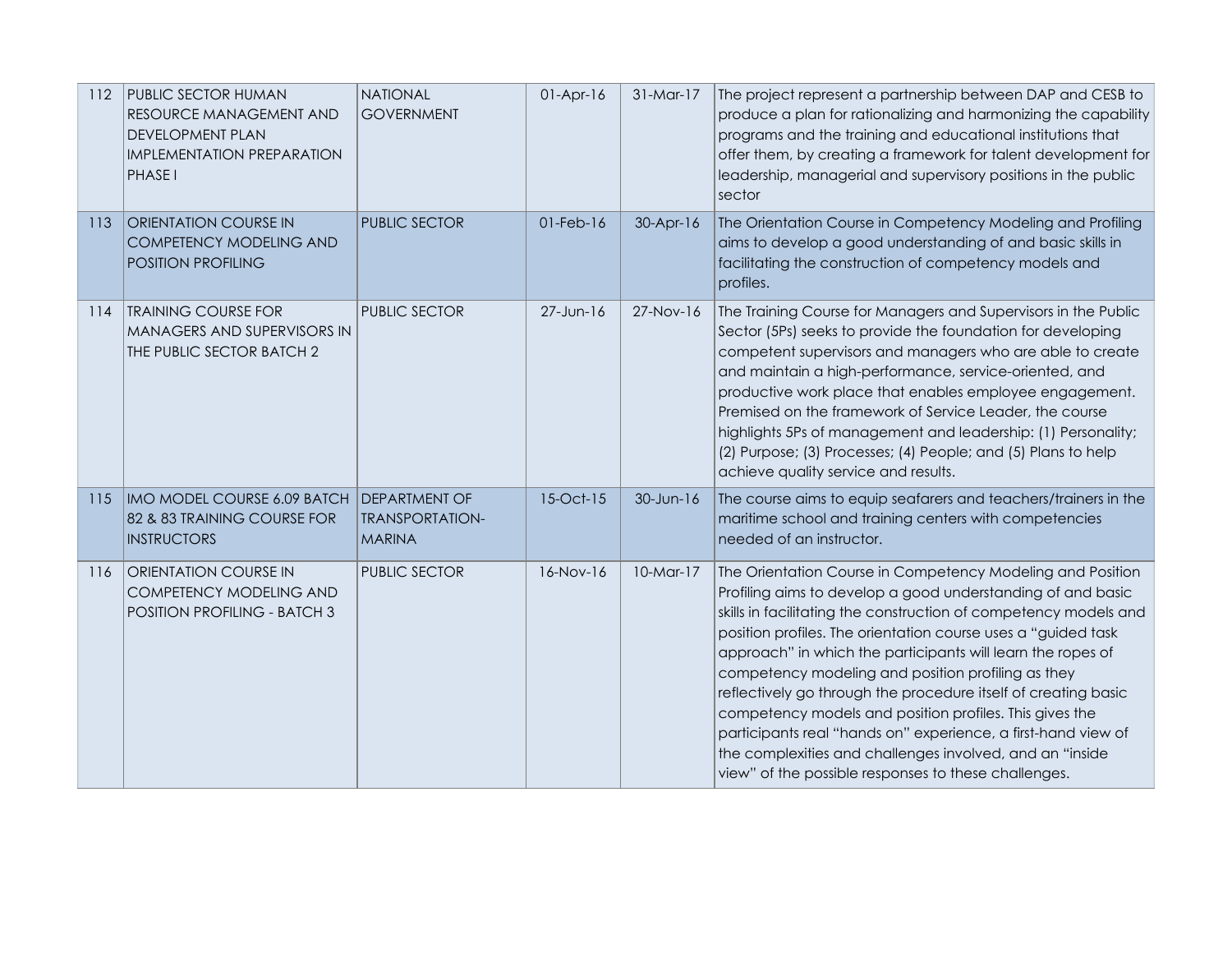| 117 | <b>ORIENTATION COURSE IN</b><br><b>COMPETENCY MODELING AND</b><br><b>POSITION PROFILING</b>                                                                                 | <b>PUBLIC SECTOR</b>                                        | $15 - Jul - 16$ | 04-Nov-16   | The Orientation Course in Competency Modeling and Position<br>Profiling aims to develop a good understanding of and basic<br>skills in facilitating the construction of competency models and<br>position profiles. The orientation course uses a "guided task<br>approach" in which the participants will learn the ropes of<br>competency modeling and position profiling as they<br>reflectively go through the procedure itself of creating basic<br>competency models and position profiles. This gives the<br>participants real "hands on" experience, a first-hand view of<br>the complexities and challenges involved, and an "inside<br>view" of the possible responses to these challenges. |
|-----|-----------------------------------------------------------------------------------------------------------------------------------------------------------------------------|-------------------------------------------------------------|-----------------|-------------|-------------------------------------------------------------------------------------------------------------------------------------------------------------------------------------------------------------------------------------------------------------------------------------------------------------------------------------------------------------------------------------------------------------------------------------------------------------------------------------------------------------------------------------------------------------------------------------------------------------------------------------------------------------------------------------------------------|
| 118 | A STRATEGIC REVIEW OF PNOC<br><b>OPERATIONS AND</b><br>ORGANIZATION AND THE DESIGN<br>OF A NEW STRUCTURE TO<br><b>TRANSFORM THE PNOC INTO AN</b><br><b>OPERATING ENTITY</b> | <b>PHILIPPINE NATIONAL</b><br><b>OIL COMPANY</b>            | $15-Sep-15$     | $31-May-16$ | The PNOC, as the mother agency, has recently been directed<br>by the Governance Commission for GOCCs (GCG) to<br>transform itself from a holding company to an operating<br>company, absorbing the strategic operations of its subsidiaries,<br>specifically the PDMC and the PAFC, and readying itself to<br>move into other, new energy-related businesses. This<br>necessitates the creation of a new organizational structure for<br>PNOC.                                                                                                                                                                                                                                                        |
| 119 | <b>CREATING A COMPETENCY</b><br>FRAMEWORK FOR THE PHILIPPINE<br><b>RECLAMATION AUTHORITY</b>                                                                                | <b>PHILIPPINE</b><br><b>RECLAMATION</b><br><b>AUTHORITY</b> | $15-Sep-15$     | 30-May-16   | To develop a competency framework for the PRA which will be<br>the foundation in creating a competency-based HRMD System                                                                                                                                                                                                                                                                                                                                                                                                                                                                                                                                                                              |
| 120 | DFA TRAINING COURSE FOR<br>MANAGERS AND SUPERVISORS IN<br>THE PUBLIC SECTOR (DFA-5PS)                                                                                       | <b>DEPARTMENT OF</b><br><b>FOREIGN AFFAIRS</b>              | $01 - Jul - 16$ | $30-Sep-16$ | The Training Course for Managers and Supervisors in the Public<br>Sector (5Ps) seeks to provide the foundation for developing<br>competent supervisors and managers who are able to create<br>and maintain a high-performance, service-oriented, and<br>productive work place that enables employee engagement.<br>Premised on the framework of Service Leader, the course<br>highlights 5Ps of management and leadership: (1) Personality;<br>(2) Purpose; (3) Processes; (4) People; and (5) Plans to help<br>achieve quality service and results.                                                                                                                                                  |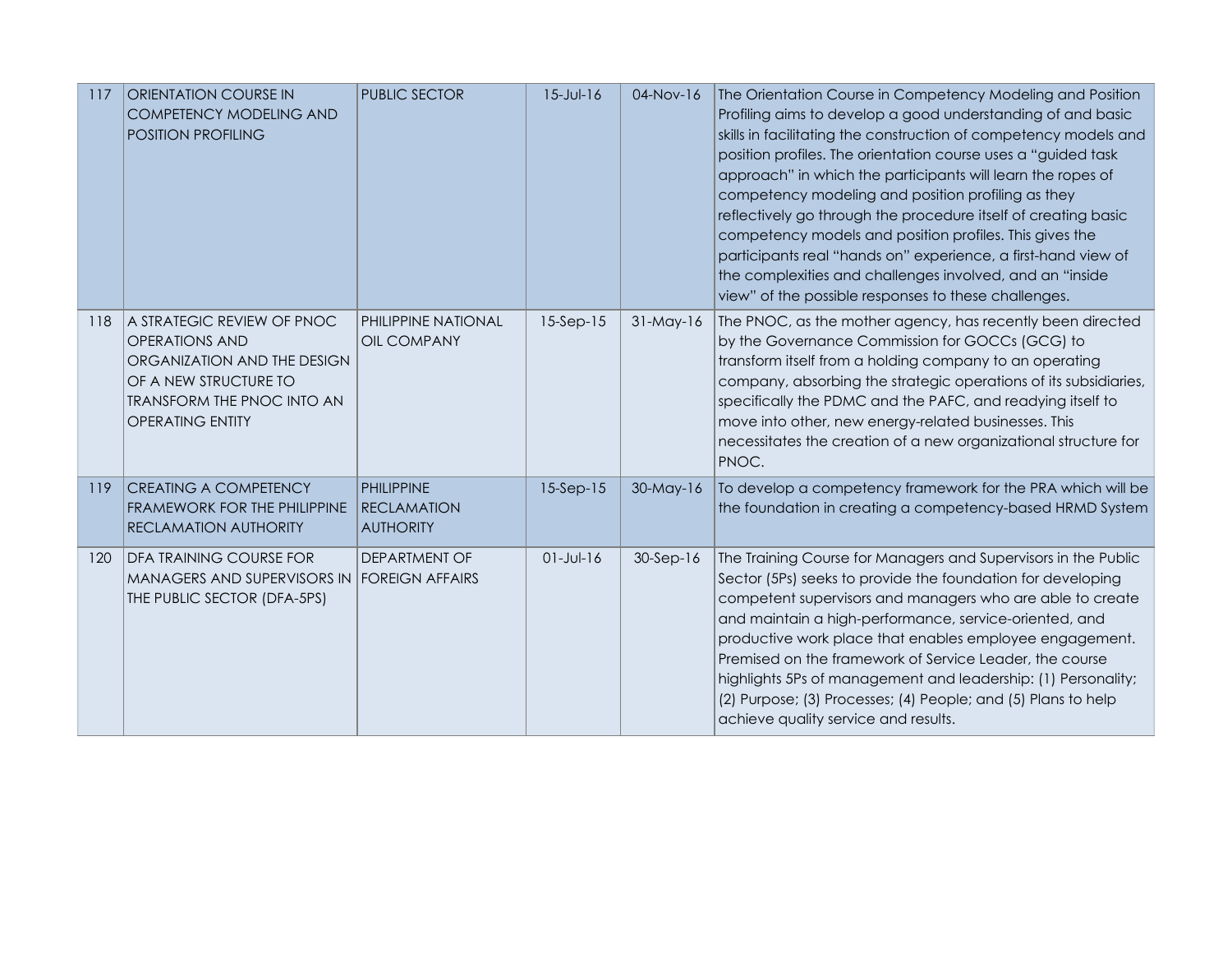| 121 | <b>CREATING JOB COMPETENCY</b><br>MATRIX AND PROFILES FOR THE<br><b>DPWH</b>                               | <b>DEPARTMENT OF</b><br>PUBLIC WORKS AND<br><b>HIGHWAYS</b>                           | 30-Apr-15       | $30$ -Jun-16 | A technical assistance that will facilitate DPWH's HR Office<br>transition from Task-Based to Competency-Based Human<br>Resource Management and Development (CBHRMD) by<br>identifying the key competencies of the agency and creating<br>competency profiles which will be used for recruitment,<br>selection and placement, development and retention of<br>individuals in the agency.                                                                                         |
|-----|------------------------------------------------------------------------------------------------------------|---------------------------------------------------------------------------------------|-----------------|--------------|----------------------------------------------------------------------------------------------------------------------------------------------------------------------------------------------------------------------------------------------------------------------------------------------------------------------------------------------------------------------------------------------------------------------------------------------------------------------------------|
| 122 | COMPETENCY-BASED<br>ASSESSMENT (CBA) STAGE II<br><b>RETAKERS</b>                                           | <b>DEPARTMENT OF</b><br><b>TOURISM</b>                                                | 15-Oct-15       | 31-Oct-16    | The DOT Competency-based Assessment (CBA) for Retakers<br>project is a multiple stage/hurdle assessment design based on<br>the approved Competency Models for the positions - Tourism<br>Administrative Officer (SG11) and Supervising Tourism<br>Officers/Tourism Attache (SG22). DOT Competency-based<br>Assessment (CBA) for Retakers will adopt the Assessment Center<br>technology which will entail activities to surface the<br>candidate's behavior in group situations. |
| 123 | <b>CREATING A COMPETENCY</b><br>FRAMEWORK FOR THE DBP<br><b>LEASING CORPORATION</b>                        | <b>DEVELOPMENT BANK</b><br>OF THE PHILIPPINES<br><b>LEASING</b><br><b>CORPORATION</b> | 04-Mar-16       | $30$ -Jun-16 | To provide DLC technical assistance in formulating its<br>Competency Framework, as part of achieving its performance<br>commitment with the GCG for 2015                                                                                                                                                                                                                                                                                                                         |
| 124 | <b>EXECUTIVE DOCTORATE IN</b><br><b>EDUCATION LEADERSHIP</b>                                               | PUBLIC SECTOR                                                                         | $14$ -Jun- $11$ | $31-Mar-16$  | The Executive Doctorate in Education Leadership program<br>aims to bring together senior managers of HEIs and related<br>agencies, and provide an academic framework where they<br>can further their understanding and skills in leading HEIs<br>towards performance excellence and global competitiveness.                                                                                                                                                                      |
| 125 | <b>EXECUTIVE DOCTORATE</b><br>LEADERSHIP (EDEL) BATCH II                                                   | <b>COMMISION ON</b><br><b>HIGHER EDUCATION</b>                                        | $01 - Jul - 12$ | 28-Feb-17    | The Executive Doctorate in Education Leadership aims to bring<br>together Senior Managers of public and private educational<br>institutions and related agencies, and provide an academic<br>framework where they can further their understanding and skills<br>in leading HEIs towards performance excellence and global<br>competitiveness.                                                                                                                                    |
| 126 | <b>MASTERS PROGRAM IN PUBLIC</b><br>MANAGEMENT MAJOR IN RURAL<br>DEVELOPMENT-PRE-<br><b>IMPLEMENTATION</b> | <b>DEPARTMENT OF</b><br><b>AGRARIAN REFORM</b>                                        | $01$ -Mar-11    | $31-Mar-16$  | To support the convergence initiatives of the three agencies<br>namely DAR, DA, and DENR.                                                                                                                                                                                                                                                                                                                                                                                        |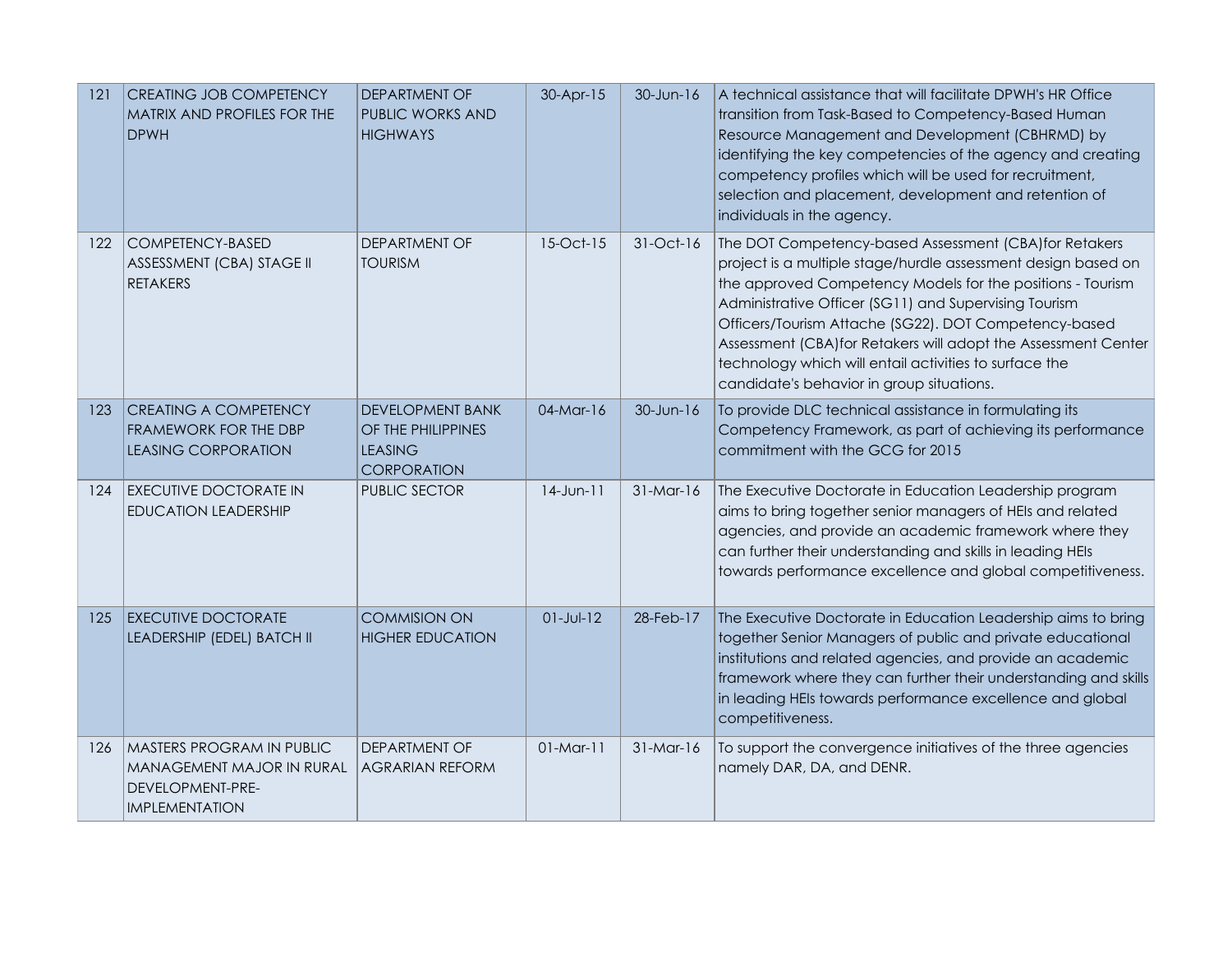| 127 | MASTER IN PUBLIC MANAGEMENT NATIONAL<br>MAJOR IN RURAL DEVELOPMENT<br><b>BATCH2</b>                   | <b>CONVERGENCE</b><br>INITIATIVE-DAR, DENR,<br><b>DA</b> | $01$ -Dec- $12$ | $31-Mar-16$     | A strategic way of enhancing the convergence is to roll out a<br>formal academic program aimed at the field supervisors,<br>technical/program staff and administrators of the three rural<br>oriented line agencies so that they can acquire the relevant<br>enterprise, political, managerial and technical skills for an ISRD.<br>This program is called the Masters in Public Management,<br>Major in Rural Development (MPM-RD).                                                                                                                                                                                                                                                                                                                                                                              |
|-----|-------------------------------------------------------------------------------------------------------|----------------------------------------------------------|-----------------|-----------------|-------------------------------------------------------------------------------------------------------------------------------------------------------------------------------------------------------------------------------------------------------------------------------------------------------------------------------------------------------------------------------------------------------------------------------------------------------------------------------------------------------------------------------------------------------------------------------------------------------------------------------------------------------------------------------------------------------------------------------------------------------------------------------------------------------------------|
| 128 | MUNICIPAL LEADERSHIP AND<br><b>GOVERNNACE PROGRAM</b><br>(BICOL)                                      | DEPARTMENT OF<br><b>HEALTH-REGIONAL</b><br>OFFICE V      | $01-Nov-14$     | $30-Apr-16$     | The Municipal Leadership and Governance Program (MLGP), is<br>a one-year leadership program for mayors and municipal<br>health officers, which is supplemented by coaching and<br>mentoring sessions from the Department of Health-Regional<br>Office (DOH-RO) during practicum. The participants are<br>expected to improve their municipal health indicators as<br>course deliverables, which includes engaging other local<br>stakeholders such as the municipal health board.                                                                                                                                                                                                                                                                                                                                 |
| 129 | MUNICIPAL LEADERSHIP AND<br><b>GOVERNANCE PROGRAM</b><br>(CENTRAL LUZON)                              | DEPARTMENT OF<br><b>HEALTH-REGION 3</b>                  | 31-Dec-14       | $31$ -Jan- $16$ | The Municipal Leadership and Governance Program (MLGP), is<br>a one-year leadership program for mayors and municipal<br>health officers, which is supplemented by coaching and<br>mentoring sessions from the Department of Health-Regional<br>Office (DOH-RO) during practicum. The participants are<br>expected to improve their municipal health indicators as<br>course deliverables, which includes engaging other local<br>stakeholders such as the municipal health board.                                                                                                                                                                                                                                                                                                                                 |
| 130 | MASTER IN PUBLIC MANAGEMENT DEPARTMENT OF<br>MAJOR IN HEALTH SYSTEMS AND<br>DEVELOPMENT (BATCHES 5-7) | <b>HEALTH</b>                                            | $01$ -Jan-15    | 31-Dec-17       | The Master in Public Management Major in Health Systems and<br>Development (MPM-HSD) Program is the response of the DAP<br>to the requirements of the DOH. The 44-unit MPM-HSD is an 18-<br>month interdisciplinary graduate program for local and<br>national practitioners and policy makers in the health sector. It<br>incorporates the Academy's distinctive features of combining<br>both theoretical and practical cum functional competencies,<br>as well as building stewardship values. Major Program learning<br>areas involve strengthening scientific and technical knowledge<br>and skills on one hand, and developing personal and<br>managerial efficacy on the other. These cover research,<br>planning and implementation of programs on health sector<br>reform and other related initiatives. |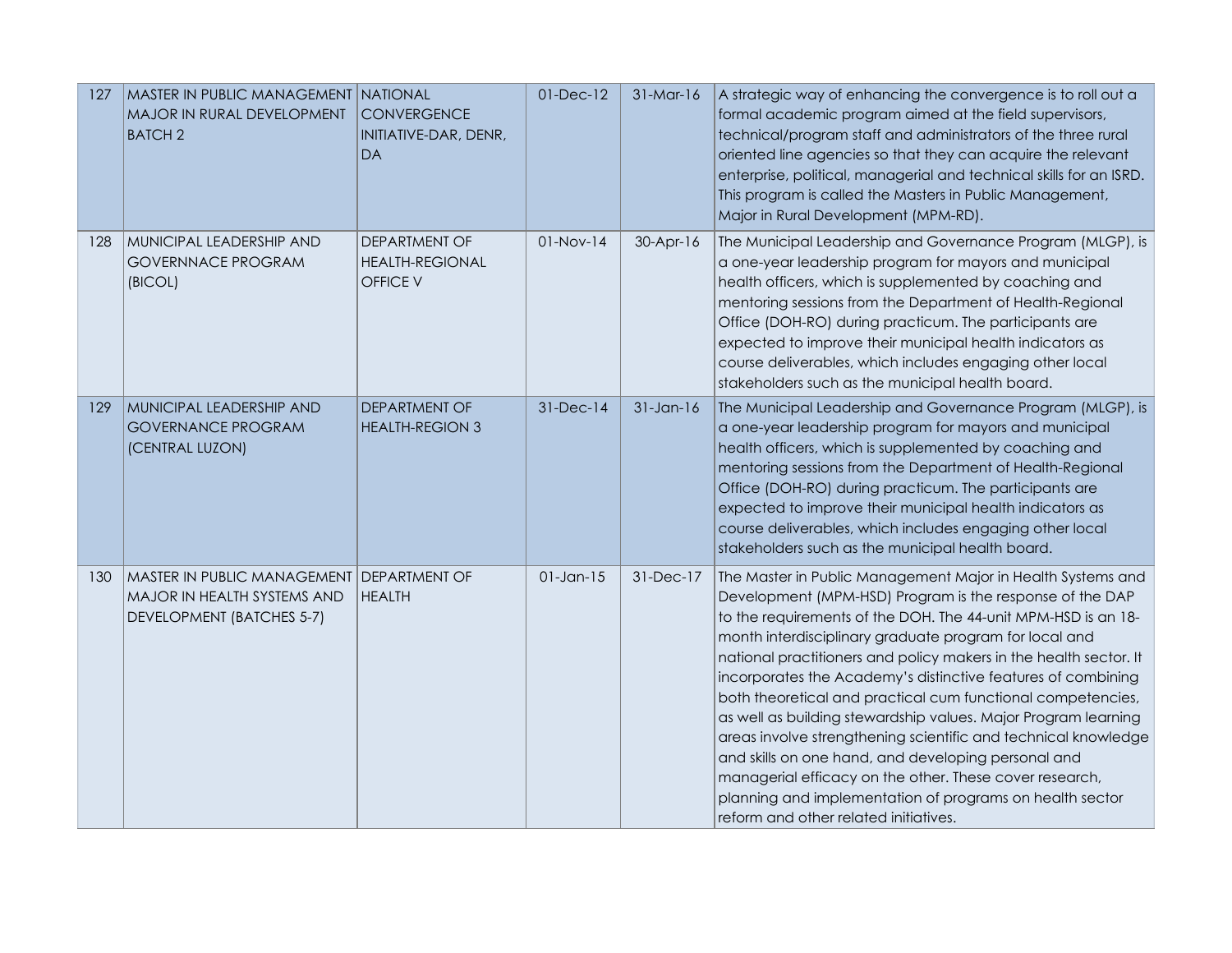| 131 | MASTER IN PUBLIC MANAGEMENT LOCAL GOVERNMENT<br>MAJOR IN LOCAL GOVERNANCE UNITS<br>AND DEVELOPMENT    |                                                        | $01-Sep-14$     | 30-Sep-16       | The Master in Public Management major in Local Governance<br>and Development (MPM-LGD) is a customized program<br>designed for Municipal, City and Provincial Planners. This is a<br>capacity building program that will support the reconstruction<br>and rehabilitation of various municipalities affected by<br>Typhoon Yolanda and deepens the public management skills<br>and practices needed to move towards full development.                                                                                                                                                                                                                                                                                                                                                                             |
|-----|-------------------------------------------------------------------------------------------------------|--------------------------------------------------------|-----------------|-----------------|-------------------------------------------------------------------------------------------------------------------------------------------------------------------------------------------------------------------------------------------------------------------------------------------------------------------------------------------------------------------------------------------------------------------------------------------------------------------------------------------------------------------------------------------------------------------------------------------------------------------------------------------------------------------------------------------------------------------------------------------------------------------------------------------------------------------|
| 132 | MASTER IN PUBLIC MANAGEMENT DEPARTMENT OF<br>MAJOR IN HEALTH SYSTEMS AND<br>DEVELOPMENT (BATCHES 6-8) | <b>HEALTH</b>                                          | $01$ -Jan- $16$ | $31$ -Dec- $16$ | The Master in Public Management Major in Health Systems and<br>Development (MPM-HSD) Program is the response of the DAP<br>to the requirements of the DOH. The 38-unit MPM-HSD is an 18-<br>month interdisciplinary graduate program for local and<br>national practitioners and policy makers in the health sector. It<br>incorporates the Academy's distinctive features of combining<br>both theoretical and practical cum functional competencies,<br>as well as building stewardship values. Major Program learning<br>areas involve strengthening scientific and technical knowledge<br>and skills on one hand, and developing personal and<br>managerial efficacy on the other. These cover research,<br>planning and implementation of programs on health sector<br>reform and other related initiatives. |
| 133 | MUNICIPAL LEADERSHIP AND<br><b>GOVERNANCE PROGRAM</b><br>(CENTRAL LUZON) COLLOQUIUM                   | DEPARTMENT OF<br><b>HEALTH-REGION 3</b>                | $01$ -Jan-16    | 30-Apr-16       | The Municipal Leadership and Governance Program (MLGP), is<br>a one-year leadership program for mayors and municipal<br>health officers, which is supplemented by coaching and<br>mentoring sessions from the Department of Health-Regional<br>Office (DOH-RO) during practicum. The participants are<br>expected to improve their municipal health indicators as<br>course deliverables, which includes engaging other local<br>stakeholders such as the municipal health board.                                                                                                                                                                                                                                                                                                                                 |
| 134 | MUNICIPAL LEADERSHIP ANG<br><b>GOVERNANCE PROGRAM</b><br>(MIMAROPA) COLLOQIUM                         | DEPARTMENT OF<br><b>HEALTH REGIONAL</b><br>OFFICE IV-B | $01$ -Feb- $16$ | $30-Apr-16$     | The Municipal Leadership and Governance Program (MLGP), is<br>a one-year leadership program for mayors and municipal<br>health officers, which is supplemented by coaching and<br>mentoring sessions from the Department of Health-Center for<br>Health Development (DOH-CHD) during practicum. The<br>participants are expected to improve their municipal health<br>indicators as course deliverables, which includes engaging<br>other local stakeholders such as the municipal health board.                                                                                                                                                                                                                                                                                                                  |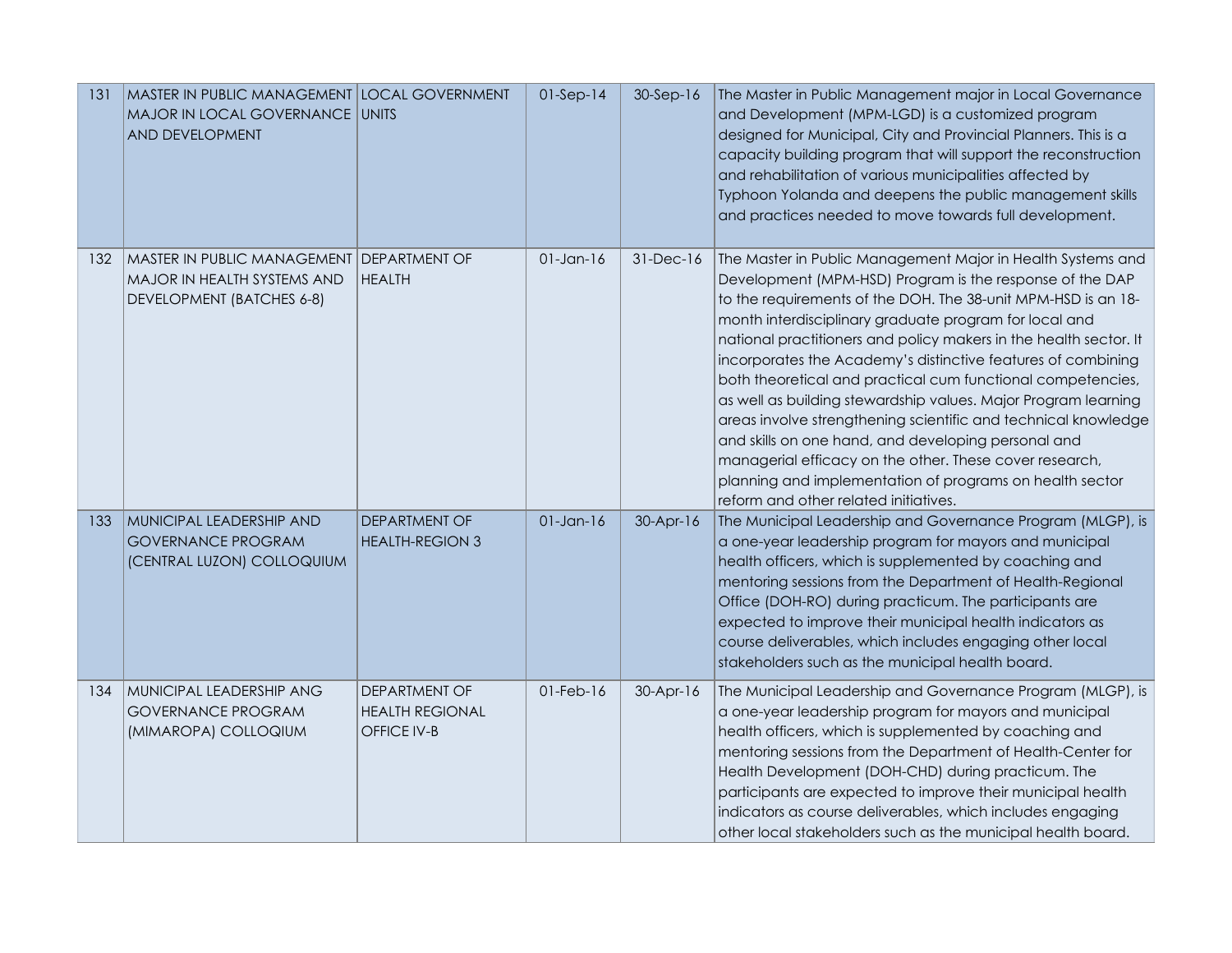| 135 | <b>CERTIFICATE COURSE ON</b><br>EFFICACY AND LEADERSHIP                                                                    | DEPARTMENT OF<br><b>HEALTH-REGION 3</b> | $01-Apr-16$     | 31-Oct-16 | This Certificate Course is designed for executives and staff of<br>DOH Region 3. This course provides the targeted participants<br>with the necessary framework to appreciate the developments<br>that have been occurring in the ground and apply state-of-<br>the-art management technologies and leadership<br>interventions in their respective institutions.<br>The course will not only motivate or empower the participants<br>but will also transform them to be health systems reform<br>implementers and rural health development managers; serving<br>as change agents in their respective agencies.                                                                                                                                                             |
|-----|----------------------------------------------------------------------------------------------------------------------------|-----------------------------------------|-----------------|-----------|-----------------------------------------------------------------------------------------------------------------------------------------------------------------------------------------------------------------------------------------------------------------------------------------------------------------------------------------------------------------------------------------------------------------------------------------------------------------------------------------------------------------------------------------------------------------------------------------------------------------------------------------------------------------------------------------------------------------------------------------------------------------------------|
| 136 | MASTER IN PUBLIC MANAGEMENT DEPARTMENT OF<br>MAJOR IN HEALTH SYSTEMS AND<br>DEVELOPMENT REGULAR (BATCH<br>$\left  \right $ | <b>HEALTH</b>                           | $01-Aug-16$     | 31-Dec-18 | MPM-HSD uses and includes adult and experience-based<br>learning, interactive sessions with experts and practitioners,<br>field exposures, and an action oriented thesis scheme that<br>combines scientific research with program development and<br>implementation. Its major learning areas involve strengthening<br>scientific and technical knowledge and skills on one hand, and<br>developing personal and managerial efficacy on the other.<br>These cover research, planning and implementation of<br>programs on health sector reform and other related initiatives.<br>Students are honed on scientific as well as managerial<br>approaches and tools for pursuing reforms and proposing<br>strategic solutions to problems and concerns in the health<br>sector. |
| 137 | MUNICIPAL LEADERSHIP AND<br><b>GOVERNANCE PROGRAM</b><br><b>CENTRAL LUZON-BATCH 4</b>                                      | <b>DEPARTMENT OF</b><br><b>HEALTH</b>   | $01 - Jul - 16$ | 31-Dec-17 | MLGP is a one-year leadership program for LCEs and MHOs,<br>which is supplemented by coaching and mentoring sessions<br>from DOH-CHD during practicum. After undergoing Modules 1<br>and 2, students will then have their colloquium. The Colloquium<br>is a two-day activity that integrates students' one year<br>experience under MLGP. To date, the Academy has<br>graduated three batches for Central Luzon in early 2016.                                                                                                                                                                                                                                                                                                                                             |
| 138 | MASTER IN PUBLIC MANAGEMENT DEPARTMENT OF<br>MAJOR IN HEALTH SYSTEM<br><b>DEVELOPMENT BATCH 8</b>                          | <b>HEALTH</b>                           | 01-Oct-16       | 31-Dec-18 | MLGP is a one-year leadership program for LCEs and MHOs,<br>which is supplemented by coaching and mentoring sessions<br>from DOH-CHD during practicum. After undergoing Modules 1<br>and 2, students will then have their colloquium. The Colloquium<br>is a two-day activity that integrates students' one year<br>experience under MLGP. To date, the Academy has<br>graduated three batches for Central Luzon in early 2016.                                                                                                                                                                                                                                                                                                                                             |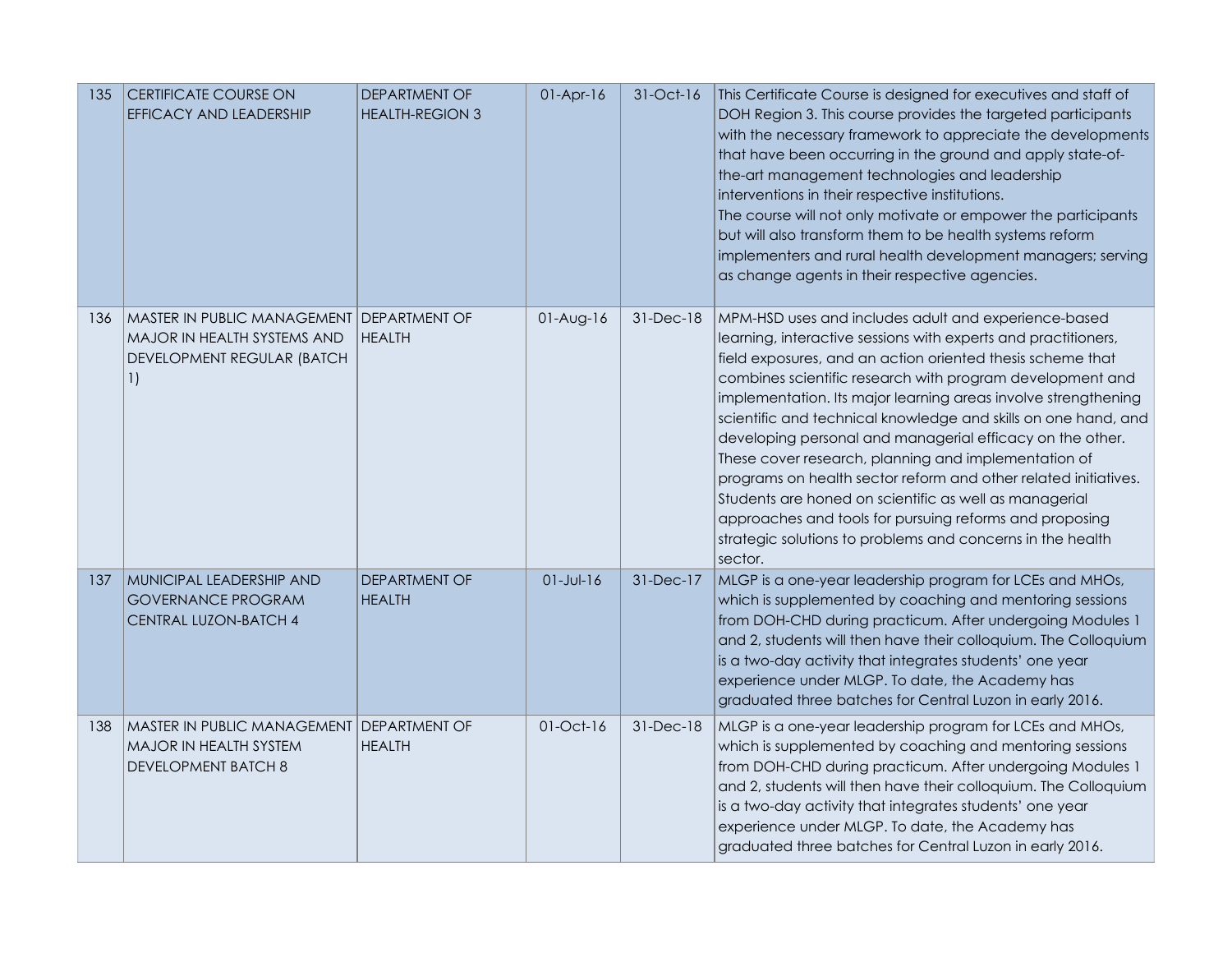| 139 | <b>MASTER IN PUBLIC MANAGEMENT</b><br>MAJOR IN DEVELOPMENT AND<br><b>SECURITY PPSC</b>                        | PHILIPPINE PUBLIC<br><b>SAFETY COLLEGE -</b><br><b>NATIONAL POLICE</b><br><b>COLLEGE</b> | $01$ -Jun- $15$ | 30-Oct-16   | The Master in Public Management major in Public Safety and<br>Development (MPM-PSD) aims to deepen and strengthen the<br>executive leadership and management capability and<br>competence of the above-mentioned senior officers in the<br>context of institutional and sectoral development, innovation,<br>responsiveness, and modernization on public safety.                                                                                                                                                                                                                                           |
|-----|---------------------------------------------------------------------------------------------------------------|------------------------------------------------------------------------------------------|-----------------|-------------|------------------------------------------------------------------------------------------------------------------------------------------------------------------------------------------------------------------------------------------------------------------------------------------------------------------------------------------------------------------------------------------------------------------------------------------------------------------------------------------------------------------------------------------------------------------------------------------------------------|
| 140 | <b>MASTER IN PUBLIC MANAGEMENT</b><br>MAJOR IN DEVELOPMENT AND<br>SECURITY FOR PPSC BATCH 2                   | <b>PHILIPPINE PUBLIC</b><br><b>SAFETY COLLEGE</b>                                        | $01$ -Dec- $15$ | $31-Mar-17$ | The Master in Public Management major in Development and<br>Security (MPM DevSec) at the National Police College (NPC) is<br>a joint program of the Development Academy of the<br>Philippines (DAP) and the Philippine Public Safety College. It is<br>a twelve (12) month in-campus, intensive course that caters<br>not only to the mandatory training and career but also to the<br>education requirements for promotion and professional<br>advancement of senior officers of the police, fire, jail and other<br>allied public safety services with the rank of Superintendent<br>and its equivalent. |
| 141 | <b>MASTER IN PUBLIC MANAGEMENT</b><br>MAJOR IN DEVELOPMENT AND<br><b>SECURITY BATCH 3</b>                     | <b>PHILIPPINE PUBLIC</b><br><b>SAFETY COLLEGE</b>                                        | $01 - Jul - 16$ | 30-Jun-17   | The Master in Public Management major in Development and<br>Security for the PPSC is a twelve (12) month in-campus,<br>intensive course that caters not only to the mandatory training<br>and career but also to the education requirements for<br>promotion and professional advancement of senior officers of<br>the police, fire, jail and other allied public safety services with<br>the rank of Superintendent and its equivalent.                                                                                                                                                                   |
| 142 | MASTER IN PUBLIC MANAGEMENT PHILIPPINE PUBLIC<br>MAJOR IN DEVELOPMENT AND<br><b>SECURITY FOR PPSC BATCH 4</b> | <b>SAFETY COLLEGE</b>                                                                    | $01-Oct-16$     | 30-Sep-17   | The Master in Public Management major in Development and<br>Security for the PPSC is a twelve (12) month in-campus,<br>intensive course that caters not only to the mandatory training<br>and career but also to the education requirements for<br>promotion and professional advancement of senior officers of<br>the police, fire, jail and other allied public safety services with<br>the rank of Superintendent and its equivalent.                                                                                                                                                                   |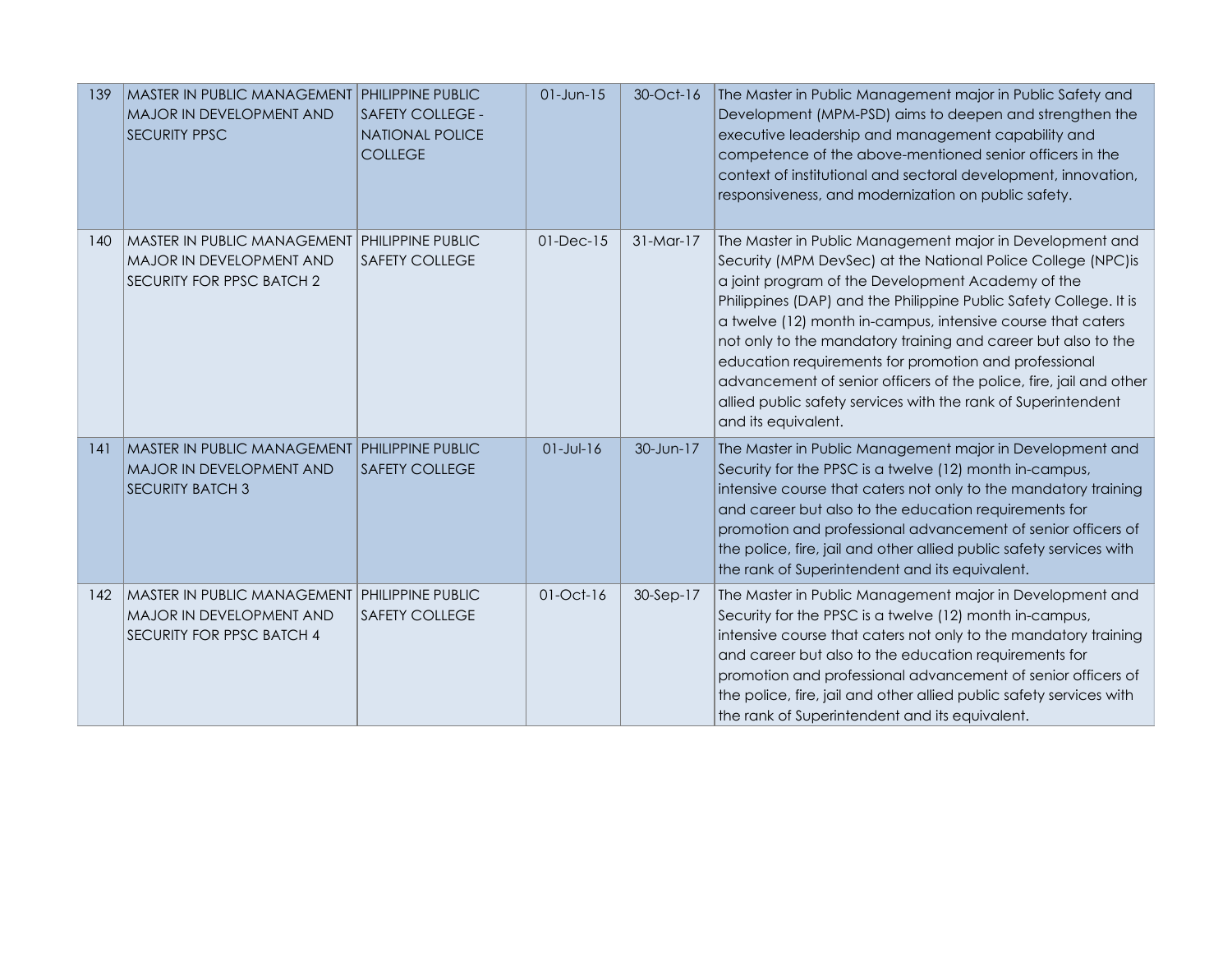| 143 | MASTER IN PUBLIC MANAGEMENT AFP COMMAND AND<br>MAJOR IN DEVELOPMENT AND<br><b>SECURITY BATCH 8</b> | <b>GENERAL STAFF</b><br><b>COLLEGE</b>                           | $01$ -Feb- $15$ | 31-May-17   | The Master in Public Management major in Development and<br>Security (MPM DevSec) and the Armed Forces of the<br>Philippines Command and General Staff College (AFPCGSC) is<br>a joint program of the Development Academy of the<br>Philippines (DAP) and the Armed Forces of the Philippines (AFP)<br>through the approval of the Department Circular Nr 5. It is<br>crafted as a twinning program for the mandatory mid career<br>course of AFP officers before they are promoted to "06"<br>position. The intensive degree programs seek to build the<br>competencies of future leaders within the overarching<br>framework of development and security. The program believes<br>that enduring peace and prosperity can be achieved only by<br>melding and balancing the relevant and key substantive sub-<br>fields of national security and national development into a<br>focused, single-minded, and reasonably coherent whole. |
|-----|----------------------------------------------------------------------------------------------------|------------------------------------------------------------------|-----------------|-------------|----------------------------------------------------------------------------------------------------------------------------------------------------------------------------------------------------------------------------------------------------------------------------------------------------------------------------------------------------------------------------------------------------------------------------------------------------------------------------------------------------------------------------------------------------------------------------------------------------------------------------------------------------------------------------------------------------------------------------------------------------------------------------------------------------------------------------------------------------------------------------------------------------------------------------------------|
| 144 | MASTER IN PUBLIC MANAGEMENT<br>MAJOR IN DEVELOPMENT AND<br><b>SECURITY BATCH 9</b>                 | <b>AFP COMMAND AND</b><br><b>GENERAL STAFF</b><br><b>COLLEGE</b> | $22$ -Feb-16    | $31-Mar-17$ | The Master in Public Management major in Development and<br>Security (MPM DevSec) and the Armed Forces of the<br>Philippines Command and General Staff College (AFPCGSC) is<br>a joint program of the Development Academy of the<br>Philippines (DAP) and the Armed Forces of the Philippines (AFP)<br>through the approval of the Department Circular Nr 5. It is<br>crafted as a twinning program for the mandatory mid career<br>course of AFP officers before they are promoted to "06"<br>position. The intensive degree programs seek to build the<br>competencies of future leaders within the overarching<br>framework of development and security. The program believes<br>that enduring peace and prosperity can be achieved only by<br>melding and balancing the relevant and key substantive sub-<br>fields of national security and national development into a<br>focused, single-minded, and reasonably coherent whole. |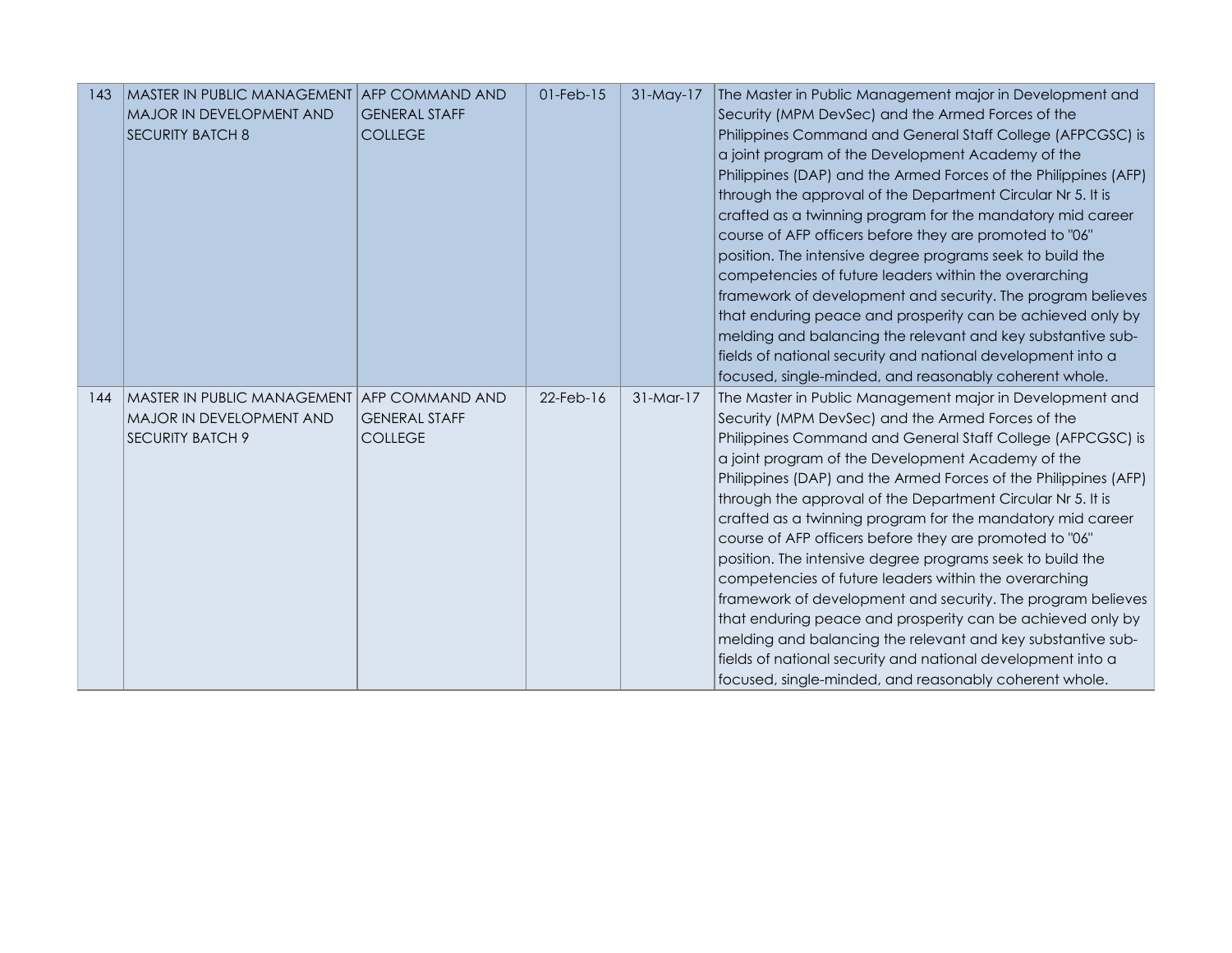| 145 | <b>CERTIFICATE COURSE ON</b><br>PERSONAL EFFICACY AND<br><b>LEADERSHIP - REGION 2</b>      | DEPARTMENT OF<br>SOCIAL WELFARE AND<br><b>DEVELOPMENT - FIELD</b><br><b>OFFICE II</b>  | $01$ -Feb- $16$ | 31-Mar-17    | This is a three (3) units academic course focused on leadership,<br>which moves and steers organizations, groups and programs to<br>perform successfully and with relevance. A leader is similar to a<br>ship captain or an airplane pilot who consciously takes the<br>vessel safely to its destination and sustains the trust and<br>confidence of his passengers. The ship captain and the airline<br>pilot normally reach their levels/positions over time, through<br>continuous learning both formal and non-formal, development<br>of personal strengths, improvement of personal character and<br>integrity, and actual experiences involving crises and<br>development opportunities and challenges in the environment.<br>This course can be credited into three-unit Core subject of the<br>Master of Public Management, major in Health Systems and<br>Development, provided that the participant has: (1) complete<br>attendance in the program, and (2) submitted all needed<br>course requirements.                                                                    |
|-----|--------------------------------------------------------------------------------------------|----------------------------------------------------------------------------------------|-----------------|--------------|---------------------------------------------------------------------------------------------------------------------------------------------------------------------------------------------------------------------------------------------------------------------------------------------------------------------------------------------------------------------------------------------------------------------------------------------------------------------------------------------------------------------------------------------------------------------------------------------------------------------------------------------------------------------------------------------------------------------------------------------------------------------------------------------------------------------------------------------------------------------------------------------------------------------------------------------------------------------------------------------------------------------------------------------------------------------------------------|
| 146 | <b>CERTIFICATE COURSE ON</b><br>PERSONAL EFFICACY AND<br>LEADERSHIP - REGION 3             | DEPARTMENT OF<br>SOCIAL WELFARE AND<br><b>DEVELOPMENT - FIELD</b><br><b>OFFICE III</b> | $01$ -Feb- $16$ | $31$ -Jan-17 | Certificate Course on Personal Efficacy and Leadership<br>(CCPEL). This is a three (3) units academic course focused on<br>leadership, which moves and steers organizations, groups and<br>programs to perform successfully and with relevance. A leader<br>is similar to a ship captain or an airplane pilot who consciously<br>takes the vessel safely to its destination and sustains the trust<br>and confidence of his passengers. The ship captain and the<br>airline pilot normally reach their levels/positions over time,<br>through continuous learning both formal and non-formal,<br>development of personal strengths, improvement of personal<br>character and integrity, and actual experiences involving<br>crises and development opportunities and challenges in the<br>environment. This course can be credited into three-unit Core<br>subject of the Master of Public Management, major in Health<br>Systems and Development, provided that the participant has:<br>(1) complete attendance in the program, and (2) submitted all<br>needed course requirements. |
| 147 | <b>MASTER IN PUBLIC MANAGEMENT PUBLIC SECTOR</b><br>REMEDIAL READMISSION<br><b>PROGRAM</b> |                                                                                        | $01-Apr-15$     | 30-Jun-16    | The project aims to conduct remedial readmission for the<br>public managers aimed to implement programs and projects<br>within their areas of responsibilities and agencies.                                                                                                                                                                                                                                                                                                                                                                                                                                                                                                                                                                                                                                                                                                                                                                                                                                                                                                          |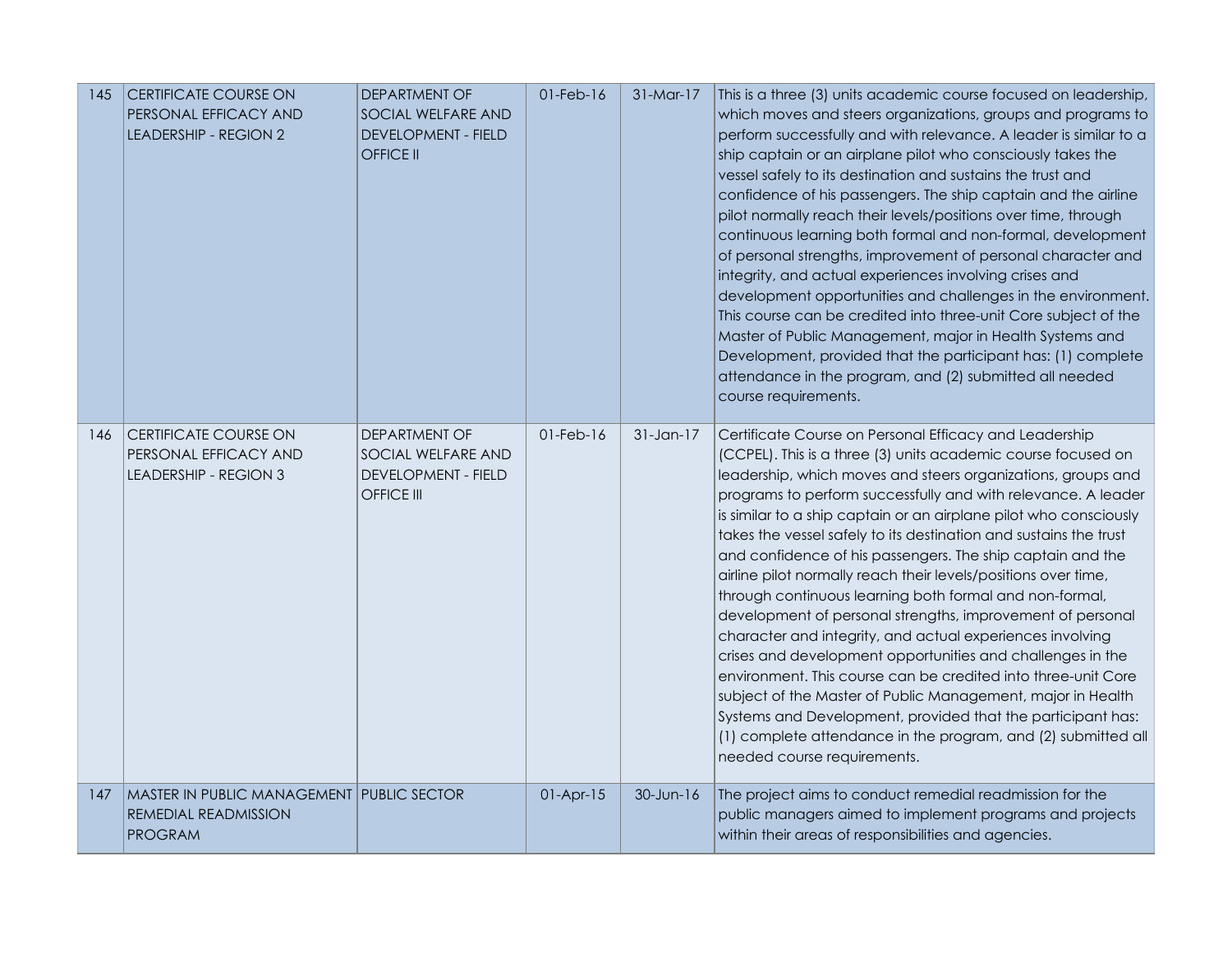| 148 | MIDDLE LEVEL MANAGEMENT<br>DEVELOPMENT COURSE FOR<br>PARPOS, SUPERVISORY TRAINING<br>PROGRAM FOR MARPOS AND<br><b>TRAINING COURSE FOR THE PBDS</b><br>OF DAR                                                    | DEPARTMENT OF<br><b>AGRARIAN REFORM</b>                  | $01$ -Feb- $15$ | $31-Dec-16$  | The Training Course will cater to 1,067 middle-level and senior-<br>level manager officials of DAR, specifically 128 Provincial<br>Agrarian Reform Program Officers (PARPOs), 739 Municipal<br>Agrarian Reform Officers (MAROs) and a pilot tentative 200<br>Program Beneficiaries Development (PBDs). It will seek to<br>enhance the capability of managers of DAR to implement the<br>reforms initiatives of the agency. It will run for two years, starting<br>2014. |
|-----|-----------------------------------------------------------------------------------------------------------------------------------------------------------------------------------------------------------------|----------------------------------------------------------|-----------------|--------------|-------------------------------------------------------------------------------------------------------------------------------------------------------------------------------------------------------------------------------------------------------------------------------------------------------------------------------------------------------------------------------------------------------------------------------------------------------------------------|
| 149 | <b>MASTER IN PUBLIC MANAGEMENT NATIONAL</b><br>MAJOR IN RURAL DEVELOPMENT<br><b>BATCH3</b>                                                                                                                      | <b>CONVERGENCE</b><br>INITIATIVE-DAR, DENR,<br><b>DA</b> | $01$ -May- $15$ | $31$ -May-17 | A strategic way of enhancing the convergence is to roll out a<br>formal academic program at the field supervisors,<br>technical/program staff and administrators of the three rural<br>oriented line agencies so that they can acquire the relevant<br>enterprise, political, managerial and technical skills for an ISRD.<br>This program is called the Masters of Public Management,<br>major in Rural Development (MPM-RD)                                           |
| 150 | MASTER IN PUBLIC MANAGEMENT<br>MAJOR IN MICROFINANCE -<br><b>BATCH 4</b>                                                                                                                                        | CARD-MRI<br><b>DEVELOPMENT</b><br>INSTITUTE, INC. (CMDI) | $01$ -Jan- $16$ | 30-Sep-17    | The program intends to assess and strengthen the leadership<br>and managerial acumen of the designated personnel of<br>CARD MRI as well as other Microfinance practitioners like SEDP,<br>Inc., reinforcing their knowledge in microfinance practices.                                                                                                                                                                                                                  |
| 151 | <b>STRATEGIC DEVELOPMENT PLAN</b><br>FOR THE FIRST CONGRESSIONAL<br><b>DISTRICT OF MISAMIS ORIENTAL,</b><br>NORTHERN MINDANAO                                                                                   | DTI-REGION 10 &<br><b>CONGRESSMAN PETER</b><br>M. UNABIA | $01$ -Feb- $12$ | $31-Mar-16$  | The project aims to undertake the implementation of the<br>Strategic Development Plan Class composed through a series<br>of workshops leading to the formulation of the Strategic<br>Development Plan for the First Congressional District of Misamis<br>Oriental.                                                                                                                                                                                                      |
| 152 | <b>CERTIFICATE COURSE WITH</b><br>SPECIALIZATION IN COMMUNITY<br>AND AREA DEVELOPMENT,<br><b>RESILLENCE AND SUSTAINABILITY</b><br><b>LEADING TO MASTERS IN</b><br>PRODUCTIVITY AND QUALITY<br><b>MANAGEMENT</b> | CBCP-NASSA/CARITAS<br>FILIPINAS FOUNDATION,<br>INC.      | $01-Aug-16$     | 31-Oct-17    | The Certificate Course with Specialization in Community and<br>Area Development, Resilience and Sustainability leading to<br>Masters in Productivity and Quality Management seeks to<br>cultivate development managers and leaders who can help<br>communities become more resilient in a way that they are<br>inspired to co-determine, with other stakeholders, a future of<br>inclusive growth and development of the people, the<br>economy and environment.        |
| 153 | STRENGTHENING PARTNERSHIP<br><b>WITH APO</b>                                                                                                                                                                    | <b>PUBLIC SECTOR</b>                                     | 01-May-16       | 31-Dec-16    | Implementation of APO sponsored in-country project activities<br>in support to NPO productivity programs.                                                                                                                                                                                                                                                                                                                                                               |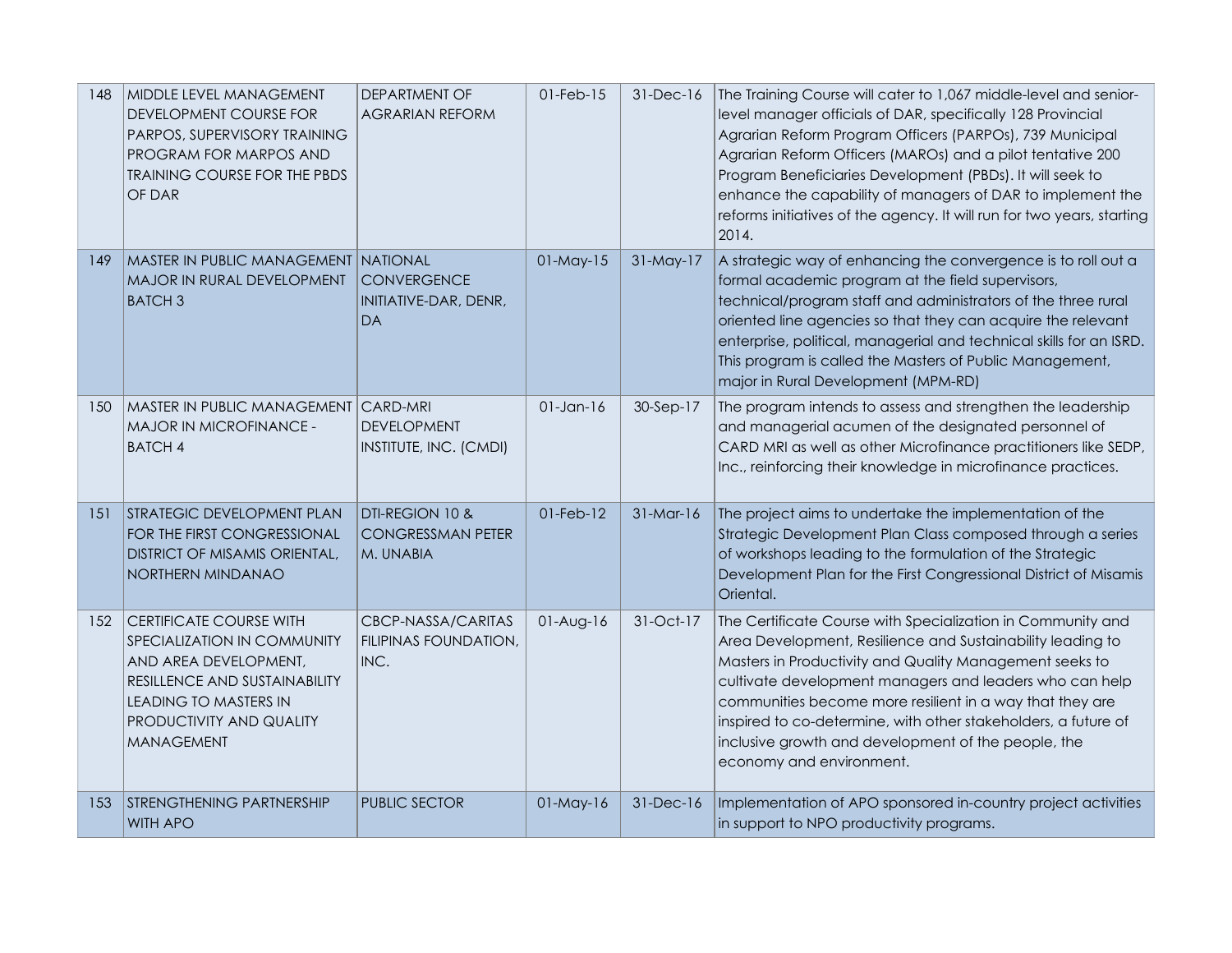| 154 | NATIONAL FOLLOW-UP<br>PROGRAM TO THE WORKSHOP<br>ON DEVELOPING AND<br>STRENGTHENING CONSULTING<br><b>CAPACITIES OF NPOS</b> | <b>PUBLIC SECTOR</b> | $15-Mar-16$     | $23 - Jun-16$ | The project is a National Follow-up Program (NFP) to the APO<br>Workshop on Developing and Strengthening Consulting<br>Capacities of NPOs held in August 2015 at Taipei, China. The<br>NFP aims to enhance the capability of DAP consultants in<br>providing consulting services in areas related to productivity<br>through sharing of knowledge and best practices on consulting<br>services, especially in critical areas that make any consulting<br>endeavor successful.                                                                           |
|-----|-----------------------------------------------------------------------------------------------------------------------------|----------------------|-----------------|---------------|---------------------------------------------------------------------------------------------------------------------------------------------------------------------------------------------------------------------------------------------------------------------------------------------------------------------------------------------------------------------------------------------------------------------------------------------------------------------------------------------------------------------------------------------------------|
| 155 | <b>LOCALIZING ASIAN</b><br>PRODUCTIVITY ORGANIZATION<br>CENTER OF EXCELLENCE (APO-<br>COE) 2016                             | <b>PUBLIC SECTOR</b> | $15-Mar-16$     | 30-Dec-16     | The project aims to increase the number of public sector<br>organizations adopting the BE framework. It specifically aims to<br>continue and strengthen assistance in capability-building on<br>performance excellence of public sector organizations; to<br>promote a culture of excellence among public sector<br>organizations and to increase the number of public sector<br>organizations adopting the Total Quality Management (TQM)<br>/Public Sector Excellence (PSE) framework, as a practical<br>model to operationalize the APO-COE program. |
| 156 | <b>APO-DEVELOPMENT OF</b><br>PRODUCTIVITY PRACTITIONERS-<br><b>BASIC COURSE</b>                                             | PUBLIC SECTOR        | 25-Apr-16       | $30-Sep-16$   | The program has been designed to develop the competencies<br>of participants from APO-member countries as productivity<br>practitioners                                                                                                                                                                                                                                                                                                                                                                                                                 |
| 157 | <b>E-LEARNING COURSE ON TPM</b><br><b>APPLICATION IN SMES</b>                                                               | <b>PUBLIC SECTOR</b> | $01-Aug-16$     | 30-Dec-16     | To train productivity trainers and consultants as well a SME<br>CEOs and managers with practical knowledge of TPM<br>applications.<br>Provide opportunities to study basic theory and the main pillars<br>, steps, and tools in TPM with actual practice in a factory                                                                                                                                                                                                                                                                                   |
| 158 | <b>TRAINING COURSES ON</b><br>PRODUCTIVITY AND QUALITY<br><b>TOOLS</b>                                                      | <b>PUBLIC SECTOR</b> | $01$ -Feb- $16$ | 30-Dec-16     | In line with DAP's role and commitment as the National<br>Productivity Organization (NPO), it offers training courses on<br>basic productivity and quality tools. This is also in consonance<br>with the ASEAN integration and the government's initiative to<br>make products and services more competitive and at par with<br>global standards. As the NPO, the promotion of productivity<br>and quality tools to as many organizations in the country is<br>among DAP's contribution to national development.                                        |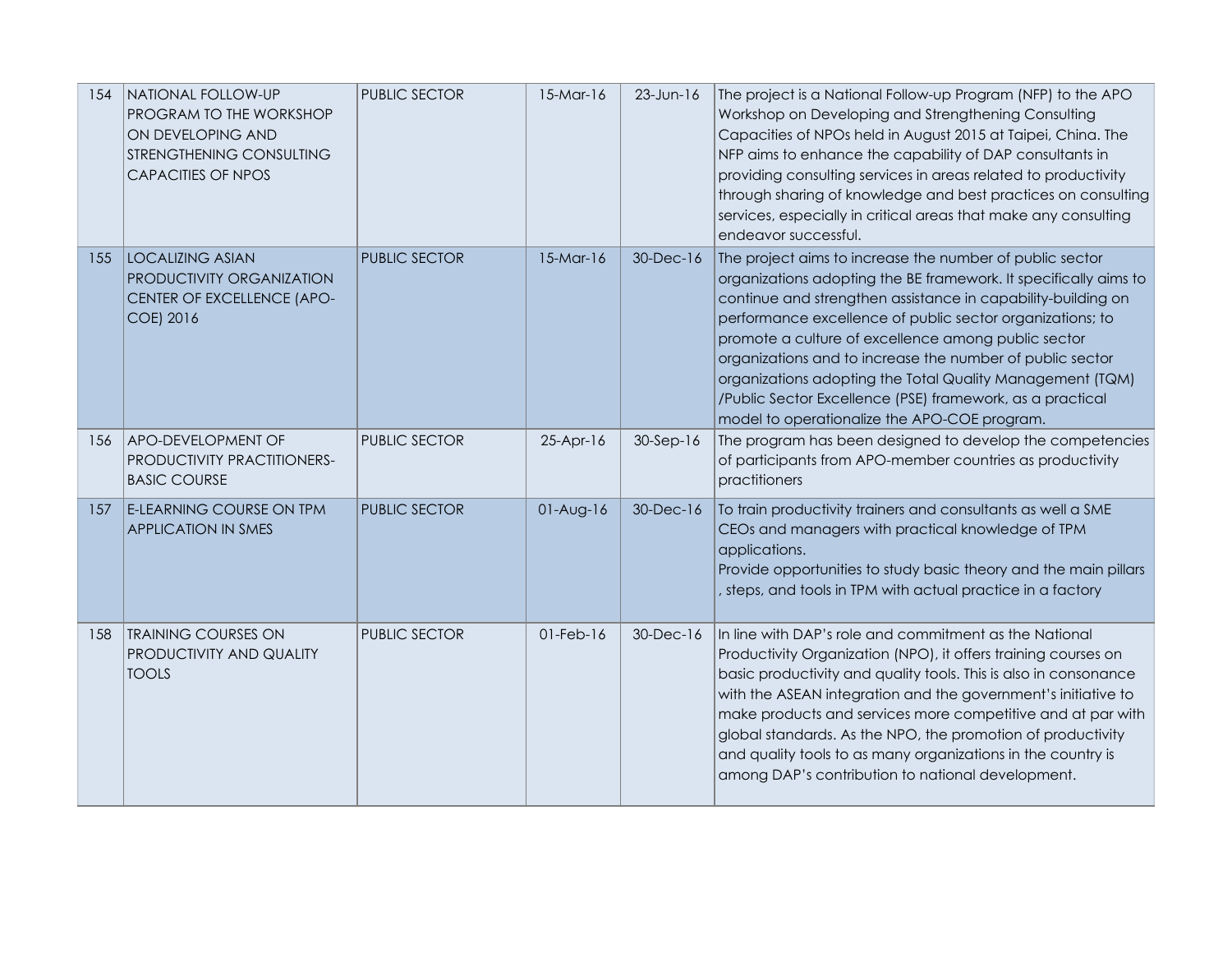| 159 | <b>PQA APPLICATION</b><br><b>DEVELOPMENT COURSE</b>                                                                                                                                     | <b>PUBLIC SECTOR</b>                                                                           | $01$ -Feb- $16$ | $15-Aug-16$ | This project is in line with the current administration's call for a<br>more responsible, citizen-centric public service delivery. There is<br>a pressing need to heighten awareness and build individual<br>and institutional capabilities in public sector agencies on the<br>adoption of the PQA framework for organizational/business<br>excellence.                 |
|-----|-----------------------------------------------------------------------------------------------------------------------------------------------------------------------------------------|------------------------------------------------------------------------------------------------|-----------------|-------------|--------------------------------------------------------------------------------------------------------------------------------------------------------------------------------------------------------------------------------------------------------------------------------------------------------------------------------------------------------------------------|
| 160 | <b>DEVELOPMENT OF QMS</b><br>CERTIFIABLE TO ISO 9001:2008<br>FOR THE DND                                                                                                                | DEPARTMENT OF<br>NATIONAL DEFENSE                                                              | $01$ -Oct- $15$ | $30-Aug-16$ | The project aims to facilitate the development of a QMS<br>certifiable to ISO 9001:2008 for the DND                                                                                                                                                                                                                                                                      |
| 161 | <b>ASSESSMENT AND TRAINING ON</b><br>5S GOOD HOUSEKEEPING FOR<br>THE JAPAN INTERNATIONAL<br><b>COOPERATION AGENCY-</b><br><b>COTABATO</b>                                               | <b>JAPAN INTERNATIONAL</b><br><b>COOPERATION</b><br><b>AGENCY - COTABATO</b><br>PROJECT OFFICE | $22-Aug-16$     | 07-Oct-16   | The training on 5S is designed to set the foundation. As such, it<br>will cover an assessment to determine how the 5S Good<br>Housekeeping principles and applications can be fully<br>embedded in the organizational culture of JICA-CPO to<br>improve workplace organization and consequently, their<br>performance.                                                   |
| 162 | <b>GOVERNMNET EXCELLENCE</b><br><b>CLASS</b>                                                                                                                                            | DEPARTMENT OF<br><b>BUDGET AND</b><br><b>MANAGEMENT</b>                                        | $02-Nov-16$     | $31-Dec-17$ | The GEC aims to promote BE self-assessment for performance<br>improvement; broaden the sharing and adoption of best<br>practices among government organizations; and recognize<br>commendable public sector organizations on the bases of<br>validated improvement action plan and self-assessment results.                                                              |
| 163 | <b>DEVELOPMENT OF QUALITY</b><br>MANAGEMENT SYSTEM (QMS)<br>CERTIFIABLE TO ISO 9001:2008<br>FOR THE PROVINCIAL<br><b>GOVERNMENT OF ORIENTAL</b><br>MINDORO AND BATASANG<br>PANLALAWIGAN | <b>PROVINCIAL</b><br><b>GOVERNMENT OF</b><br>ORIENTAL MINDORO                                  | $15-Mar-14$     | $31-May-16$ | 1. The Philippine Development Plan (PDP) 2011-2016 directs all<br>Public Sector Organizations to adopt the ISO 9001:2008 QMS.<br>The Provincial Government of Oriental Mindoro's thrust to<br>improve productivity and effectiveness of local systems and to<br>elicit stronger work commitment of its employees towards<br>better quality of life for its constituents. |
| 164 | <b>DEVELOPMENT OF QUALITY</b><br>MANAGEMENT SYSTEM<br>CERTIFIABLE TO ISO 9001:2008<br>FOR THE LOCAL GOVERNMENT<br>OF QUEZON CITY                                                        | <b>LOCAL GOVERMENTOF</b><br>QUEZON CITY                                                        | $01-Apr-15$     | 30-May-16   | The Local Government of Quezon City's thrust to improve local<br>government's productivity and effectiveness of local systems<br>and to elicit stronger work commitment of its employees<br>towards better quality of life for its constituents.                                                                                                                         |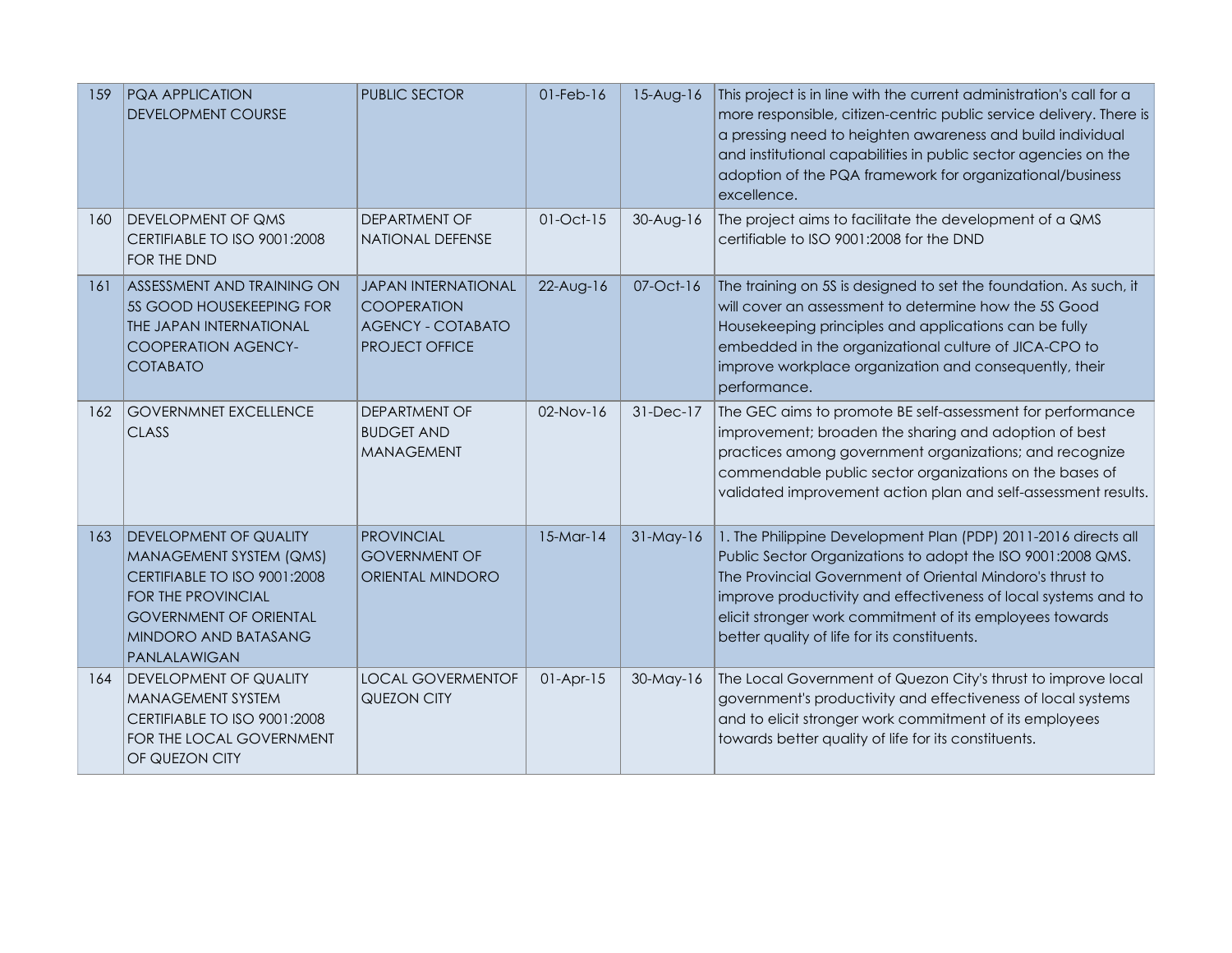| 165 | <b>DEVELOPMENT OF A QUALITY</b><br><b>MANAGEMENT SYSTEM</b><br>CERTIFIABLE TO ISO 9001:2008<br><b>FOR THE PROVINCIAL</b><br><b>GOVERNMENT OF APAYAO</b>                                                                                                                                                    | <b>PROVINCIAL</b><br><b>GOVERNMENT OF</b><br><b>APAYAO</b>                                                | 01-Oct-15    | 31-Dec-17       | In consideration of the organizational needs of the Provincial<br>Government of Apayao (PGA), the project aims to provide<br>appropriate interventions to facilitate the development and<br>installation of a quality management system (QMS) certifiable<br>to ISO 9001:2008.                                                                                                                                                                                                                                                                  |
|-----|------------------------------------------------------------------------------------------------------------------------------------------------------------------------------------------------------------------------------------------------------------------------------------------------------------|-----------------------------------------------------------------------------------------------------------|--------------|-----------------|-------------------------------------------------------------------------------------------------------------------------------------------------------------------------------------------------------------------------------------------------------------------------------------------------------------------------------------------------------------------------------------------------------------------------------------------------------------------------------------------------------------------------------------------------|
| 166 | <b>DEVELOPMENT OF QUALITY</b><br>MANAGEMENT SYSTEM<br>CERTIFIABLE TO ISO 9001:2008<br>FOR THE PROVINCIAL<br><b>GOVERNMENT OF CAMARINES</b><br><b>SUR SANGGUNIANG</b><br>PANLALAWIGAN                                                                                                                       | <b>PROVINCIAL</b><br><b>GOVERNMENT OF</b><br><b>CAMARINES SUR</b><br><b>(SANGGUNIANG</b><br>PANLALAWIGAN) | $01$ -Mar-16 | 15-Dec-16       | The project aims to provide the Provincial Government of<br>Camarines Sur, particularly its legislative branch, the<br>Sangguniang Panlalawigan, with appropriate interventions to<br>facilitate the development of a quality management system<br>(QMS) certifiable to ISO 9001:2008.                                                                                                                                                                                                                                                          |
| 167 | ISCOPE EXPANSION OF QUALITY<br>MANAGEMENT SYSTEM (QMS)<br>CERTIFIABLE TO ISO 9001:2008<br>FOR THE PHILIPPINES PUBLIC<br><b>SAFETY COLLEGE</b>                                                                                                                                                              | PHILIPPINE PUBLIC<br><b>SAFETY COLLEGE</b>                                                                | 10-Aug-16    | $01$ -Dec- $16$ | Provision of training and technical assistance to the PPSC for<br>the expansion of the Quality Management System Scope to<br>the Jail Management and Penology Training Institute (JMPTI)<br>and the National Forensic Science Training Institute (NSFTI)                                                                                                                                                                                                                                                                                        |
| 168 | <b>DEVELOPMENT OF QMS SYSTEM</b><br>CERTIFIABLE TO ISO 9001:2008<br>FOR THE ARMED FORCES OF THE<br><b>PHIL</b>                                                                                                                                                                                             | ARMED FORCES OF THE<br><b>PHILIPPINES</b><br><b>PROCUREMENT</b><br><b>SERVICE</b>                         | $01-Mar-14$  | $31-May-16$     | The project aims to facilitate the development of Quality<br>Management System (QMS) certifiable to ISO 9001:2008 for<br>AFPPS.                                                                                                                                                                                                                                                                                                                                                                                                                 |
| 169 | ORGANIZATIONAL<br>PERFORMANCE EXCELLENCE<br><b>THROUGH THE GOVERNMENT</b><br><b>EXCELLENCE CLASS WITH SPECIAL</b><br><b>FOCUS ON CIVIL SOCIETY</b><br><b>ORGANIZATIONS</b><br><b>ACCREDITATION PROCESS IN</b><br><b>SUPPORT OF PANTAWID PAMILYA</b><br>AND OTHER GOVERNMENT<br><b>DEVELOPMENT PROGRAMS</b> | <b>DEPARTMENT OF</b><br><b>SOCIAL WELFARE AND</b><br><b>DEVELOPMENT</b>                                   | $21$ -Jun-16 | 31-Mar-17       | In conjunction with the commitment of the Department of<br>Social Welfare and Development (DSWD) Central Office to<br>performance excellence, its thrust to improve government痴<br>productivity and effectiveness, and to create a culture of<br>excellence, this project provides technical services to the<br>DSWD on organizational performance excellence through the<br>Government Excellence Class (GEC), with Special Focus on<br>CSO Accreditation Process in Support of Pantawid Pamilya and<br>Other Government Development Programs. |
| 170 | ORGANIZATIONAL<br><b>TRANSFORMATION OF THE CLARK</b><br><b>INTERNATIONAL AIRPORT</b><br><b>CORPORATION TOWARDS</b><br>PERFORMANCE EXCELLENCE                                                                                                                                                               | <b>CLARK INTERNATIONAL</b><br>AIRPORT<br><b>CORPORATION</b>                                               | $26$ -May-14 | $31-May-16$     | The project aims to provide mechanisms for the alignment and<br>integration of various approaches and systems necessary for<br>the transformation of CIAC towards performance excellence.                                                                                                                                                                                                                                                                                                                                                       |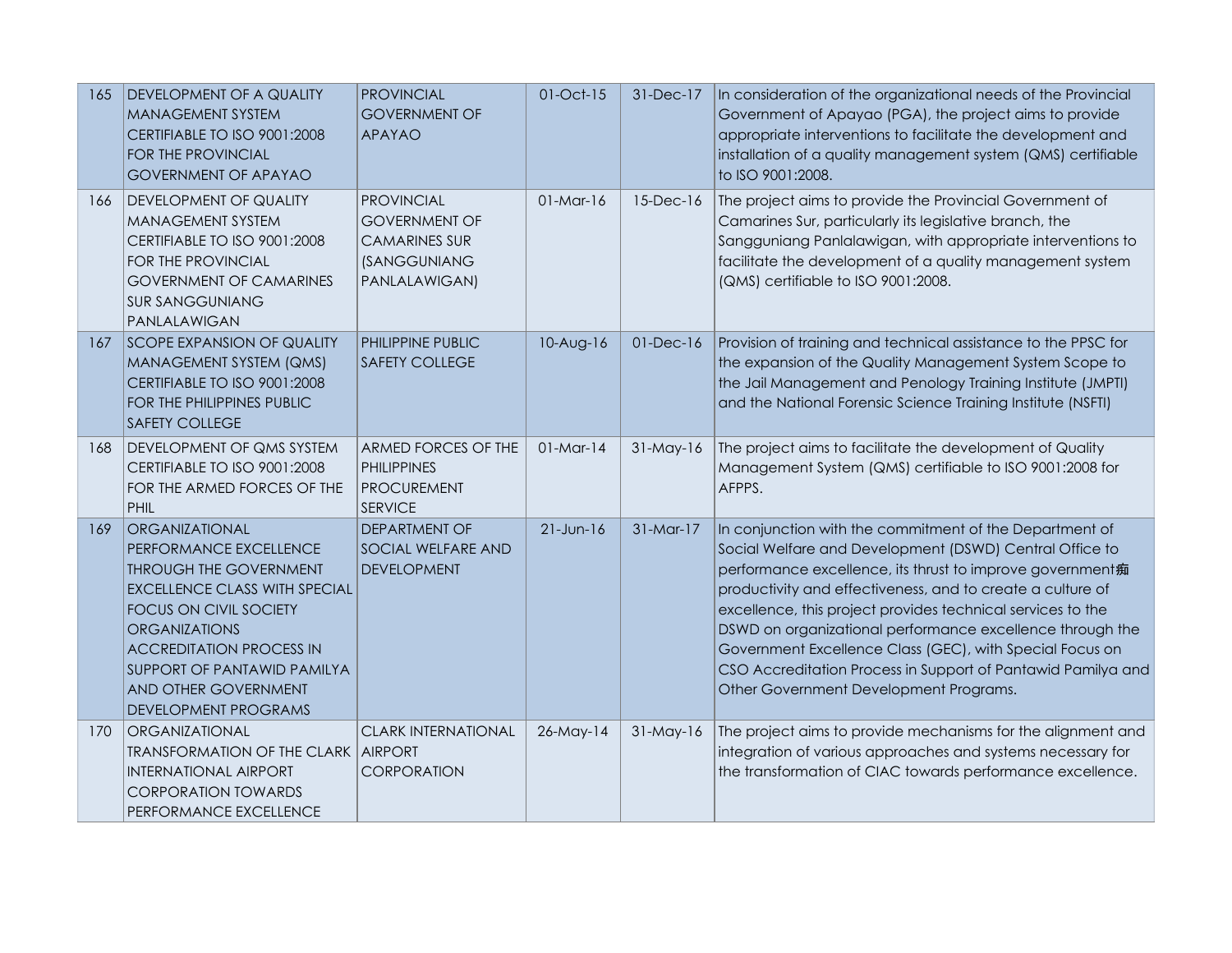| 171 | <b>DEVELOPMENT OF QMS</b><br>CERTIFIABLE TO ISO 9001:2008<br>FOR THE PHIL AMUSEMENT AND<br><b>GAMING CORPORATION</b>                              | PHILIPPINE AMUSEMENT<br><b>AND GAMING</b><br><b>CORPORATION</b>               | $01$ -May-14    | $30 - Jul - 16$ | The project aims to facilitate the development of PAGCOR-<br>Quality Management System (QMS) certifiable to GQMSS/ISO<br>9001:2008 for the Philippine Amusement and Gaming<br>Corporation.                                         |
|-----|---------------------------------------------------------------------------------------------------------------------------------------------------|-------------------------------------------------------------------------------|-----------------|-----------------|------------------------------------------------------------------------------------------------------------------------------------------------------------------------------------------------------------------------------------|
| 172 | <b>PREPARATORY COURSES FOR THE</b><br>DEVELOPMENT OF ISO 9001:2015<br><b>QUALITY MANAGEMENT SYSTEM</b><br>FOR THE TOLL REGULATORY<br><b>BOARD</b> | <b>DEPARTMENT OF</b><br><b>TRANSPORTATION-TOLL</b><br><b>REGULATORY BOARD</b> | $07-Nov-16$     | $31-Mar-17$     | The project aims to develop the capability of selected officials<br>and staff of the TRB in the preparation of the new requirements<br>of ISO 9001:2015 QMS.                                                                       |
| 173 | <b>TRAINING COURSE ON WORK</b><br><b>IMPROVEMENT TEAMS FOR THE</b><br>PHILIPPINE COMMISSION ON<br><b>WOMEN</b>                                    | <b>PHILIPPINE</b><br><b>COMMISSION ON</b><br><b>WOMEN</b>                     | 04-Nov-15       | 29-Feb-16       | The course aims to improve the capability of selected<br>employees of the PCW on the disciplined approach to<br>problem solving for continuous improvement.                                                                        |
| 174 | <b>DEVELOPMENT OF QMS</b><br>CERTIFIABLE TO ISO 9001:2008<br>FOR THE PROVISION OF ENTRY<br>AND EXIT OF THE BUREAU OF<br><b>IMMIGRATION</b>        | <b>DEPARTMENT OF</b><br><b>JUSTICE-BUREAU OF</b><br><b>IMMIGRATION</b>        | $16 - Jan - 13$ | 30-Oct-16       | Establish and implement a quality management system that is<br>certifiable to ISO 9001:2008 in Bureau of Immigration, covering<br>the Provision of Entry and Exit Formalities (Primary Inspection)<br>process.                     |
| 175 | PUBLIC OFFERING ON THE<br>DEVELOPMENT OF A QUALITY<br><b>MANAGEMENT SYSTEM</b><br>CERTIFIABLE TO ISO 9001:2008<br><b>FOR 2016</b>                 | <b>PUBLIC SECTOR</b>                                                          | $01$ -Jan-16    | $31$ -Jan-17    | The project aims to provide the necessary knowledge and skills<br>to various GOCCs, NLAs and SUCs to equip them in establishing<br>a Quality Management System that is Certifiable to the ISO<br>9001:2008 Standard.               |
| 176 | <b>DEVELOPMENT OF QMS TO ISO</b><br>9001:2008 FOR THE CFO                                                                                         | <b>COMMISSION ON</b><br><b>FILIPINOS OVERSEAS</b>                             | $01$ -Dec- $15$ | 30-Jun-17       | The project aims to facilitate the establishment of ISO 9001:2015<br>QMS for the CFO.                                                                                                                                              |
| 177 | <b>BUREAU OF TREASURY -</b><br>DEVELOPMENT OF A QUALITY<br><b>MANAGEMENT SYSTEM</b><br>CERTIFIABLE TO ISO 9001:2015<br>FOR THE BUREAU OF TREASURY | <b>DEPARTMENT OF</b><br><b>FINANCE-BUREAU OF</b><br><b>TREASURY</b>           | $01$ -Jan- $16$ | 31-Mar-17       | The project aims to provide the necessary interventions to<br>facilitate the establishment of ISO 9001:2015 QMS for the BTr.                                                                                                       |
| 178 | <b>DEVELOPMENT OF QMS</b><br>CERTIFIABLE TO ISO 9001:2008<br>FOR THE PRESIDENTIAL<br><b>MANAGEMENT STAFF</b>                                      | PRESIDENTIAL<br><b>MANAGEMENT STAFF</b><br>(PMS)                              | $01 - Jul - 14$ | $31-Mar-16$     | The project aims to provide the necessary interventions to<br>facilitate the establishment of ISO 9001:2008 Quality<br>Management System for the Completed Staff Work (CSW)<br>Process of the Presidential Management Staff (PMS). |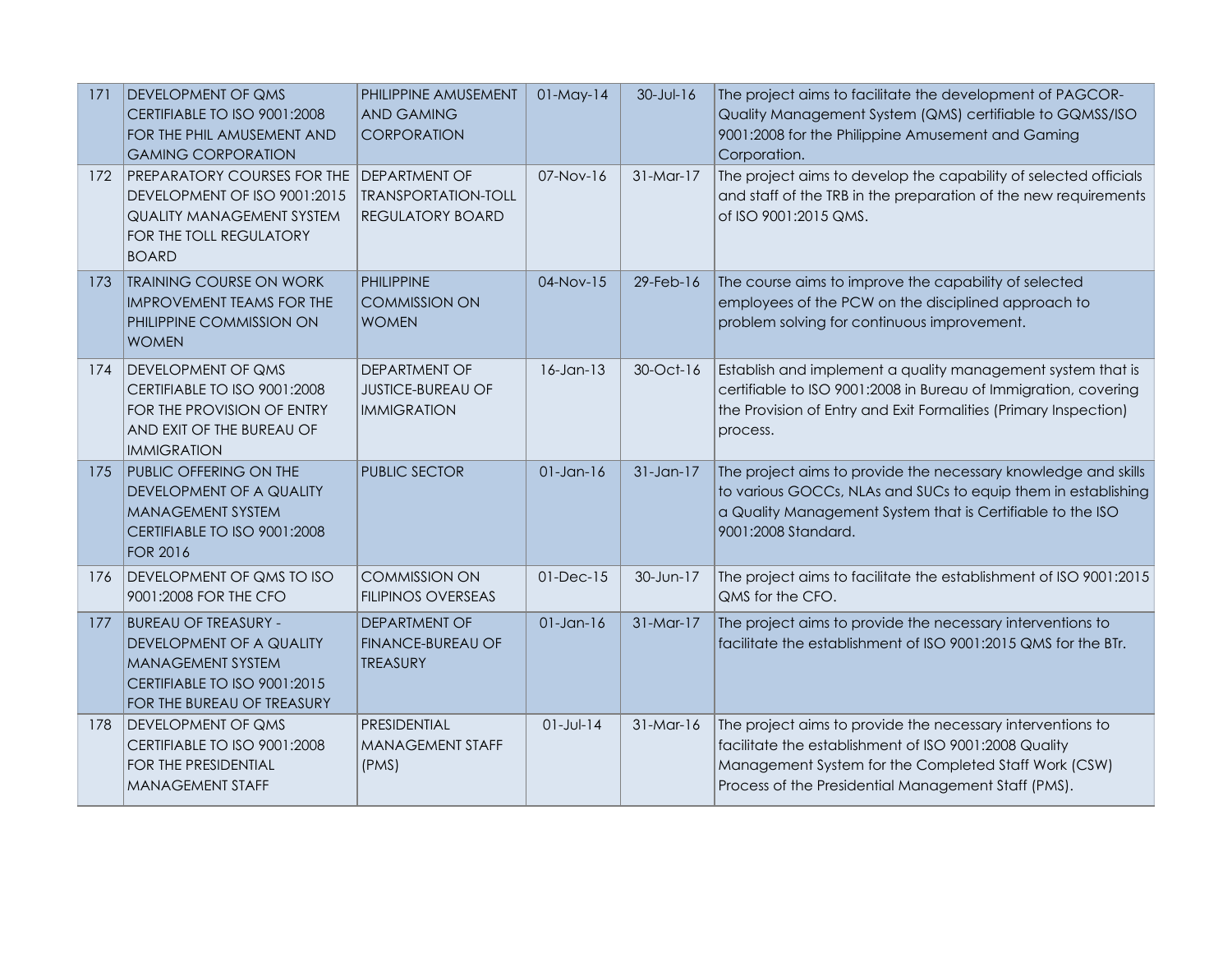| 179 | DEVELOPMENT OF A QUALITY<br><b>MANAGEMENT SYSTEM</b><br>CERTIFIABLE TO ISO 9001:2008<br>FOR THE NATIONAL<br><b>TELECOMMUNICATIONS</b><br><b>COMMISSION</b>                                            | <b>NATIONAL</b><br><b>TELECOMMUNICATIONS</b><br><b>COMMISSION</b>                        | $26-Sep-16$     | $15-Aug-17$     | The project aims to facilitate the establishment of ISO 9001:2015<br>QMS covering the processes: Issuance of Type-<br>Approval/Acceptance Certificate by the Equipment Standard<br>Division, Issuance of New Radio Station License of Public<br>Telecom Carrier by the Network and Facilities Division and<br>Issuance of Renewal of Radio Station License of Public Telecom<br>Carrier by the Regional Offices. |
|-----|-------------------------------------------------------------------------------------------------------------------------------------------------------------------------------------------------------|------------------------------------------------------------------------------------------|-----------------|-----------------|------------------------------------------------------------------------------------------------------------------------------------------------------------------------------------------------------------------------------------------------------------------------------------------------------------------------------------------------------------------------------------------------------------------|
| 180 | I DEVELOPMENT OF A QUALITY<br>MANAGEMENT SYSTEM (QMS)<br>CERTIFIABLE TO ISO 9001:2008<br>FOR THE PROVISION OF<br><b>COMPLETED STAFF WORK OF THE</b><br>ARMM-OFFICE OF THE REGIONAL<br><b>GOVERNOR</b> | <b>AUTONOMOUS REGION</b><br>IN MUSLIM MINDANAO<br>- OFFICE OF THE<br><b>REGIONAL GOV</b> | $01$ -Dec- $14$ | $31$ -Jan-16    | The project aims to enhance ARMM-ORG's Completed Staff<br>Work (CSW) process through the establishment of a Quality<br>Management System (QMS) certifiable to ISO 9001:2008.                                                                                                                                                                                                                                     |
| 181 | <b>DEVELOPMENT OF A QMS</b><br>CERTIFIABLE TO ISO 9001:2008<br>FOR THE NATIONAL HOUSING<br><b>AUTHORITY</b>                                                                                           | <b>NATIONAL HOUSING</b><br><b>AUTHORITY</b>                                              | 30-Nov-14       | $15$ -Jun- $16$ | The project aims to provide the necessary interventions to<br>facilitate the establishment of ISO 9001:2008 Quality<br>Management System for the NHA.                                                                                                                                                                                                                                                            |
| 182 | DEVELOPMENT OF A QUALITY<br>MANAGEMENT SYSTEM (QMS)<br>CERTIFIABLE TO ISO 9001:2008<br>FOR THE BUKIDNON STATE<br>UNIVERSITY (BSU)                                                                     | <b>BUKIDNON STATE</b><br><b>UNIVERSITY</b>                                               | $01-Sep-14$     | 30-Oct-16       | The project aims to provide the necessary interventions to<br>facilitate the establishment of ISO 9001:2008 Quality<br>Management System for the BSU for the provision / delivery of<br>instruction services for selected colleges / departments.                                                                                                                                                                |
| 183 | <b>DEVELOPMENT OF A QUALITY</b><br><b>MANAGEMENT SYSTEM</b><br>CERTIFIABLE TO ISO 9001:2008<br>FOR THE COMMISSION ON<br><b>HUMAN RIGHTS</b>                                                           | <b>COMMISSION ON</b><br><b>HUMAN RIGHTS</b>                                              | 12-Nov-15       | 30-Dec-16       | The project aims to provide the necessary interventions to<br>facilitate the establishment of ISO 9001:2008 QMS for the CHR.                                                                                                                                                                                                                                                                                     |
| 184 | <b>IDEVELOPMENT OF A QMS</b><br>CERTIFIABLE TO ISO 9001:2008<br>FOR THE DENR                                                                                                                          | DEPARTMENT OF<br><b>ENVIRONMENT AND</b><br><b>NATURAL RESOURCES</b>                      | $01-Dec-14$     | $11-Apr-17$     | The project aims to provide necessary interventions to facilitate<br>the establishment of ISO 9001:2008 Quality Management<br>System at the Department of Environment and Natural<br>Resources.                                                                                                                                                                                                                  |
| 185 | DEVELOPMENT OF A QUALITY<br>MANAGEMENT SYSTEM (QMS)<br>CERTIFIABLE TO ISO 9001:2008<br>FOR THE JOHN HAY<br><b>MANAGEMENT CORPORATION</b>                                                              | <b>JOHN HAY</b><br><b>MANAGEMENT</b><br><b>CORPORATION (JHMC)</b>                        | $30$ -Jan-15    | 30-May-16       | The project aims to provide the necessary interventions to<br>facilitate the establishment of ISO 9001:2008 Quality<br>Management System covering the John Hay Management<br>System                                                                                                                                                                                                                              |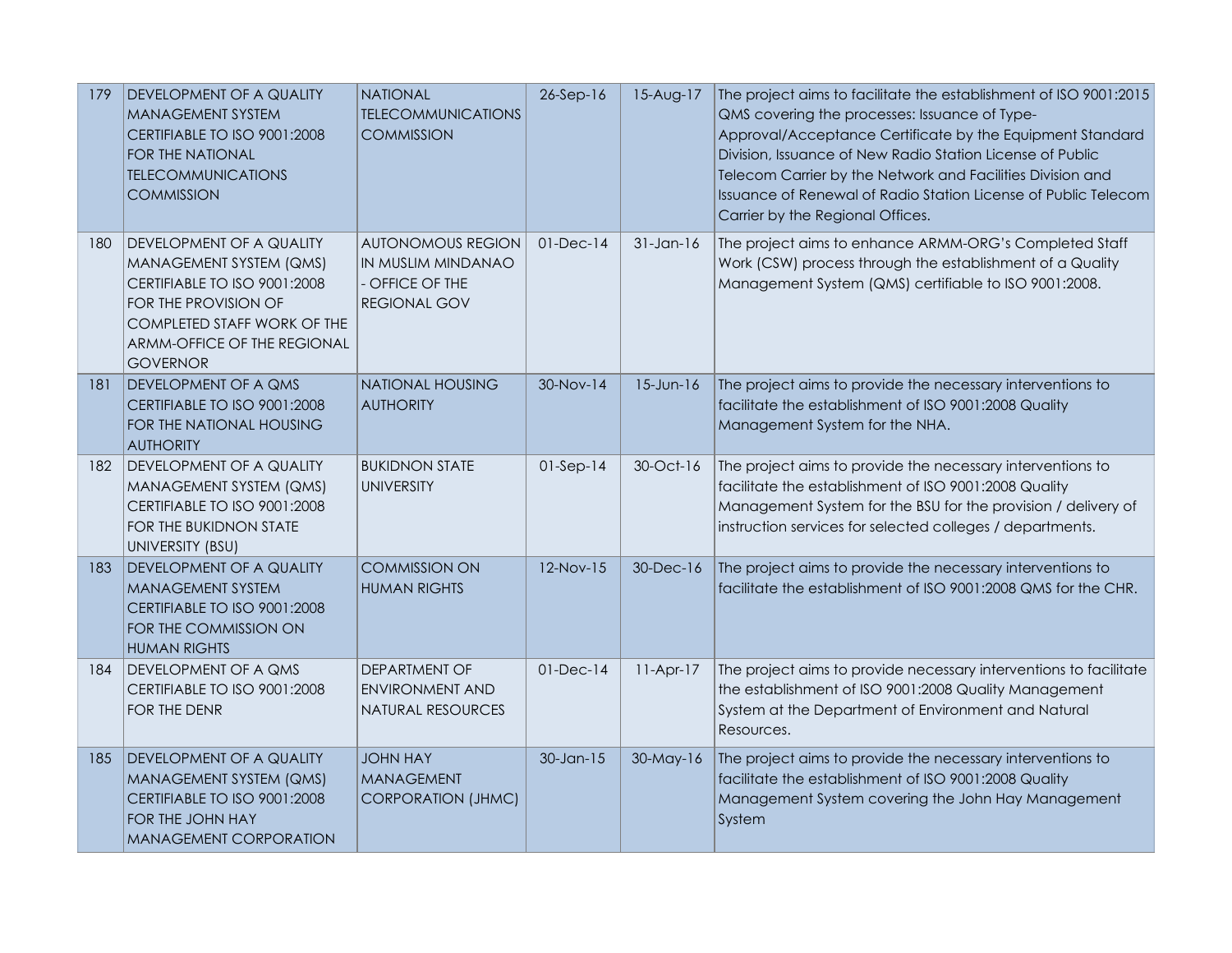| 186 | <b>DEVELOPMENT OF QUALITY</b><br>MANAGEMENT SYSTEM (QMS)<br>CERTIFIABLE TO ISO 9001:2008<br>FOR CENTRAL LUZON STATE<br><b>UNIVERSITY</b>           | <b>CENTRAL LUZON STATE</b><br><b>UNIVERSITY</b>                                                             | $01-Mar-15$  | 30-Apr-17   | The project aims to provide the necessary interventions to<br>facilitate the establishment of ISO 9001:2008 Quality<br>Management System for CLSU.                                                                                                                                                                                                                                                                                                    |
|-----|----------------------------------------------------------------------------------------------------------------------------------------------------|-------------------------------------------------------------------------------------------------------------|--------------|-------------|-------------------------------------------------------------------------------------------------------------------------------------------------------------------------------------------------------------------------------------------------------------------------------------------------------------------------------------------------------------------------------------------------------------------------------------------------------|
| 187 | <b>DEVELOPMENT OF A QUALITY</b><br><b>MANAGEMENT SYSTEM</b><br>CERTIFIABLE TO ISO 9001:2008<br>FOR THE UNIVERSITY OF<br>NORTHERN PHILIPPINES       | <b>UNIVERSITY OF</b><br><b>NORTHERN PHILIPPINES</b>                                                         | $15-Aug-16$  | 30-Apr-17   | The project aims to provide the necessary interventions to<br>facilitate the establishment of ISO 9001:2015 QMS covering the<br>processes such as curriculum development, admission,<br>management of learning, and graduation of UNP's College of<br>Business Administration and Accountancy.                                                                                                                                                        |
| 188 | <b>IDEVELOPMENT OF A QUALITY</b><br><b>MANAGEMENT SYSTEM</b><br>CERTIFIABLE TO ISO 9001:2008<br>FOR THE DEPARTMENT OF<br><b>FINANCE</b>            | <b>DEPARTMENT OF</b><br><b>FINANCE</b>                                                                      | $26$ -Jan-16 | 30-Jan-17   | The project aims to provide the necessary interventions to<br>facilitate the establishment of ISO 9001:2008 QMS for the DOF.                                                                                                                                                                                                                                                                                                                          |
| 189 | <b>DEVELOPMENT OF A QUALITY</b><br>MANAGEMENT SYSTEM (QMS)<br>CERTIFIABLE TO ISO 9001:2008<br>FOR THE DFA                                          | <b>DEPARTMENT OF</b><br><b>FOREIGN AFFAIRS</b>                                                              | $01-Mar-15$  | 30-Dec-16   | To support one of DFA's vision of being the "prime agency of<br>government responsible for the pursuit of the State's foreign<br>policy and the nerve center for a Foreign Service worthy of the<br>trust and pride of every Filipino", the Development Academy<br>of the Philippines (DAP) is proposing the project "Development<br>of a Quality Management System (QMS) Certifiable to ISO<br>9001:2008 for the Department of Foreign Affairs (DFA) |
| 190 | <b>DEVELOPMENT OF QMS</b><br>CERTIFIABLE TO ISO 9001:2008<br>FOR THE BJMP                                                                          | <b>DEPARTMENT OF</b><br><b>JUSTICE-BUREAU OF</b><br><b>JAIL MANAGEMENT</b><br><b>AND PENOLOGY</b><br>(BJMP) | 05-Jun-14    | 30-Oct-16   | The project aims to provide the necessary interventions to<br>facilitate the establishment of ISO 9001:2008 Quality<br>Management System covering the Jail Management System of<br>the Bureau of Jail Management and Penology (BJMP) located<br>at 144 Mindanao Avenue, Project 8, Quezon City.                                                                                                                                                       |
| 191 | <b>DEVELOPMENT OF A QUALITY</b><br><b>MANAGEMENT SYSTEM</b><br>CERTIFIABLE TO ISO 9001:2008<br>FOR THE LAND REGISTRATION<br><b>AUTHORITY (LRA)</b> | <b>DEPARTMENT OF</b><br><b>JUSTICE-LAND</b><br><b>REGISTRATION</b><br><b>AUTHORITY</b>                      | 05-Oct-15    | $31-Mar-17$ | The project aims to provide the necessary interventions to<br>facilitate the establishment of ISO 9001:2008 QMS for the LRA<br>covering the issuance of decrees of registration, certificates of<br>titles and registration documents, patents and other land<br>transactions for the benefit of the landowner within the LRA's<br>Central Office and the Registry of Deeds in Quezon City.                                                           |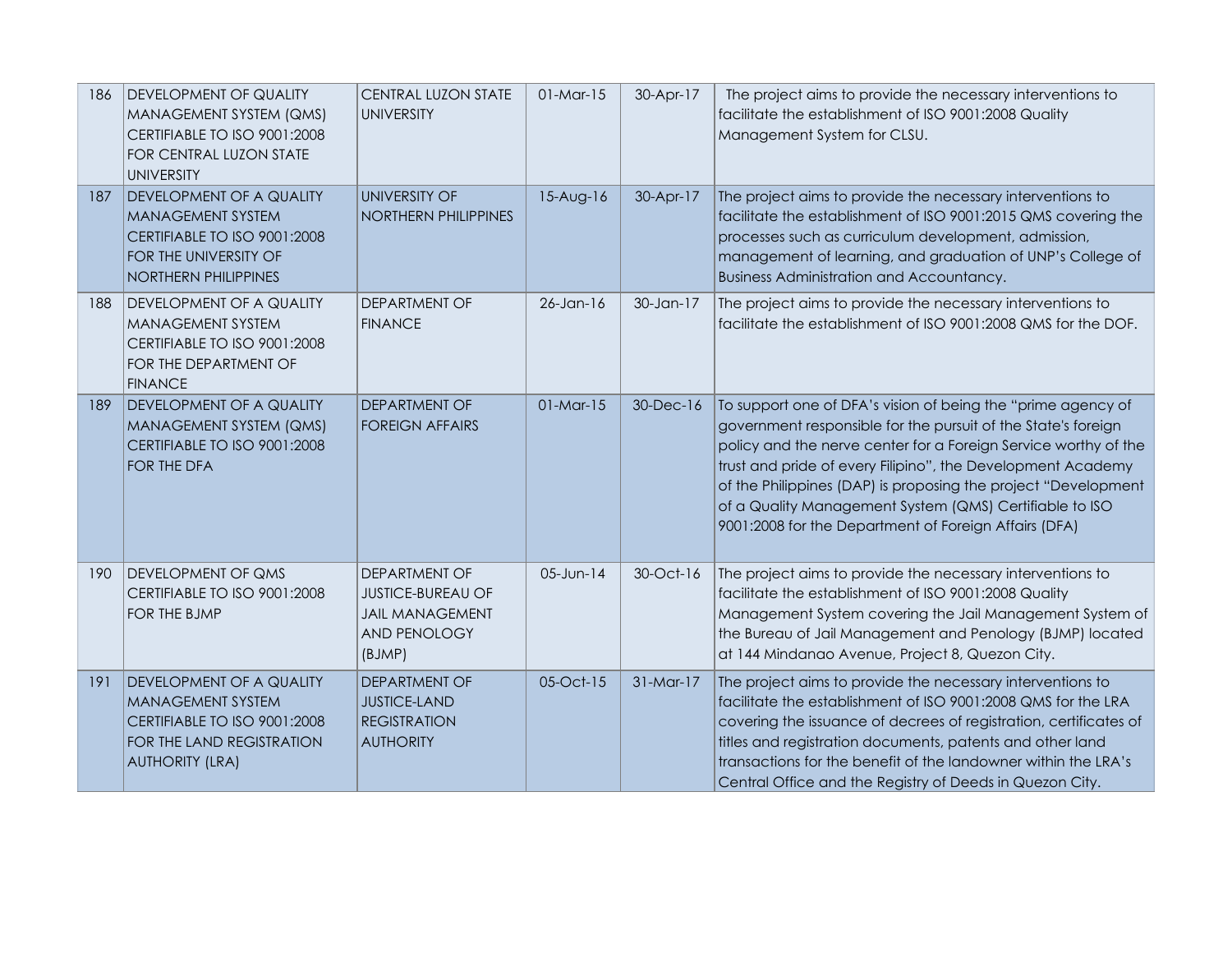| 192 | <b>DEVELOPMENT OF A QUALITY</b><br>MANUAL CERTIFIABLE TO ISO<br>9001:2008 FOR THE ARMY SIGNAL<br><b>REGIMENT</b>                                                          | <b>ARMY SIGNAL</b><br>REGIMENT (ASR) (P)                                                                                     | $01$ -Jan- $16$ | 30-Nov-16       | The project aims to facilitate the expansion of the ISO 9001:<br>2008 certified QMS of PA-MFO to include the ASR (P) in its<br>scope. Specifically, the project shall:                                                                                                                                                                                                                                                                                                                                                                                                                                                                                                  |
|-----|---------------------------------------------------------------------------------------------------------------------------------------------------------------------------|------------------------------------------------------------------------------------------------------------------------------|-----------------|-----------------|-------------------------------------------------------------------------------------------------------------------------------------------------------------------------------------------------------------------------------------------------------------------------------------------------------------------------------------------------------------------------------------------------------------------------------------------------------------------------------------------------------------------------------------------------------------------------------------------------------------------------------------------------------------------------|
| 193 | <b>DEVELOPMENT OF QMS</b><br>CERTIFIABLE TO ISO 9001:2008<br>FOR THE DPWH IN ARMM                                                                                         | <b>DEPARTMENT OF</b><br>PUBLIC WORKS AND<br><b>HIGHWAYS - ARMM</b>                                                           | $01-Aug-15$     | 30-Dec-16       | The project aims to provide the necessary interventions to<br>facilitate the establishment of ISO 9001:2008 Quality<br>Management System for the DPWH-ARMM.                                                                                                                                                                                                                                                                                                                                                                                                                                                                                                             |
| 194 | EXPANSION OF THE ISO 9001:2008   DEPARTMENT OF<br><b>CERTIFIED QUALITY</b><br>MANAGEMENT SYSTEM OF THE<br>DEPARTMENT OF PUBLIC WORKS<br><b>AND HIGHWAYS</b>               | PUBLIC WORKS AND<br><b>HIGHWAYS</b>                                                                                          | $01-Oct-15$     | $30-Aug-16$     | The project aims to provide the necessary interventions to:<br>a. Broaden the scope of the ISO 9001:2008 certified QMS of<br>DPWH, to include all the remaining Regional Offices, another<br>fourteen (14) DEOs, and all the five (5) Unified Project<br>Management Office (UPMO) Clusters;<br>b. Review the existing QMS documentation to ensure the<br>completeness and adequacy for the expanded scope;<br>c. Enhance the capability on ISO-QMS documentation and<br>implementation among concerned key officers and staff of the<br>ROs, DEOs and PMOs; and,<br>d. Determine the readiness status prior to 3rd party certification<br>audit for the expanded scope. |
| 195 | DEVELOPMENT OF A QUALITY<br><b>MANAGEMENT SYSTEM</b><br>CERTIFIABLE TO ISO 9001:2008<br>FOR THE PHILIPPINE INSTITUTE OF<br><b>VOLCANOLOGY AND</b><br><b>SEISMOLOGY</b>    | DEPARTMENT OF<br><b>SCIENCE AND</b><br><b>TECHNOLOGY-</b><br>PHILIPPINE INSTITUTE OF<br><b>VOLCANOLOGY AND</b><br>SEISMOLOGY | $01$ -Feb- $16$ | $30-Sep-16$     | The propject aims to provide the necessary interventions to<br>facilitate the establishment of ISO 9001:2008 QMS for<br>PHIVOLCS.                                                                                                                                                                                                                                                                                                                                                                                                                                                                                                                                       |
| 196 | <b>DEVELOPMENT OF QMS</b><br>CERTIFIABLE TO ISO 9001:2008<br>FOR THE DSWD FIELD OFFICES 1,<br>CAR AND CARAGA AND<br>CAPABILITY BUILDING OF THE<br><b>STANDARDS BUREAU</b> | DEPARTMENT OF<br>SOCIAL WELFARE AND<br><b>DEVELOPMENT</b>                                                                    | $01$ -Jun- $15$ | $31 - Jul - 16$ | The project aims to provide necessary interventions to facilitate<br>the establishment of ISO 9001:2008 Quality Management<br>System at the DSWD Field Offices 1, CAR and CARAGA.                                                                                                                                                                                                                                                                                                                                                                                                                                                                                       |
| 197 | DEVELOPMENT OF A QUALITY<br>MANAGEMENT SYSTEM (QMS)<br>CERTIFIABLE TO ISO 9001:2008<br>FOR THE PHILIPPINE RETIREMENT<br><b>AUTHORITY</b>                                  | PHILIPPINE RETIREMENT<br><b>AUTHORITY</b>                                                                                    | $01-Apr-15$     | 31-Dec-16       | The project aims to provide the necessary interventions to<br>facilitate the establishment of ISO 9001:2008 Quality<br>Management System for the provision of services to attract<br>foreign nationals and former Filipino citizens to invest, reside<br>and retire in the Philippines.                                                                                                                                                                                                                                                                                                                                                                                 |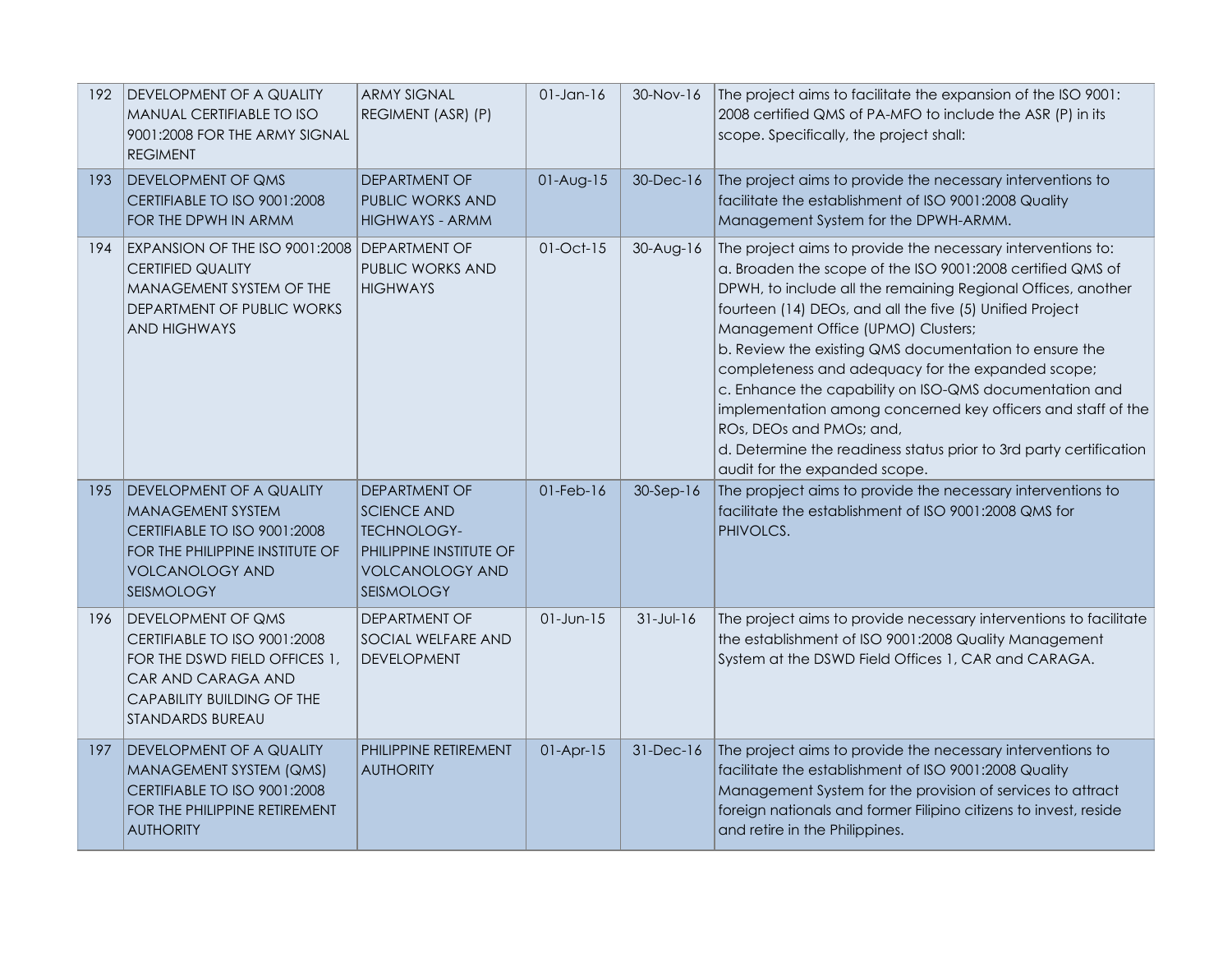| 198 | <b>DEVELOPMENT OF A QUALITY</b><br>MANAGEMENT SYSTEM (QMS)<br>CERTIFIABLE TO ISO 9001:2008<br>FOR THE SOCIAL HOUSING<br><b>FINANCE CORPORATION</b>           | <b>SOCIAL HOUSING</b><br><b>FINANCE</b><br>CORPORATION                  | 22-Jun-15    | $31-Mar-16$     | The project aims to provide the necessary interventions to<br>facilitate the establishment of ISO 9001:2008 Quality<br>Management System for the SHFC.                                                                                                                                                             |
|-----|--------------------------------------------------------------------------------------------------------------------------------------------------------------|-------------------------------------------------------------------------|--------------|-----------------|--------------------------------------------------------------------------------------------------------------------------------------------------------------------------------------------------------------------------------------------------------------------------------------------------------------------|
| 199 | <b>DEVELOPMENT OF A QUALITY</b><br><b>MANAGEMENT SYSTEM</b><br>CERTIFIABLE TO ISO 9001:2008<br>FOR THE LOCAL WATER UTILITIES<br><b>ADMINISTRATION (LWUA)</b> | <b>LOCAL WATER UTILITIES</b><br><b>ADMINISTRATION</b>                   | $22$ -Jun-16 | 30-Jan-17       | The project aims to provide the necessary interventions to<br>facilitate the establishment of ISO 9001:2008 QMS for the LWUA.                                                                                                                                                                                      |
| 200 | <b>DEVELOPMENT OF A QUALITY</b><br><b>MANAGEMENT SYSTEM</b><br>CERTIFIABLE TO ISO 9001:2008<br>FOR THE LGU BACNOTAN                                          | <b>LOCAL GOVERNMENT</b><br>OF BACNOTAN                                  | 21-Oct-16    | $31 - Jul - 17$ | In consideration of the LGU Bacnotan's organizational needs,<br>the project aims to facilitate the establishment of a QMS<br>certifiable to ISO 9001:2015 Standard.                                                                                                                                                |
| 201 | <b>DEVELOPMENT OF A QUALITY</b><br><b>MANAGEMENT SYSTEM</b><br>CERTIFIABLE TO ISO 9001:2008<br>FOR THE METROPOLITAN NAGA<br><b>WATER DISTRICT</b>            | <b>NAGA WATER DISTRICT</b>                                              | 28-Oct-16    | $31-May-17$     | The project aims to facilitate the establishment of ISO 9001:2015<br>QMS for the MNWD's management, operations and support<br>processes.                                                                                                                                                                           |
| 202 | <b>DEVELOPMENT OF A QUALITY</b><br>MANAGEMENT SYSTEM<br>CERTIFIABLE TO ISO 9001:2008<br>FOR THE PHILIPPINE COCONUT<br><b>AUTHORITY</b>                       | PHILIPPINE COCONUT<br><b>AUTHORITY</b>                                  | 15-Nov-16    | 02-May-17       | The project aims to provide the necessary interventions to<br>facilitate the establishment of ISO 9001:2015 QMS for the PCA<br>covering the full scope of PCA's service processes such as<br>production, research and development, market development,<br>and regulatory services within the PCA's central office. |
| 203 | <b>DEVELOPMENT OF A QUALITY</b><br><b>MANAGEMENT SYSTEM</b><br>CERTIFIABLE TO ISO 9001:2008<br>FOR THE NATIONAL ARCHIVES OF<br>THE PHILIPPINES               | <b>NATIONAL ARCHIVES</b><br>OF THE PHILIPPINES                          | $01-Dec-16$  | $31-May-17$     | The project aims to facilitate the establishment of ISO 9001:2015<br>QMS for the NAP's management, operations and support<br>processes.                                                                                                                                                                            |
| 204 | DEVELOPMENT OF A QUALITY<br><b>MANAGEMENT SYSTEM</b><br>CERTIFIABLE TO ISO 9001:2008<br>FOR THE NATIONAL COMMISSION<br>FOR CULTURE AND THE ARTS              | <b>NATIONAL</b><br><b>COMMISSION FOR</b><br><b>CULTURE AND THE ARTS</b> | $01-Oct-16$  | 30-Sep-17       | The project aims to provide the necessary interventions to<br>facilitate the establishment of ISO 9001:2015 QMS for the NCCA<br>covering its core processes, namely: policy development,<br>coordination, and grant processing and releasing.                                                                      |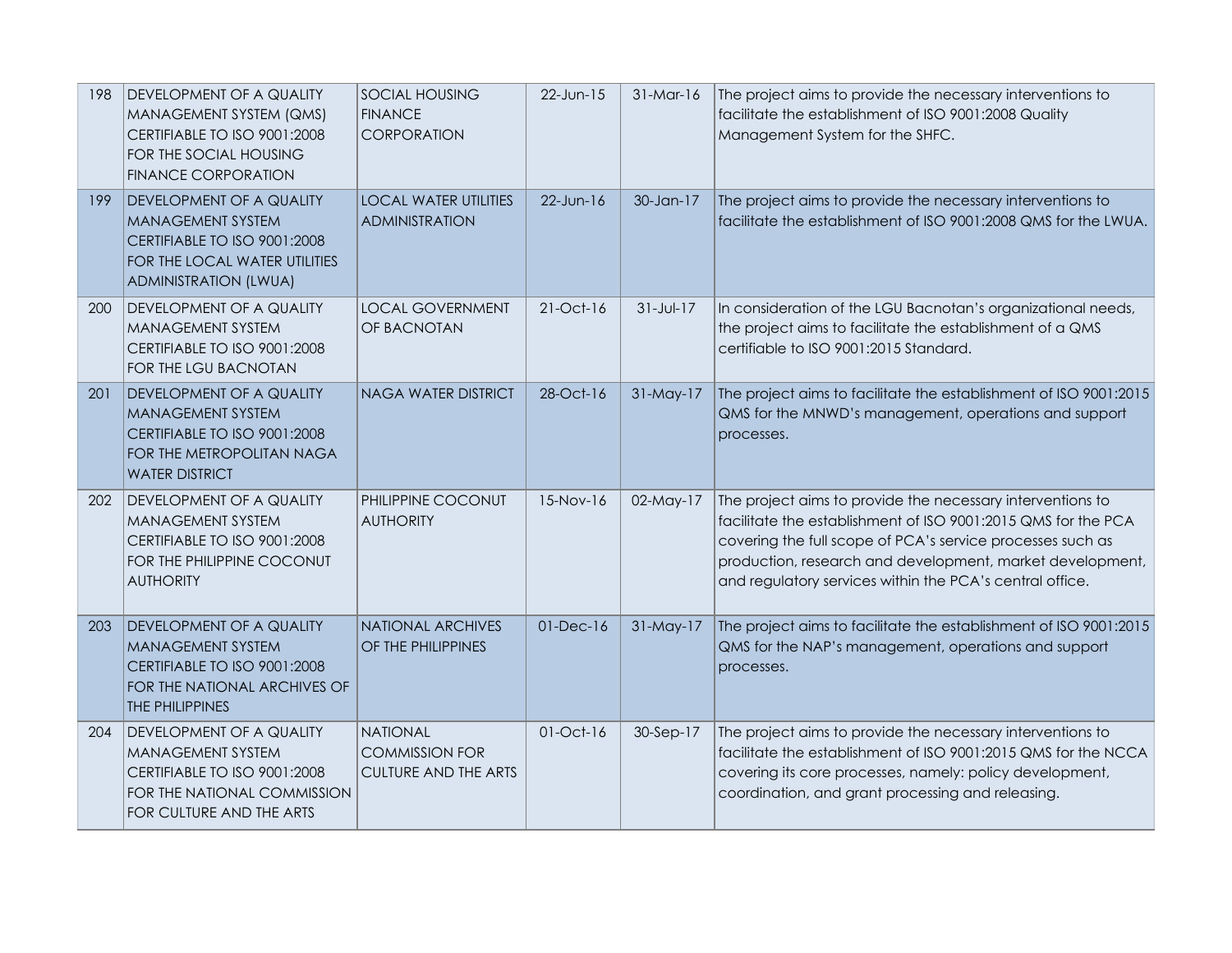| 205 | <b>TRAINING COURSE IN</b><br><b>INNOVATIVE AGRICULTURAL</b><br>EXTENSION SYSTEM TO IMPROVE<br><b>FARM PRODUCTIVITY AND</b><br><b>INCOME</b>                        | <b>PUBLIC SECTOR</b>                                                                                         | $01-Apr-16$   | $30-Sep-16$ | Addressing new challenges in agriculture require Agricultural<br>Extension Systems (AES) to play an Extended role in linking<br>farmers more effectively to the market, coupling technology<br>transfer with other services relating to input and output<br>markets, environmental conservation, promoting rural<br>entrepreneurship, building the capacity to strengthen<br>innovation processes, and institutional development to support<br>the bargaining position of farmers. To meet these multiple<br>challenges, there is a need to promote innovative AES among<br>the APO member countries.                                                                                                                                                                                            |
|-----|--------------------------------------------------------------------------------------------------------------------------------------------------------------------|--------------------------------------------------------------------------------------------------------------|---------------|-------------|--------------------------------------------------------------------------------------------------------------------------------------------------------------------------------------------------------------------------------------------------------------------------------------------------------------------------------------------------------------------------------------------------------------------------------------------------------------------------------------------------------------------------------------------------------------------------------------------------------------------------------------------------------------------------------------------------------------------------------------------------------------------------------------------------|
| 206 | <b>E-LEARNING COURSE ON VALUE</b><br>ADDITION TO AGRIFOOD                                                                                                          | <b>PUBLIC SECTOR</b>                                                                                         | $15 -$ Jul-16 | 31-Dec-16   | To acquaint participants with recent developments and in new<br>tools and techniques in value addition to agricultural products<br>for optimizing the use of raw materials, reducing waste, and<br>increasing productivity and profitability of enterprises.                                                                                                                                                                                                                                                                                                                                                                                                                                                                                                                                     |
| 207 | <b>E-LEARNING COURSE ON</b><br><b>INNOVATIVE APPROACHES IN</b><br><b>MARKETING OF AGRIFOOD</b><br><b>PRODUCTS</b>                                                  | <b>PUBLIC SECTOR</b>                                                                                         | 15-Aug-16     | 30-Nov-16   | To ensure that reasonable prices for agricultural produce are<br>received by farmers, there is a need to promote marketing<br>models that involve no or fewer middlemen and rationalize<br>their roles. Examples of such models include direct marketing,<br>e-marketing or online marketing, and agricultural<br>cooperatives. Those embracing these emerging models still<br>need to undertake numerous interconnected activities<br>required for successful marketing such as planning production,<br>growing, harvesting, grading, packing, transport, storage,<br>processing, distribution, advertising, and sales. They must<br>understand the basics of developing marketing strategies for<br>their products and buyer requirements, both in terms of<br>product and business conditions |
| 208 | DEVELOPMENT OF A<br>MONITORING AND EVALUATION<br>(M&E) MANAGEMENT SYSTEM<br><b>FOR THE NATIONAL</b><br><b>AGRICULTURAL AND FISHERY</b><br>COUNCIL (NAFC) (PHASE I) | DEPARTMENT OF<br><b>AGRICULTURE-</b><br><b>NATIONAL</b><br><b>AGRICULTURAL AND</b><br><b>FISHERY COUNCIL</b> | 01-Dec-13     | 17-Apr-17   | The two phases of this project aim to enhance the NAFC's<br>capacity to perform its secretariat work as mandated by AFMA<br>and to assist the DA in the broad-based monitoring and<br>evaluation of the agriculture and fisheries modernization<br>process.                                                                                                                                                                                                                                                                                                                                                                                                                                                                                                                                      |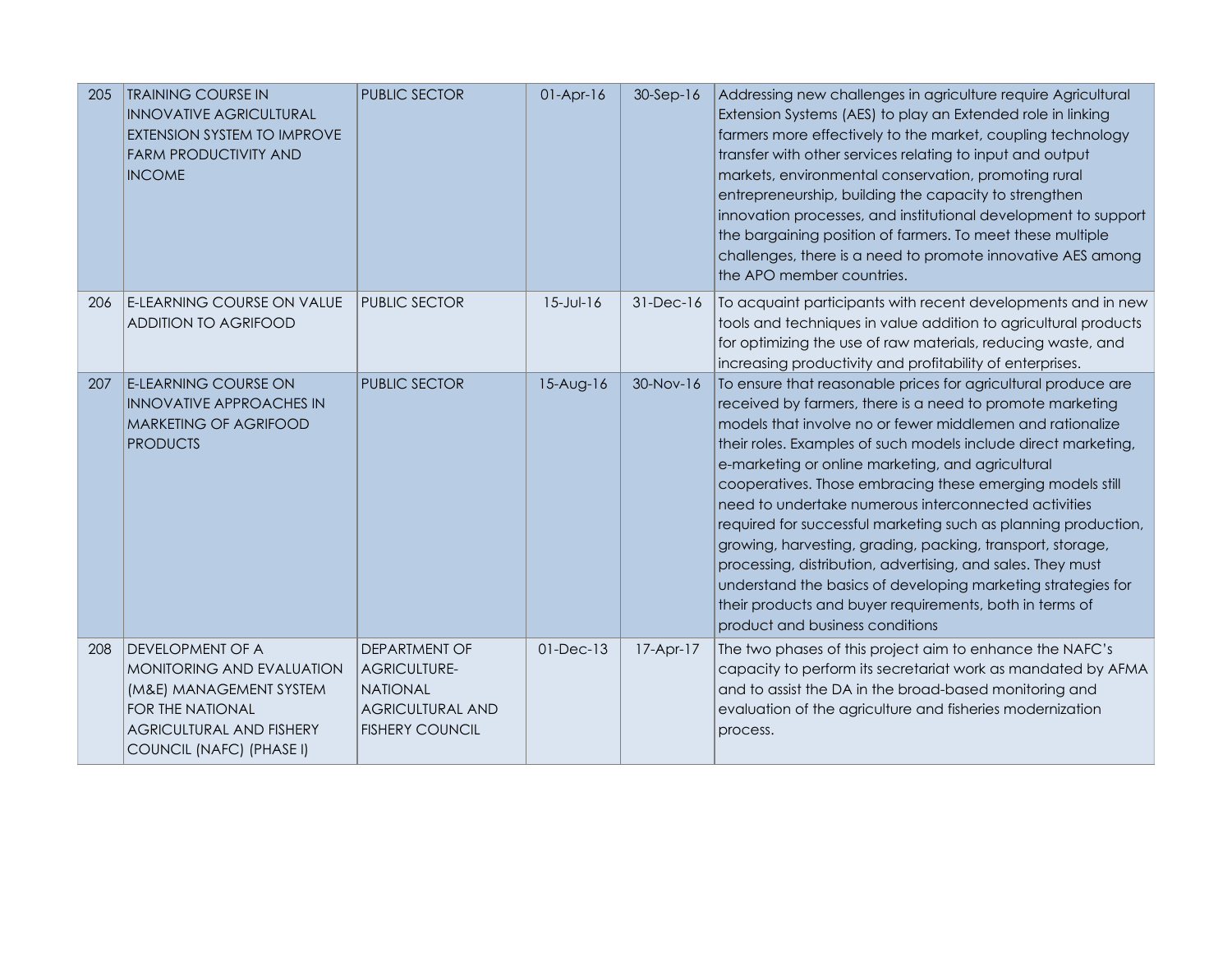| 209 | <b>EXPANSION OF QMS CERTIFIABLE</b><br>TO ISO 9001;2008 FOR SELECTED<br>REGIONAL TRAINING CENTERS OF<br>THE AGRICULTURAL TRAINING<br><b>INSTITUTE</b>                     | <b>DEPARTMENT OF</b><br><b>AGRICULTURE-</b><br><b>AGRICULTURAL</b><br><b>TRAINING INSTITUTE</b>                     | $15 - J$ ul-14  | $15 - Jul - 16$ | The project aims to broaden the scope of ATI's QMS certifiable<br>to ISO 9001:2008 to include selected RTCs based on applicable<br>standards/framework suitable to its operations covering<br>training and support services in the regions.                                                                                                                                                                                                                                                                                                                                                                                                                                                              |
|-----|---------------------------------------------------------------------------------------------------------------------------------------------------------------------------|---------------------------------------------------------------------------------------------------------------------|-----------------|-----------------|----------------------------------------------------------------------------------------------------------------------------------------------------------------------------------------------------------------------------------------------------------------------------------------------------------------------------------------------------------------------------------------------------------------------------------------------------------------------------------------------------------------------------------------------------------------------------------------------------------------------------------------------------------------------------------------------------------|
| 210 | DEVELOPMENT OF QUALITY<br>MANAGEMENT SYSTEM (QMS)<br>CERTIFIABLE TO ISO 9001:2008<br>FOR THE NATIONAL DAIRY<br><b>AUTHORITY</b>                                           | <b>NATIONAL DAIRY</b><br><b>AUTHORITY</b>                                                                           | $15$ -Dec- $14$ | 30-Dec-16       | The project aims to assess and enhance NDA's current<br>management systems based on applicable<br>standards/framework, i.e., the Government Quality<br>Management Systems Standards (GQMSS) and ISO 9001:2008<br>Quality Management System standards suitable to NDA's<br>operations covering breeding services, animal health, market<br>assistance, and research and development.                                                                                                                                                                                                                                                                                                                      |
| 211 | PARTICIPATORY GOVERNANCE<br>IN AGRICULTURE AND FISHERIES<br>DEVELOPMENT: AN EVALUATION<br>STUDY OF PCAF'S CONSULTATIVE<br><b>BODIES</b>                                   | DEPARTMENT OF<br><b>AGRICULTURE-</b><br>PHILIPPINE COUNCIL<br><b>FOR AGRICULTURE AND</b><br><b>FISHERIES (PCAF)</b> | $01$ -Jun- $15$ | 31-Oct-16       | The NAF Council, together with its network of AFCs and NSCs<br>representing both government and largely the private sector,<br>serves as the participatory governance mechanism of the<br>Department of Agriculture (DA) towards agriculture and<br>fisheries development. Results of the evaluation study will be<br>used primarily by PCAF as basis for assessing government<br>interventions particularly for participatory governance<br>mechanism. Moreover, conducting an evaluation study on the<br>NSCs and AFCs will help identify indicators and benchmark<br>practices which will serve as critical input for monitoring and<br>evaluation of the effectiveness of these consultative bodies. |
| 212 | <b>CONDUCT OF PRE-FEASIBILITY</b><br>STUDY ON THE RURAL DAIRY<br><b>INDUSTRY DEVELOPMENT</b><br>PROJECT(RDIDP): A BUSINESS<br>CASE STUDY OF SELECTED RDIDP<br><b>SITE</b> | DEPARTMENT OF<br><b>AGRICULTURE</b>                                                                                 | $01-Apr-16$     | $31$ -Jan-17    | The RDIDP's primary goal is to contribute in increasing the<br>productivity of the agriculture sector particularly the livestock-<br>dairy sub-sector and by doing so accelerate the development<br>of the Philippine dairy industry. This is in line with the thrust of the<br>National Dairy Authority (NDA) to improve food security<br>through the availability of locally produced milk in the market<br>and increase rural income of farmers.                                                                                                                                                                                                                                                      |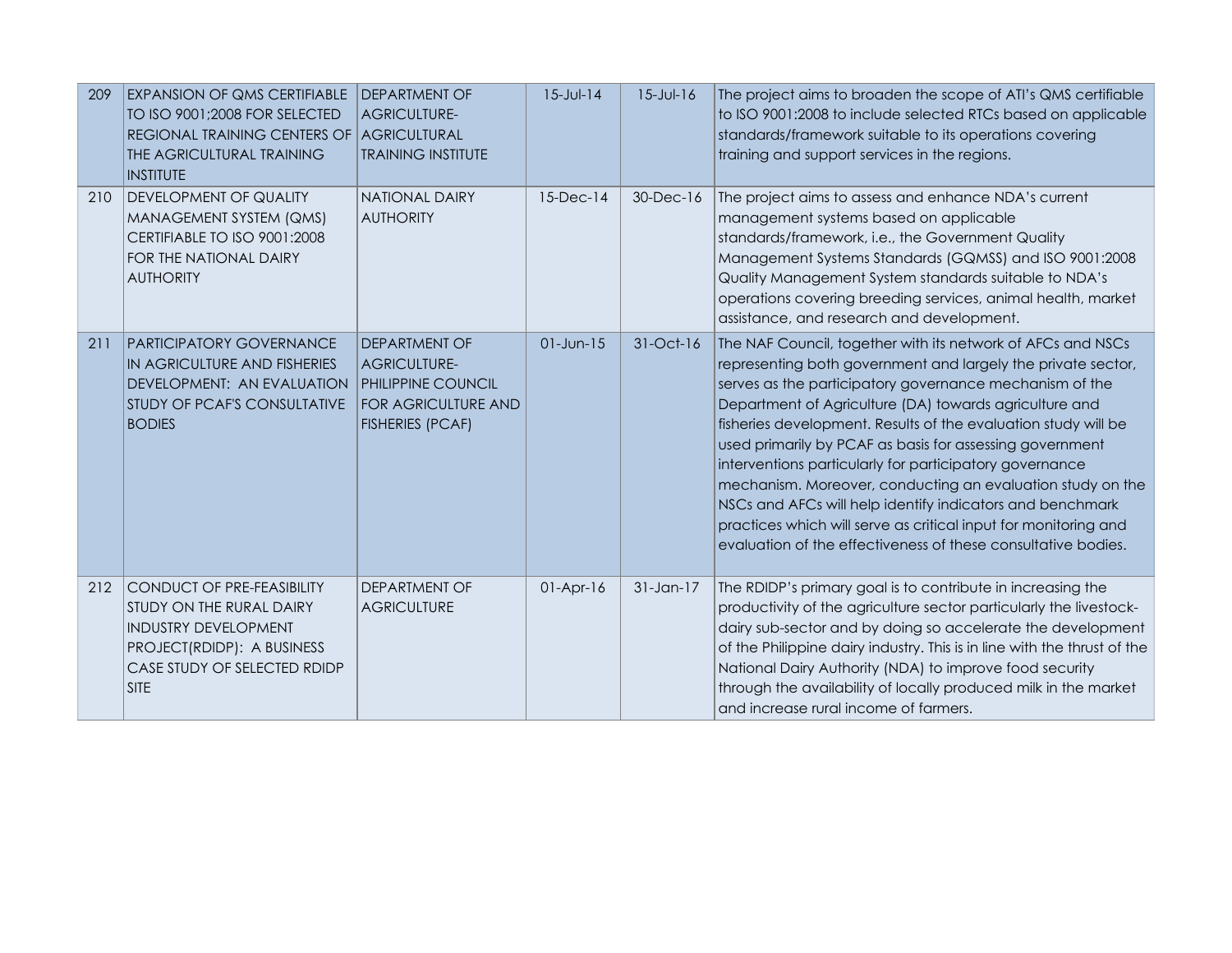| 213 | <b>REVIEW OF LAWS AND</b><br><b>REGULATIONS TO ENHANCE</b><br>POLICY ENVIRONMENT TOWARDS<br><b>AGRICULTURE AND FISHEREIES</b><br><b>MODERNIZATION</b>       | <b>DEPARTMENT OF</b><br><b>AGRICULTURE-</b><br>PHILIPPINE COUNCIL<br><b>FOR AGRICULTURE AND</b><br><b>FISHERIES (PCAF)</b> | $01$ -Jun- $16$ | 30-Jun-17   | The project was commissioned by the Philippine Council for<br>Agirculture and Fisheries in line with its mandate to:<br>a) Coordinate the crafting and implementation of agriculture<br>and fisheries-focused policies and programs toward integrating<br>and harmonizing into whole;<br>b) Identify policy contradictions and gaps, program and<br>function overlaps between and among institutions, program<br>and policy implementation weaknesses;<br>c) Bring policy contradictions and gaps, program and function<br>overlaps to the attention of authorities, and with the agency<br>stakeholders in both private sector and government to<br>formulate and recommend measures to address these<br>problems. |
|-----|-------------------------------------------------------------------------------------------------------------------------------------------------------------|----------------------------------------------------------------------------------------------------------------------------|-----------------|-------------|---------------------------------------------------------------------------------------------------------------------------------------------------------------------------------------------------------------------------------------------------------------------------------------------------------------------------------------------------------------------------------------------------------------------------------------------------------------------------------------------------------------------------------------------------------------------------------------------------------------------------------------------------------------------------------------------------------------------|
| 214 | DEVELOPEMNT OF A QUALITY<br>MANAGEMENT SYSTEM (QMS)<br>CERTIFIABLE TO ISO 9001:2008<br>FOR THE NATIONAL TOBACCO<br><b>ADMINISTRATION</b>                    | NATIONAL TOBACCO<br><b>ADMINISTRATION</b>                                                                                  | $01$ -Oct- $15$ | $30-Sep-16$ | The project aims to provide the necessary interventions to<br>facilitate the establishment of ISO 9001:2008 Quality<br>Management System for the NTA.                                                                                                                                                                                                                                                                                                                                                                                                                                                                                                                                                               |
| 215 | <b>DEVELOPMENT OF QMS</b><br>CERTIFIABLE TO ISO 9001:2008<br>FOR THE NATIONAL IRRIGATION<br><b>ADMINISTRATION</b>                                           | <b>NATIONAL IRRIGATION</b><br><b>ADMINISTRATION</b>                                                                        | $01$ -Feb- $16$ | 30-Nov-16   | The project aims to assess and enhance NIA's current<br>management systems based on applicable<br>standards/framework, i.e., the Government Quality<br>Management Systems Standards (GQMSS) and ISO 9001:2008<br>QMS standards suitable to all major functions of NIA.                                                                                                                                                                                                                                                                                                                                                                                                                                              |
| 216 | <b>DEVELOPMENT OF QUALITY</b><br>MANAGEMENT SYSTEM (QMS)<br>CERTIFIABLE TO ISO 9001:2008<br>FOR THE PHILIPPINE FISHERIES<br>DEVELOPMENT AUTHORITY<br>(PFDA) | <b>PHILIPPINE FISHERIES</b><br><b>DEVELOPMENT</b><br><b>AUTHORITY</b>                                                      | 15-Feb-15       | $30-Sep-16$ | The project aims to assess and enhance PFDA's current<br>management systems based on applicable<br>standards/framework, i.e., the Government Quality<br>Management Systems Standards (GQMSS) and ISO 9001:2008<br>Quality Management System standards suitable to PFDA's<br>operations covering fish port management, post-harvest<br>facilities establishment, leasing and training services.                                                                                                                                                                                                                                                                                                                      |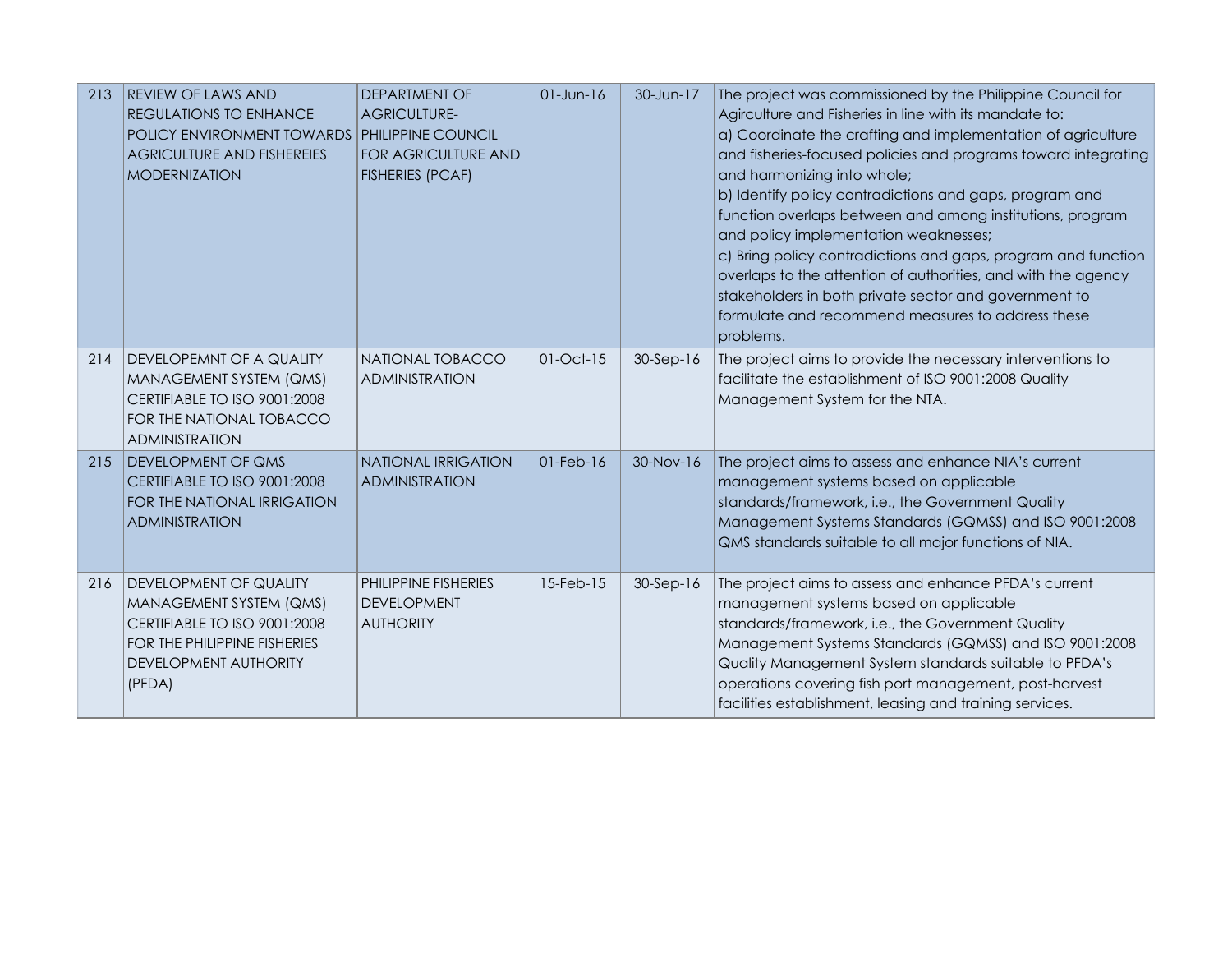| 217 | <b>CUSTOMER SATISFACTION</b><br><b>SURVEY FOR PHILIPPINE FISHERIES</b><br><b>DEVELOPMENT AUTHORITY</b>      | PHILIPPINE FISHERIES<br><b>DEVELOPMENT</b><br><b>AUTHORITY</b>                          | $01$ -Feb- $16$ | 31-Oct-16   | The project was commissioned by the Philippine Fisheries<br>Development Authority (PFDA) in line with its initiative to<br>improve the productivity and effectiveness of their current<br>systems, and to elicit a stronger link between work commitment<br>of its employees to meet customer requirements. The project is<br>also being done in compliance with the Governance<br>Commission for GOCC's requirement for a third party customer<br>satisfaction survey for all GOCCs.                                                                                                                                                                                                                                                                                                                                                                                                                    |
|-----|-------------------------------------------------------------------------------------------------------------|-----------------------------------------------------------------------------------------|-----------------|-------------|----------------------------------------------------------------------------------------------------------------------------------------------------------------------------------------------------------------------------------------------------------------------------------------------------------------------------------------------------------------------------------------------------------------------------------------------------------------------------------------------------------------------------------------------------------------------------------------------------------------------------------------------------------------------------------------------------------------------------------------------------------------------------------------------------------------------------------------------------------------------------------------------------------|
| 218 | <b>DEVELOPMENT OF A QUALITY</b><br>MANAGEMENT SYSTEM (QMS)<br>CERTIFIABLE TO ISO 9001:2008<br>FOR THE HUDCC | <b>HOUSING AND URBAN</b><br><b>DEVELOPMENT</b><br><b>COORDINATING</b><br><b>COUNCIL</b> | 15-Oct-15       | 30-Jun-17   | In consideration of the organizational needs of the HUDCC, the<br>project aims to provide appropriate interventions to facilitate<br>the development and installation of a quality management<br>system (QMS) certifiable to ISO 9001:2008.                                                                                                                                                                                                                                                                                                                                                                                                                                                                                                                                                                                                                                                              |
| 219 | <b>DEVELOPING THE MSMED PLAN</b><br>FOR 2017-2022                                                           | DEPARTMENT OF TRADE<br><b>AND INDUSTRY</b>                                              | 03-Oct-16       | $31-Mar-17$ | The project aims to prepare the successor MSMED Plan for<br>2017-2022 and recommend enhancement on the MSMED M&E<br>system.                                                                                                                                                                                                                                                                                                                                                                                                                                                                                                                                                                                                                                                                                                                                                                              |
| 220 | <b>INNOVATION LABORATORY</b>                                                                                | <b>NATIONAL</b><br><b>GOVERNMENT</b>                                                    | $01 - Jun-16$   | 30-Dec-16   | The Philippine government has been facing challenges that<br>potentially need new ideas to resolve the issues. Changing<br>citizen expectations, policy challenges, global trends, fiscal<br>pressure and technological changes are just some of the issues<br>that should drive the government sector to extract and apply<br>innovative ideas in its existing system. In most cases, many<br>approaches have already been applied to resolve prevalent<br>issues but a new idea has the potential to resolve them. Thus, it<br>is high time to introduce the innovation laboratory. Through the<br>program, innovation thinking will be promoted and<br>encouraged among government agencies. Innovation is the<br>generation and application of new ideas. It is not simply<br>coming up with ideas, but also integrating them with the<br>existing system and processes, and monitoring the results. |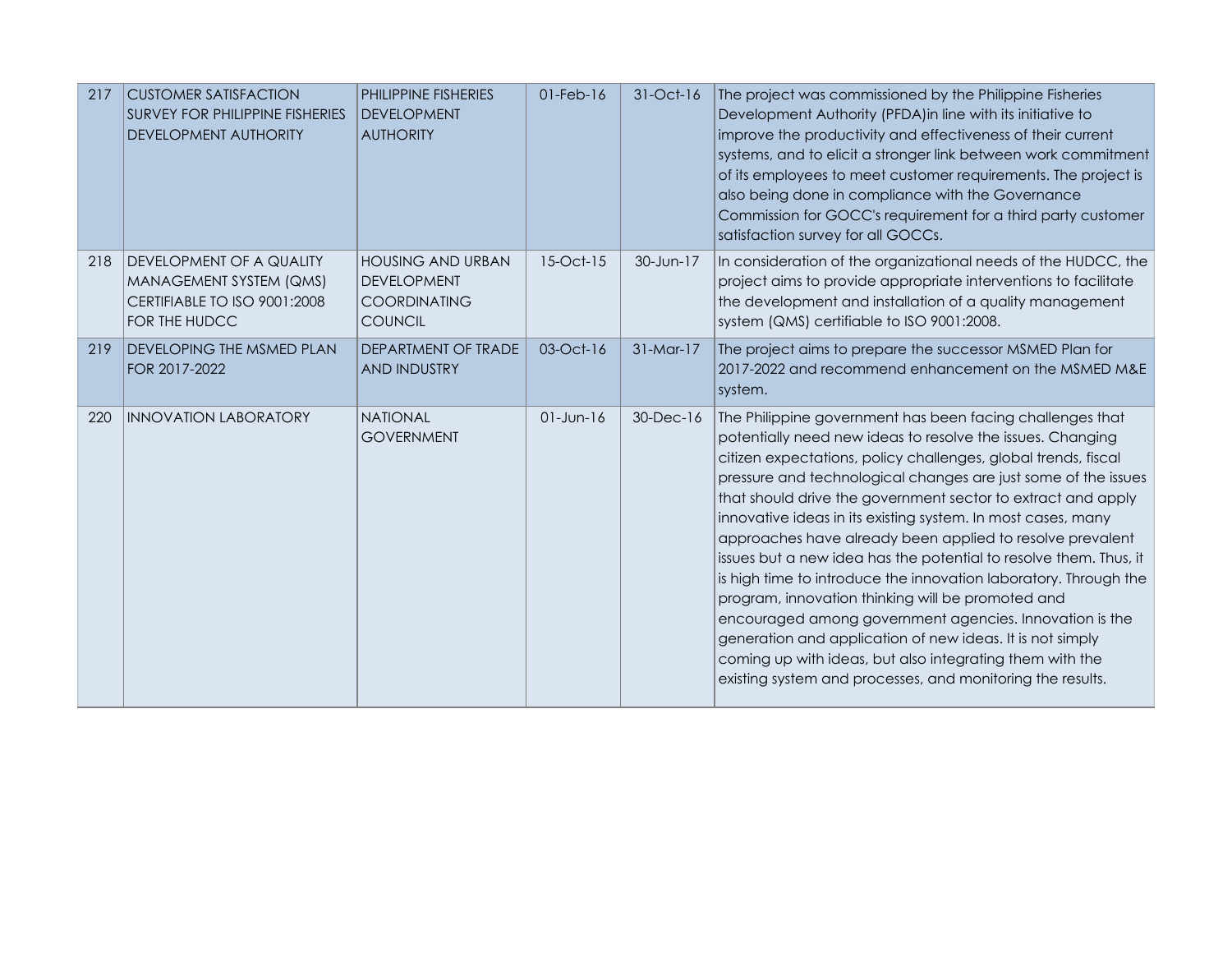| 221 | <b>DEVELOPMENT OF A QUALITY</b><br><b>MANAGEMENT SYSTEM</b><br>CERTIFIABLE TO ISO 9001:2015<br>FOR THE PHILIPPINE STATISTICS | <b>NATIONAL</b><br><b>GOVERNMENT</b>                           | 01-Feb-17       | 31-Dec-17 | The Philippine government has been facing challenges that<br>potentially need new ideas to resolve the issues. Changing<br>citizen expectations, policy challenges, global trends, fiscal<br>pressure and technological changes are just some of the issues<br>that should drive the government sector to extract and apply<br>innovative ideas in its existing system. In most cases, many<br>approaches have already been applied to resolve prevalent<br>issues but a new idea has the potential to resolve them. Thus, it<br>is high time to introduce the innovation laboratory. Through the<br>program, innovation thinking will be promoted and<br>encouraged among government agencies. Innovation is the<br>generation and application of new ideas. It is not simply<br>coming up with ideas, but also integrating them with the<br>existing system and processes, and monitoring the results. |
|-----|------------------------------------------------------------------------------------------------------------------------------|----------------------------------------------------------------|-----------------|-----------|----------------------------------------------------------------------------------------------------------------------------------------------------------------------------------------------------------------------------------------------------------------------------------------------------------------------------------------------------------------------------------------------------------------------------------------------------------------------------------------------------------------------------------------------------------------------------------------------------------------------------------------------------------------------------------------------------------------------------------------------------------------------------------------------------------------------------------------------------------------------------------------------------------|
| 222 | <b>GOVERNMENT QUALITY</b><br>MANAGEMENT PROGRAM<br>ADVOCACY AND CAPABILITY<br><b>BUILDING PROJECTS FOR 2016</b>              | <b>DEPARTMENT OF</b><br><b>BUDGET AND</b><br><b>MANAGEMENT</b> | 02-Nov-16       | 30-Dec-17 | The project aims to facilitate the establishment of ISO 9001:2015<br>QMS for the PSA's management, operations and support<br>processes.                                                                                                                                                                                                                                                                                                                                                                                                                                                                                                                                                                                                                                                                                                                                                                  |
| 223 | <b>MODERNIZING GOVERNMENT</b><br><b>REGULATIONS</b>                                                                          | <b>NATIONAL</b><br><b>GOVERNMENT</b>                           | $15$ -Jan- $16$ | 31-Dec-16 | The Modernizing Government Regulations (MGR) Program is a<br>comprehensive national regulatory reform program being<br>implemented by the Development Academy of the Philippines<br>(DAP) in cooperation with the National Economic and<br>Development Authority (NEDA). The MGR Program is among<br>the different government initiatives that aim to improve the<br>regulatory environment in the Philippines.                                                                                                                                                                                                                                                                                                                                                                                                                                                                                          |
| 224 | <b>EXECUTIVE AND LEGISLATIVE</b><br>AGENDA OF MAKILALA NORTH<br><b>COTABATO</b>                                              | <b>PUBLIC SECTOR</b>                                           | $15-Aug-16$     | 30-Sep-16 | The technical assistance is implemented to assist the LGU in<br>capacitating its officials and staff on formulation of Executive<br>and Legislative Agenda. Expected output is the draft 2016-2021<br>Executive and Legislative Agenda of Makilala, North<br>Cotabato. The scope of work is to conduct a 4-day training on<br>ELA formulation and provide coaching/mentoring in<br>completing the ELA. Completion Report is to be submitted that<br>contains training and coaching highlights on ELA formulation<br>and recommendations.                                                                                                                                                                                                                                                                                                                                                                 |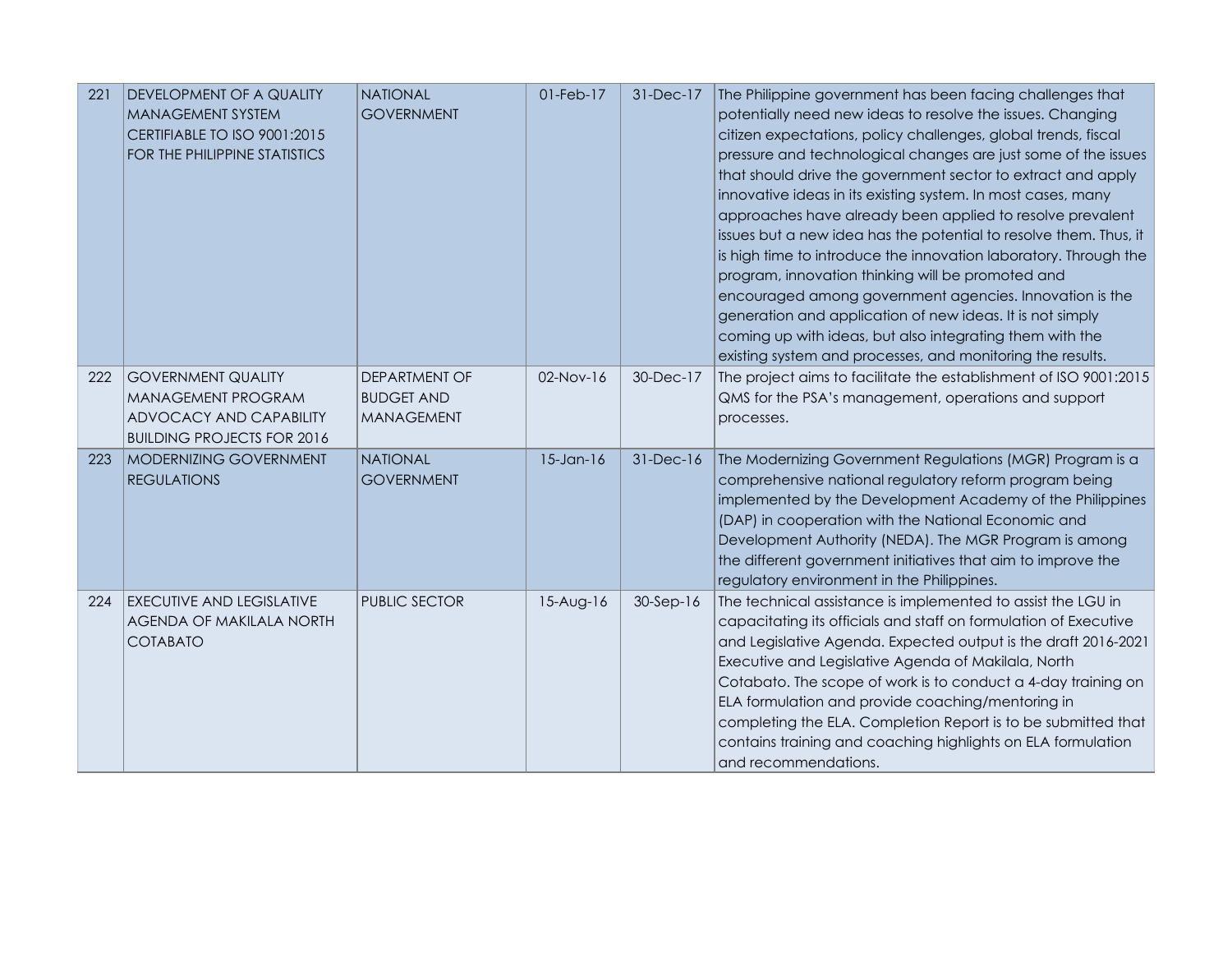| 225 | <b>COURSE ON EFFECTIVE</b><br><b>TECHNICAL WRITING</b>                                                                    | <b>PUBLIC SECTOR</b> | 28-Sep-16       | 15-Oct-16   | This three-day training program is designed to equip the<br>participants with essential writing competence founded on<br>principles of effective communication. With DAP's brand of<br>experiential learning methodology, the program will offer a<br>variety of writing opportunities within the public service context<br>to enhance the communicative knowledge, skill and ability of<br>the trainees.                                                                                                                                |
|-----|---------------------------------------------------------------------------------------------------------------------------|----------------------|-----------------|-------------|------------------------------------------------------------------------------------------------------------------------------------------------------------------------------------------------------------------------------------------------------------------------------------------------------------------------------------------------------------------------------------------------------------------------------------------------------------------------------------------------------------------------------------------|
| 226 | <b>TRAINING ON RA 9184 WITH</b><br><b>UPDATES ON APCPI AND OPPCIS</b>                                                     | <b>PUBLIC SECTOR</b> | 15-Oct-16       | 15-Nov-16   | 1) Discuss the salient provisions of R. A. 9184 for the<br>Procurement of Goods, Civil Works, and Consulting Services;<br>2) Provide the most applicable methods of procurement in<br>Goods, Civil Works and Consulting; and<br>3) Present an update on the Implementing Rules and<br>Regulations (IRR), Agency Procurement Compliance and<br>Performance Indicators (APCPI) and its On-Line Procurement<br>Performance and Compliance Indicator System (OPPCIS).                                                                        |
| 227 | <b>TRAINING COURSE ON THE</b><br><b>FORMULATION OF EXECUTIVE</b><br>AND LEGISLATIVE AGENDA OF<br>MAKILALA, NORTH COTABATO | <b>PUBLIC SECTOR</b> | $10-Nov-16$     | $31-Mar-17$ | The technical assistance is implemented to assist the LGU in<br>capacitating its officials and staff on formulation of Executive<br>and Legislative Agenda. Expected output is the draft 2016-2021<br>Executive and Legislative Agenda of Makilala, North<br>Cotabato. The scope of work is to conduct a 4-day training on<br>ELA formulation and provide coaching/mentoring in<br>completing the ELA. Completion Report is to be submitted that<br>contains training and coaching highlights on ELA formulation<br>and recommendations. |
| 228 | <b>TRAINING ON RA 9184</b>                                                                                                | PUBLIC SECTOR        | $01-Mar-16$     | 30-Apr-17   | Training on the salient provisions of RA 9184                                                                                                                                                                                                                                                                                                                                                                                                                                                                                            |
| 229 | <b>TRAINING COURSE ON</b><br>COACHING AND MENTORING                                                                       | <b>PUBLIC SECTOR</b> | $01$ -Jul-16    | 30-Aug-16   | This course seeks to provide the leverage of developing quality<br>mentoring and coaching skills of individuals who hold such<br>significant roles of guiding their constituents in their respective<br>working fields. The course aims to capture the basic principles<br>and theoretical applications of coaching and mentoring to the<br>learners.                                                                                                                                                                                    |
| 230 | COURSE ON BRIDGING<br>LEADERSHIP, SUPERVISION &<br><b>MANAGEMENT</b>                                                      | <b>PUBLIC SECTOR</b> | $01$ -Jun- $16$ | $30-Sep-16$ | The organizations where the 20 training participants belong<br>have enhanced capacities in supervising and managing<br>people.                                                                                                                                                                                                                                                                                                                                                                                                           |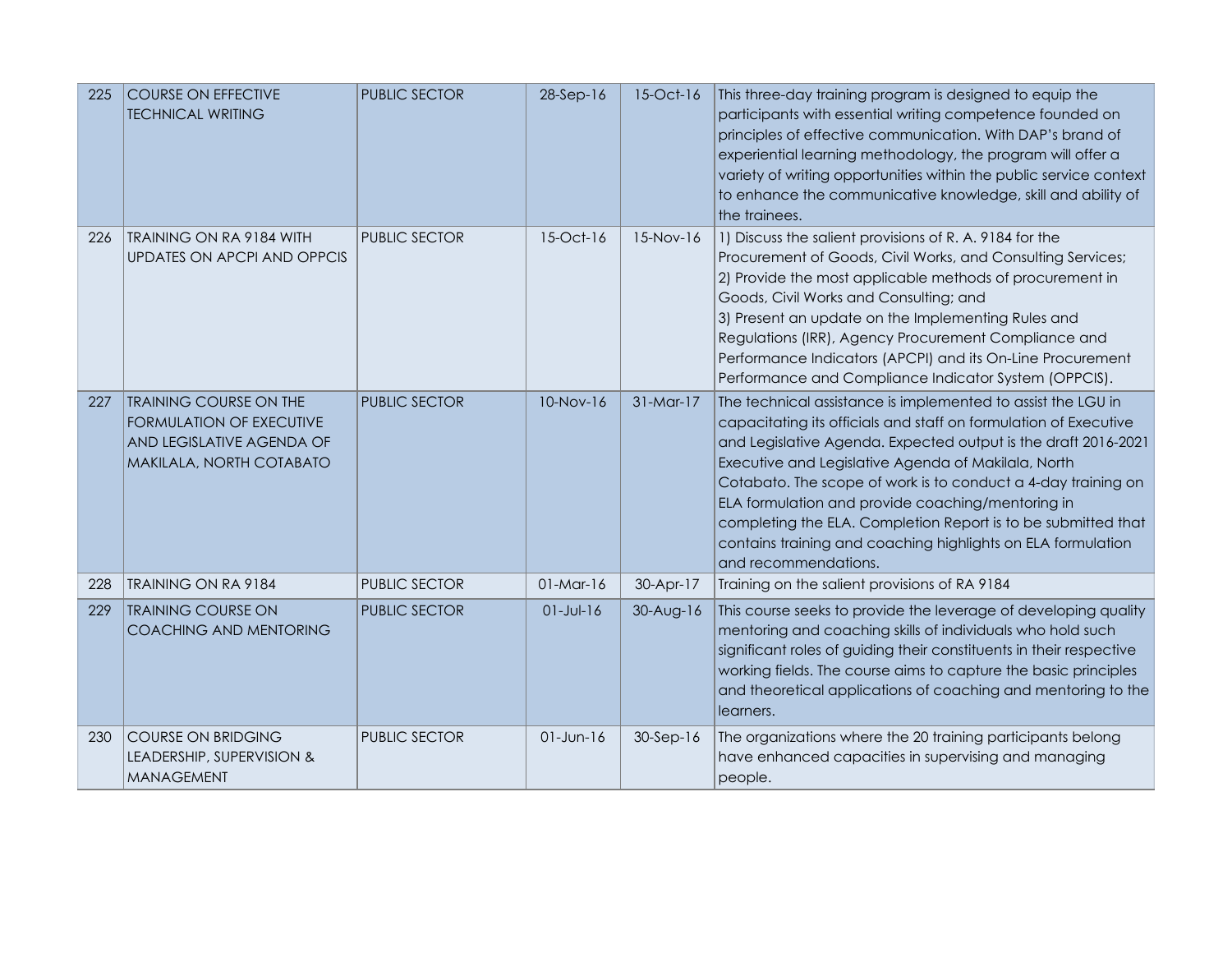| 231 | <b>PROGRESS AND PROCESS</b><br><b>MONITORING AGRARIAN</b><br><b>REFORM COMMUNITY</b><br>CONNECTIVITY AND ECONOMIC<br>SUPPORT SERVICES (ARCCESS) IN<br><b>REGION XIII</b> | DEPARTMENT OF<br><b>AGRARIAN REFORM-</b><br><b>REGION XIII-ARCCESS</b>                                              | $15$ -Jun- $13$ | 30-Apr-17    | The ARCCESS is a support service delivery mechanism of the<br>DAP that was created to contribute to the overall goal of rural<br>poverty reduction especially in agrarian reform areas.<br>ARCCESS shall build on the capacity of ARBOs to manage the<br>production, post-harvest and processing needs of their<br>individual members so that they are able to consolidate their<br>farm produce, and in the process, be able to reach<br>economies of scale. DAR NAPCO's monitoring role will be<br>supplemented by firms that will be hired to conduct a specific<br>function, that is, to conduct progress and process monitoring.<br>The engagement entails assessing service delivery of firms hired<br>to provide agri extension, business development, and CEBO<br>training to ensure successful ARCCESS implementation. |
|-----|--------------------------------------------------------------------------------------------------------------------------------------------------------------------------|---------------------------------------------------------------------------------------------------------------------|-----------------|--------------|---------------------------------------------------------------------------------------------------------------------------------------------------------------------------------------------------------------------------------------------------------------------------------------------------------------------------------------------------------------------------------------------------------------------------------------------------------------------------------------------------------------------------------------------------------------------------------------------------------------------------------------------------------------------------------------------------------------------------------------------------------------------------------------------------------------------------------|
| 232 | PROGRESS AND PROCESS<br>MONITORING AGRARIAN<br><b>REFORM COMMUNITY</b><br>CONNECTIVITY AND ECONOMIC<br>SUPPORT SERVICES (ARCCESS) IN<br><b>BUKIDNON PROVINCE</b>         | <b>DEPARTMENT OF</b><br><b>AGRARIAN REFORM-</b><br><b>BUKIDNON PROVINCE</b>                                         | $15$ -Dec-14    | 31-Dec-16    | The DAR National ARCCESS Program Coordinating Office<br>(NAPCO) is the lead unit that monitors progress and manages<br>the delivery of ARCCESS results based on the project's logical<br>framework. DAP NAPCO staff and their counterparts at the<br>regional and provincial levels have clearly-defined monitoring<br>roles and responsibilities. DAR NAPCO's monitoring role will be<br>supplemented by firms that will be hired to conduct a specific<br>function, that is, to conduct progress and process monitoring.<br>The engagement entails assessing service delivery of firms hired<br>to provide agri extension, business development, and CEBO<br>training to ensure successful ARCCESS implementation.                                                                                                            |
| 233 | PARICIPATORY GOVERNANCE IN<br><b>AGRICULTURE AND FISHERIES</b><br><b>DEVELOPMENT</b>                                                                                     | <b>DEPARTMENT OF</b><br><b>AGRICULTURE-</b><br>PHILIPPINE COUNCIL<br>FOR AGRICULTURE AND<br><b>FISHERIES (PCAF)</b> | $01$ -Feb- $16$ | 18-Mar-16    | The study generally aims to assess the performance of PCAF<br>Consultative bodies (i.e. NAFC, the National Sectoral<br>Committees & sub-committees, and Agriculture & Fisheries<br>Council (AFC) relative to their contribution in attaining PCAF's<br>mandate and to some extent in the development of the<br>Agriculture and Fisheries sector.                                                                                                                                                                                                                                                                                                                                                                                                                                                                                |
| 234 | CONDUCT OF PROJECT<br>ASSESSMENT ON SELAP-2<br>SELECTED COMPLETED SUB-<br><b>PROJECTS</b>                                                                                | DEPARTMENT OF<br><b>AGRICULTURE RFO XI</b>                                                                          | 16-Aug-15       | $30$ -Jan-16 | To assess the impact/result of the implementation of the five (5)<br>SELAP II Completed Sub-projects in all the DA-XI partner<br>cooperatives/Farmers' Organizations (FOs) and LGUs                                                                                                                                                                                                                                                                                                                                                                                                                                                                                                                                                                                                                                             |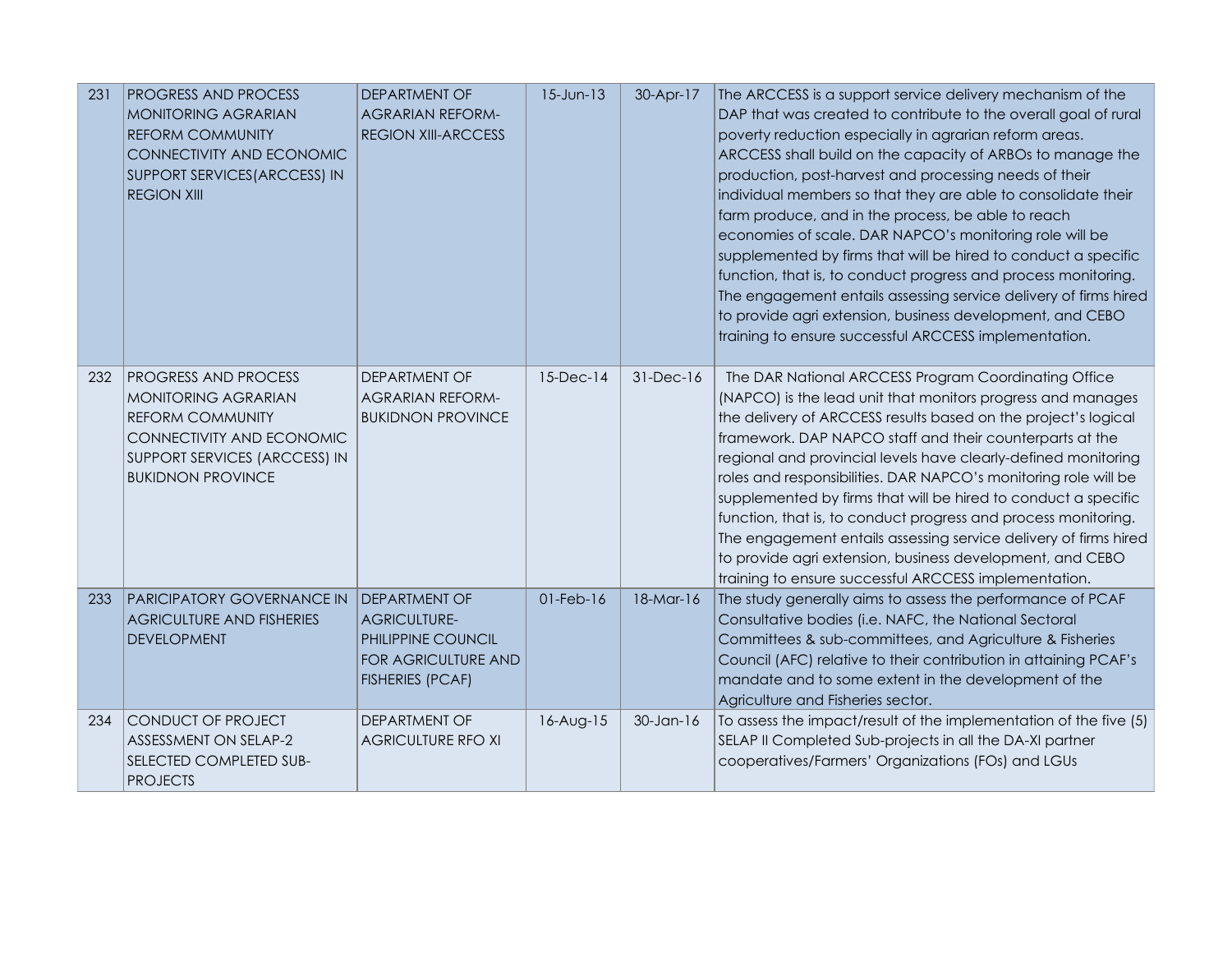| 235 | THE NATURAL RESOURCES AND<br><b>VULNERABILITY ASSESSMENT OF</b><br>THE ANCESTRAL DOMAIN SITE OF<br>THE APO GOVERNANCE AND<br><b>INDEGENOUS LEADERSHIP</b><br><b>ACADEMY</b>                | <b>LOCAL GOVERNMENT</b><br><b>ACADEMY</b>                                                 | $25 - Jul - 16$ | $31-Mar-17$  | The scope of the study is the AGILA site (200 hectares) and the<br>2,973.10 hectares of ancestral domain of the Tagabawa-<br>Bagobo tribe, with Certificate of Ancestral Domain Title No.<br>R12-Mak-1204-027. The actual site is in Batasan, Makilala, South<br>Cotabato. In terms of limitations, the study will exclude any<br>activity that will not be allowed by the tribe based on ethnic,<br>cultural, religious or social realities, such as visit to sacred sites<br>reserved only for certain types of individuals or visit to some<br>areas where there are security and related threats. |
|-----|--------------------------------------------------------------------------------------------------------------------------------------------------------------------------------------------|-------------------------------------------------------------------------------------------|-----------------|--------------|-------------------------------------------------------------------------------------------------------------------------------------------------------------------------------------------------------------------------------------------------------------------------------------------------------------------------------------------------------------------------------------------------------------------------------------------------------------------------------------------------------------------------------------------------------------------------------------------------------|
| 236 | <b>TECHNICAL ASSISTANCE ON</b><br>ESTABLISHING ISO:9001:2015-<br><b>GOVERNMENT QUALITY</b><br><b>MANAGEMENT SYSTEM</b><br>STANDARD WESTERN MINDANAO<br><b>STATE UNIVERSITY</b>             | <b>WESTERN MINDANAO</b><br><b>STATE UNIVERSITY</b>                                        | $01-Auq-16$     | $01$ -Jan-17 | In support of its thrusts and mission, the DAP through its<br>Mindanao Office is proposing the project: Development of a<br>Quality Management System Certifiable to ISO 9001:2015 for<br>the Western Mindanao State University (WMSU). The ISO 9001<br>shall provide a globally recognized standard that would<br>transform WMSU current management system to a certified<br>quality management system.                                                                                                                                                                                              |
| 237 | <b>BRIDGING LEADERSHIP AND</b><br>PROJECT MANAGEMENT COURSE<br>FOR CTECS OF REGION XI                                                                                                      | <b>TECHNICAL</b><br><b>EDUCATION AND SKILLS</b><br><b>DEVELOPMENT</b><br><b>AUTHORITY</b> | $08-Nov-16$     | $31-Mar-17$  | A three-day residential training for the Community Technical<br>Education Coordinators (CTECs) of the LGUs and TESDA of<br><b>Region XI</b>                                                                                                                                                                                                                                                                                                                                                                                                                                                           |
| 238 | COURSE ON ISO 9001:2015<br>REQUIREMENTS AND<br>DOCUMENTATION-GOVERNMENT<br><b>QUALITY SYSTEM AND COURSE</b><br>ON EFFECTIVE TECHNICAL<br><b>WRITING FOR THE MARINA</b><br><b>REGION XI</b> | DEPARTMENT OF<br><b>TRANSPORTATION-</b><br><b>MARINA</b>                                  | 10-Nov-16       | 30-Nov-16    | A three-day training program on effective technical writing<br>designed to equip the participants with essential writing<br>competence founded on principles of effective<br>communication. With DAP's brand of experiential learning<br>methodology, the program will offer a variety of writing<br>opportunities within the public service context to enhance the<br>communicative knowledge, skill and ability of the trainees.                                                                                                                                                                    |